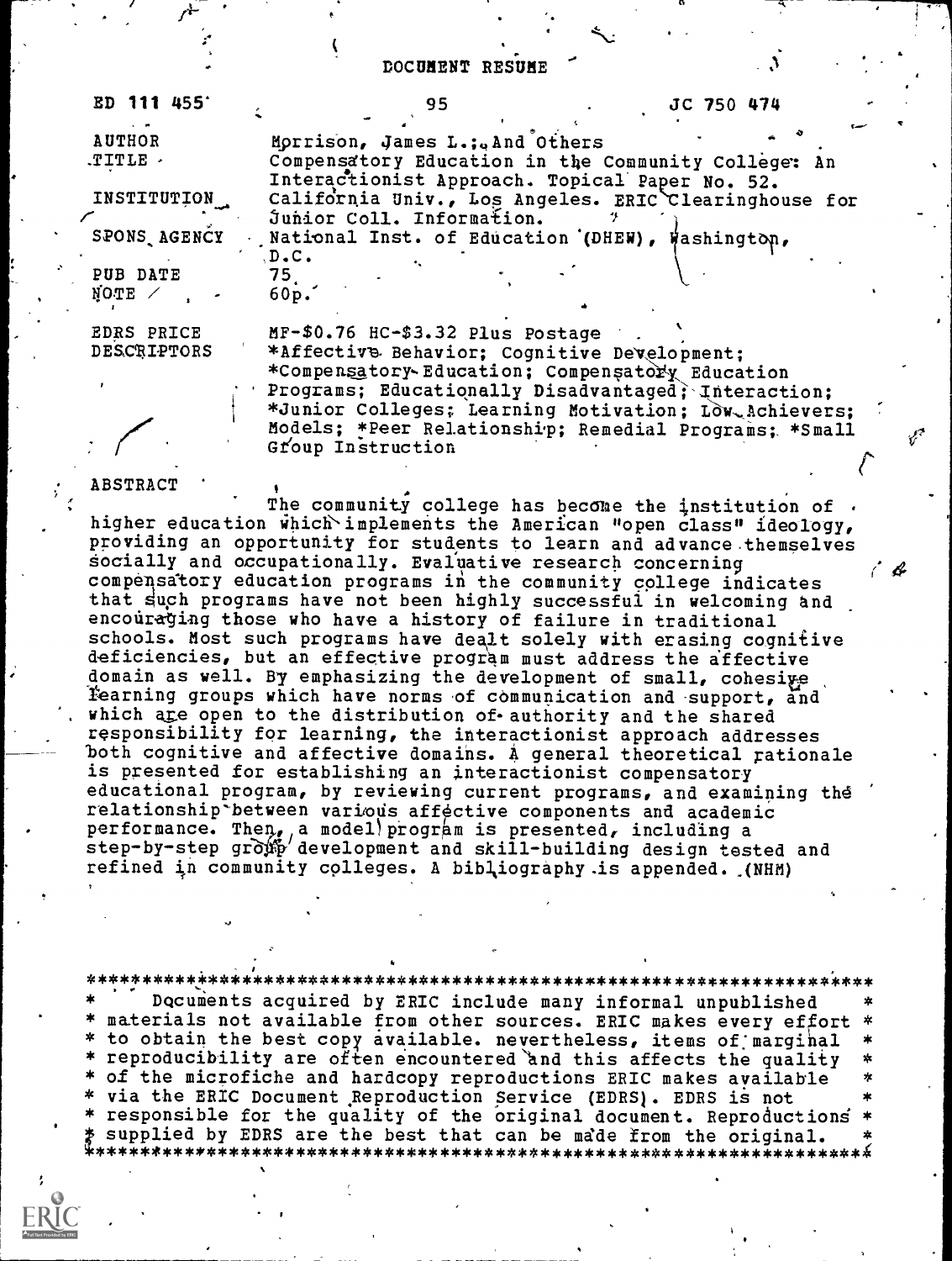# COMPENSATORY EDUCATION IN THE COMMUNITY COLLEGE:<br>AN INTERACTIONIST APPROACH

دحزما

k

 $L$   $\sim$   $\blacksquare$ 

न्

 $\blacksquare$ 

so

**124 0SC** 

<sup>1HIS</sup> DOCUMENT HAS BEEN REPRO<br>DUCED EXACTLY AS RECEIVED FROM<br>THE PERSON OR DROGINIZATION ORIGIN<br>ATING IT POINTS OF WITH THE REPRO STATED C,0 NOT VECESSARMY R EPRE By . ,0. Of PK,AL NATIONAL EW OR OPINIONS US DEPARTMENT OF HEALTH,<br>EOUCATION 4 WELFARE<br>NATIONAL INSTITUTE OF NATIONAL INSTITUTE OF EDUCATION POSITION OR POLICY

slo

James L. Morrison Associate Professor in Higher and Adult Education University of Worth Carolina, Chapel Hill

#### and

Eugene R. Watson Associate Professor in Higher and Adult Education '. University of North Carolina, Chapel Hill

#### and

Jerry Goldstein Research Sociologist Development Associates

### Topical Paper No. 52

August 1975

ERIC Clearinghouse for Junior Colleges University of California Los Angeles 90024

 $2 \left| \frac{1}{2} \right|$ 

I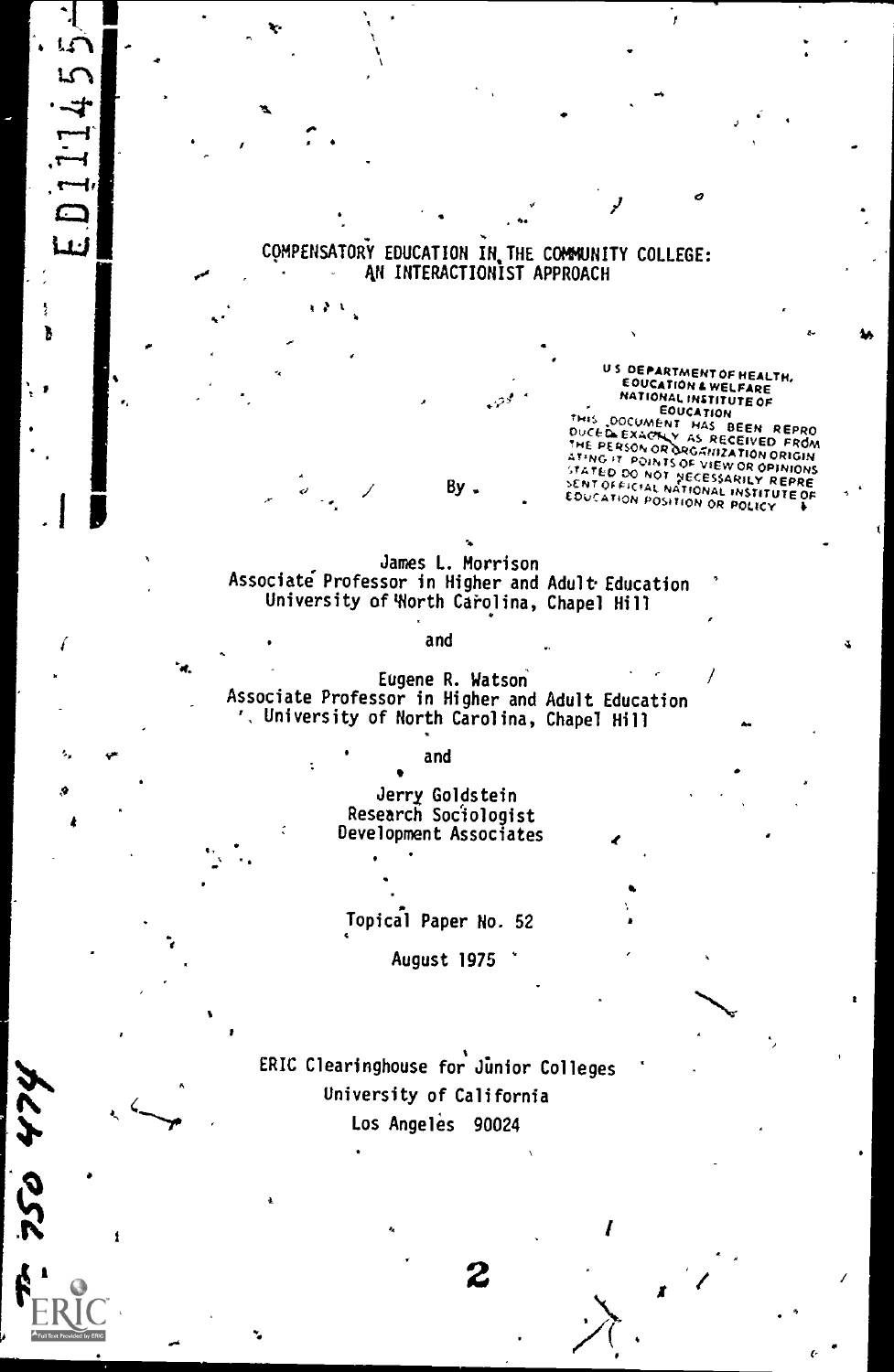The material in this Topical Paper was prepared pursuant to a contract with the National Institute of Education, U.S. Department of Health, Education and Welfare. Contractors undertaking such projects under government sponsorship are encouraged to express freely their judgment in professional and technical matters. Prior to publication, the manuscript was submitted to the Institute for Urban and Minority Education, Teachers College, Colymbia University for critical review and determination of professional competence. This publication has met such standards. Points of view or opinions, however, do not necessarily represent the official v'ew or opinions of either the Institute for Urban and Minority Education or the National Institute of Education.

41.

L-

TOPICAL PAPERS C 4' OF CALL PAPERS C 4' OF CALL PAPERS 1. A Developmental Research Plan for Junior College Remedial Education.<br>July 1968e ED 022 479. . ,, 2. A Developmental Research Plan for Junior College Remedial Education; No. 2: Attitude Assessment. Nov 1968. ED 026 050. 3. Student Activism and the Junior College Administrator: Judicial Guidelines. Dec 1968. ED 026 039. 4. Students as Teachers. Jan 1969. ED 026 999.<br>5. Is Anyone Learning to Write? Feb 1969. ED 03 5. Is Anyone Learning to Write? Feb 1969. ED 030 422. 6. Is It Really a Better Technique? Mar 1969. ED 030 410. 7. A Developmental Research Plan for Junior College Remedial Education; No. 3: Concept Formation. Aug 1969. ED 032 072., 8. The Junior College in International Perspective. Jan 1970. ED 025 417.<br>9. Identifying the Effective Inctructor, Jan 1970. ED 025 416 9. Identifying the Effective Instructor. Jan 1970. ED 035 416.<br>10. Financing Higher Education: A Proposal. Ech 1979. ED 037.0 10. Financing Higher Education: A Proposal. Feb.1970. ED 037 206.<br>11. The Person: A Concentual Synthesis. Mar.1970. ED 037 319. 11. The Person: A Concertual Synthesis. Mar 1970. ED 037 219.<br>12. The Position Papers of Black Student Activists. Sep 1970. 12. The Position Papers of Black Student Activists. Sep 1970. ED 042 453.<br>13. Case Studies in Multi-Media Instruction. Oct 1970. ED 044 099. 13. Case Studies in Multi-Media Instruction. Oct 1970. ED 044 098.<br>14. The Laws Relating to Higher Education in the Eifty States, laws 14. The Laws Relating to Higher Education in the Fifty States, January 1965-<br>December 1967. Oct 1970. ED 044 097. C<br>15. Nationwide Pilot Study on Articulation. Dec 1970. ED 045 056 066 15. Nationwide Pilot Study on Articulation. Dec 1970. ED 045 065.<br>16. The President's Peaction to Plack Student Articles, Jr. 1971. 16. The President's Reaction to Black Student Activism. Jan 1971.<br>ED Q46 390. 17. The Dynamic Interaction of Student and Teacher. 5th 1971. 50 The Dynamic Interaction of Student and Teacher. Feb 1971. ED 046 395.

3

 $4.4.1$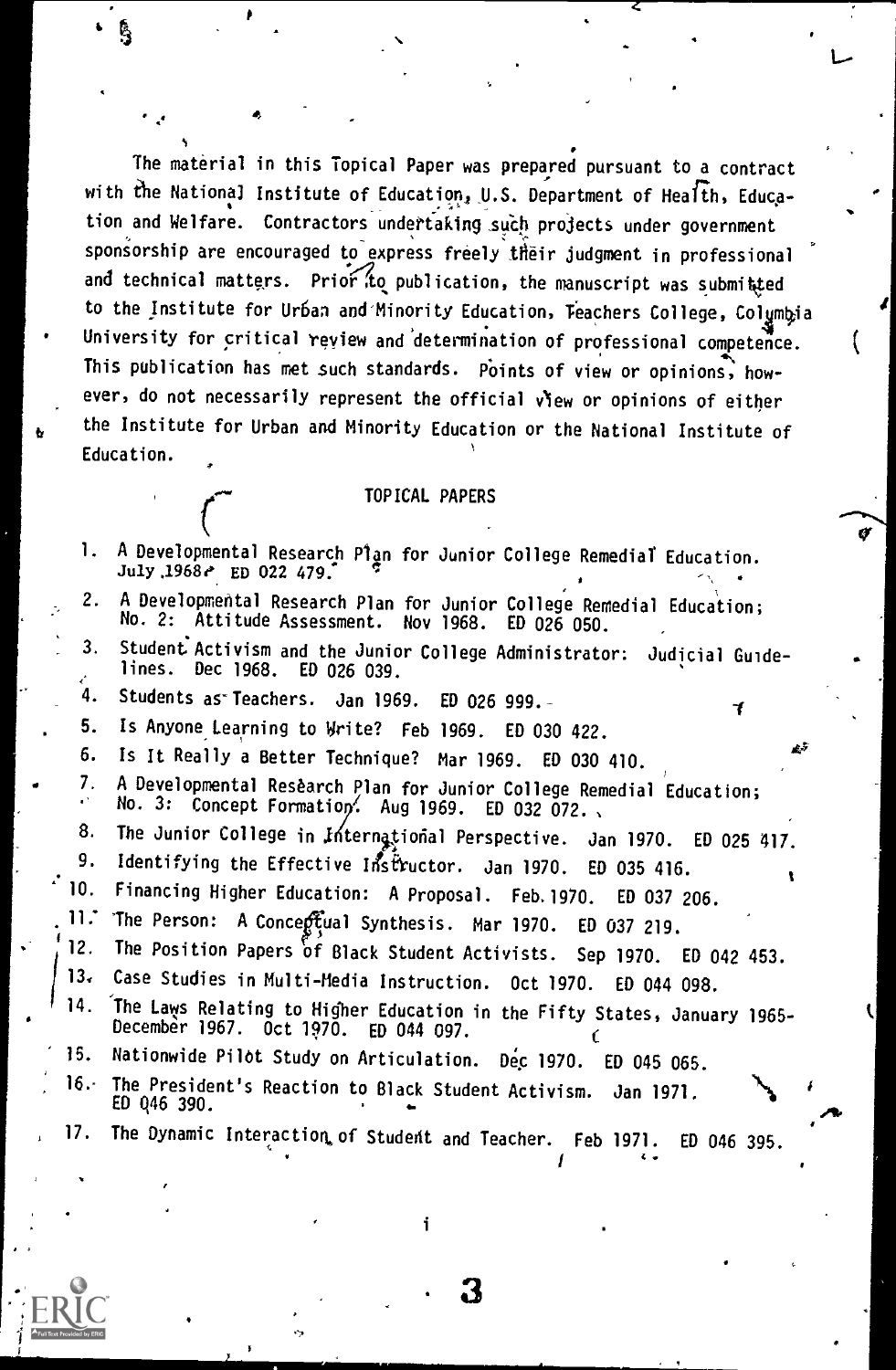|      | 18. Directions for Research and Innovation in Junior College Reading Pro-<br>grams. Feb 1971. ED 046 396.                             |
|------|---------------------------------------------------------------------------------------------------------------------------------------|
|      | 19. Some Philosophical and Practical Concepts for Broadening the Base of<br>Higher Education in Virginia. Apr 1971. ED 049 729.       |
|      | 20. Skill Development in Junior College Reading Programs. May 1971.<br>ED 048 859.                                                    |
| 21.  | Community College Reading Center Facilities. May 1971. ED 051 792.                                                                    |
| 22.  | Black Studies as a Curriculum Catalyst. May 1971. ED 050 709.                                                                         |
| 23.  | Exemplary Practices in Junior College Reading Instruction. May 1971.<br>ED 050 710.                                                   |
| 24.  | Training Faculty for Junior College Reading Programs. May 1971.<br>.ED 050 711.                                                       |
|      | 25. Extending Environmental, Research to the Community College. Aug 1971.<br>ED 053 724.                                              |
|      | 26., A Student Volunteer Services Bureau. Aug 1971. ED 053 719.                                                                       |
| 27.  | The College of the Whole Earth. Oct 1971. ED 055 588.                                                                                 |
| 28.  | The Professional President: A Decade of Community Junior College-Chief<br>Executives. Jan 1972. ED 058 881.                           |
| 29.  | The Financial Crisis In the Community College. Feo 1972.<br>ED 058 873.                                                               |
| 30.  | The Practitioner Views <i>f</i> Institutional Research. Feb 1972.<br>ED 059 718.                                                      |
| 31.  | After the Open Door. An Approach to Developmental Education. Mar 1972.<br>ED 059 714.                                                 |
| .32. | Group Counseling of Minority and Low-Income Women Students: A Model<br>Program for Community College Educators. Mar 1972. Ed 059 715. |
| 33.  | u.<br>The Who, What, Why of Instructor Evaluation. Apr 1972. ED 060 839.                                                              |
| 34.  | Do Students Want Individualized Instruction?<br>July 1972. ED 063 931.                                                                |
| 35.  | Study and Travel Programs Abroad: Guidelines for Two-Year College<br>Students. July 1972. ED 063_914.                                 |
| ,36. | Personality Orientations and Vocational Choide in Community College<br>Students. Dec 1973. AD 083 979.                                |
| 37.  | A Comparison of the Personality Characteristics of Community College<br>Dropouts and Persisters. Dec 1973. IED 083 980.               |
| 38.  | The Department/Divis.on Struçture in the Community College. Dec 1973.<br>·ED 085 051.                                                 |
| 39.  | The Duties and Responsibilities of the Department/Division Chairman in<br>Community Colleges. Mar 1974. ED 089 811.                   |
| 40.  | The Department/Division Chairman: Characteristics and Role in the<br>College. May 1974. ED 091 035.                                   |
|      | 41. Three Colleges: Three Faculties. Jan 1974. ED 091 034.                                                                            |
|      | ¢                                                                                                                                     |
|      | ii                                                                                                                                    |
|      |                                                                                                                                       |
|      | 4                                                                                                                                     |
|      |                                                                                                                                       |
|      | A,                                                                                                                                    |
|      |                                                                                                                                       |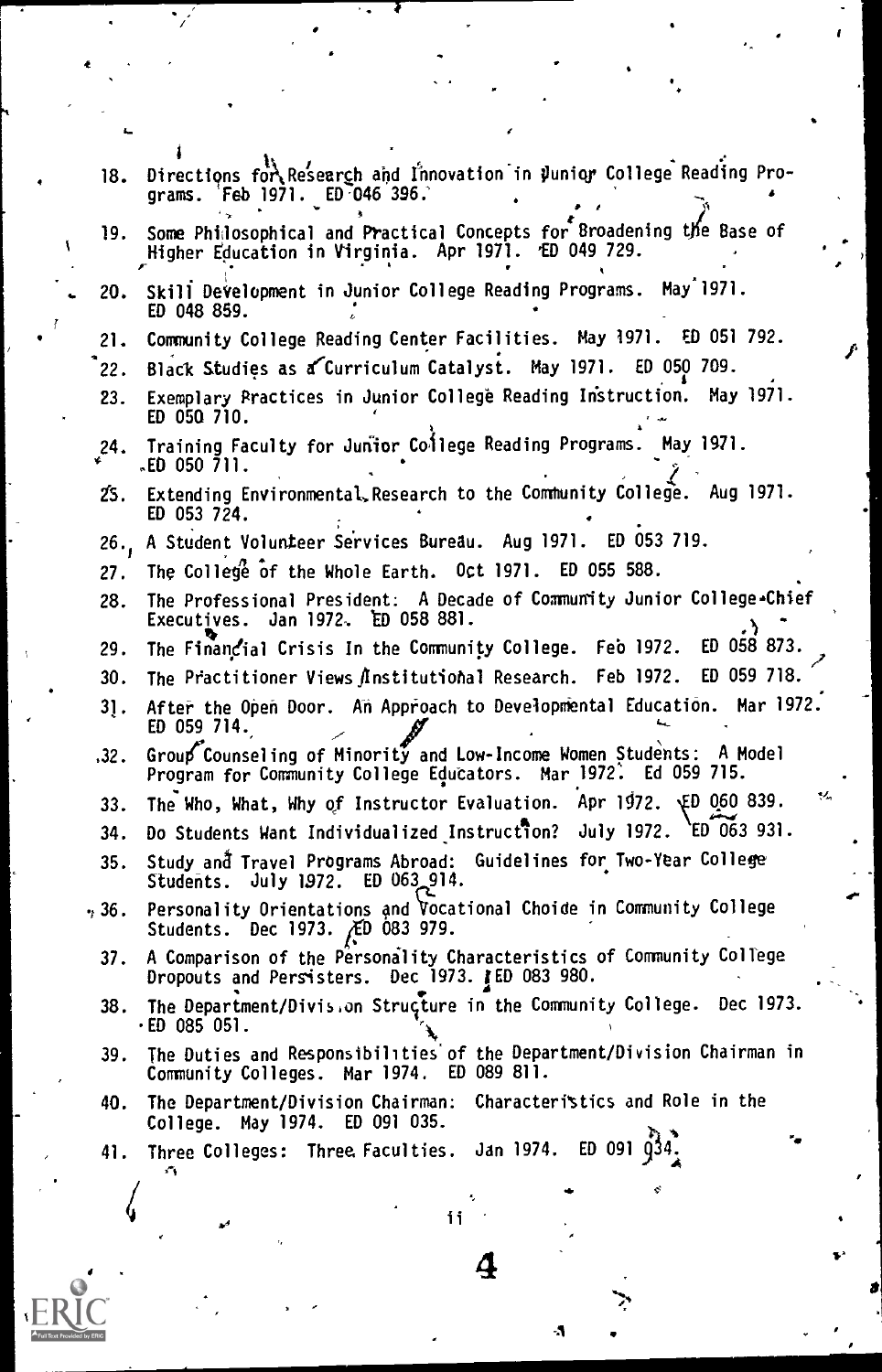42. The Role of the Academic Dean.  $\overline{\text{3}}$ uly 1974. ED 092 210. 43. The Do Everything College.  $\lambda$ ug 1974 $\lambda$  ED 094 814. 44. World Game Study in the Community College. Sep 1974. ED 095 955. 45. Faculty in an Innovative, College. Sep 1974., ED 094 821. 46. Faculty Workload. Oct 1974. ED 097 925, 47. Organizational Breakthrough in the Community College. Nov 1974.<br>ED 100 441. 48. Reduction in Force: An Analysis of the Po\\ipies and Their Implementation. Dec  $1974/\text{ED}$  099 043. 49.  $\beta$ Iueprint for a Cluster College. Apr 1975.  $\beta$ ED 103 061.  $50.$  Riding the Wave of New Enrollments. June 1975. 51. Commitment to the Nontraditional Student: June  $1975$ . 52. Compensatory Edugation in the Community College: An Interactionist Approach. Aug 1975. , a For information on obtaining copies of the above Topical Papers, contact

r e s

the ERIC Clearinghouse for Junior Colyeges, 96 Powell Library, University of California, Los Angeles, California 90024.

4

J.

A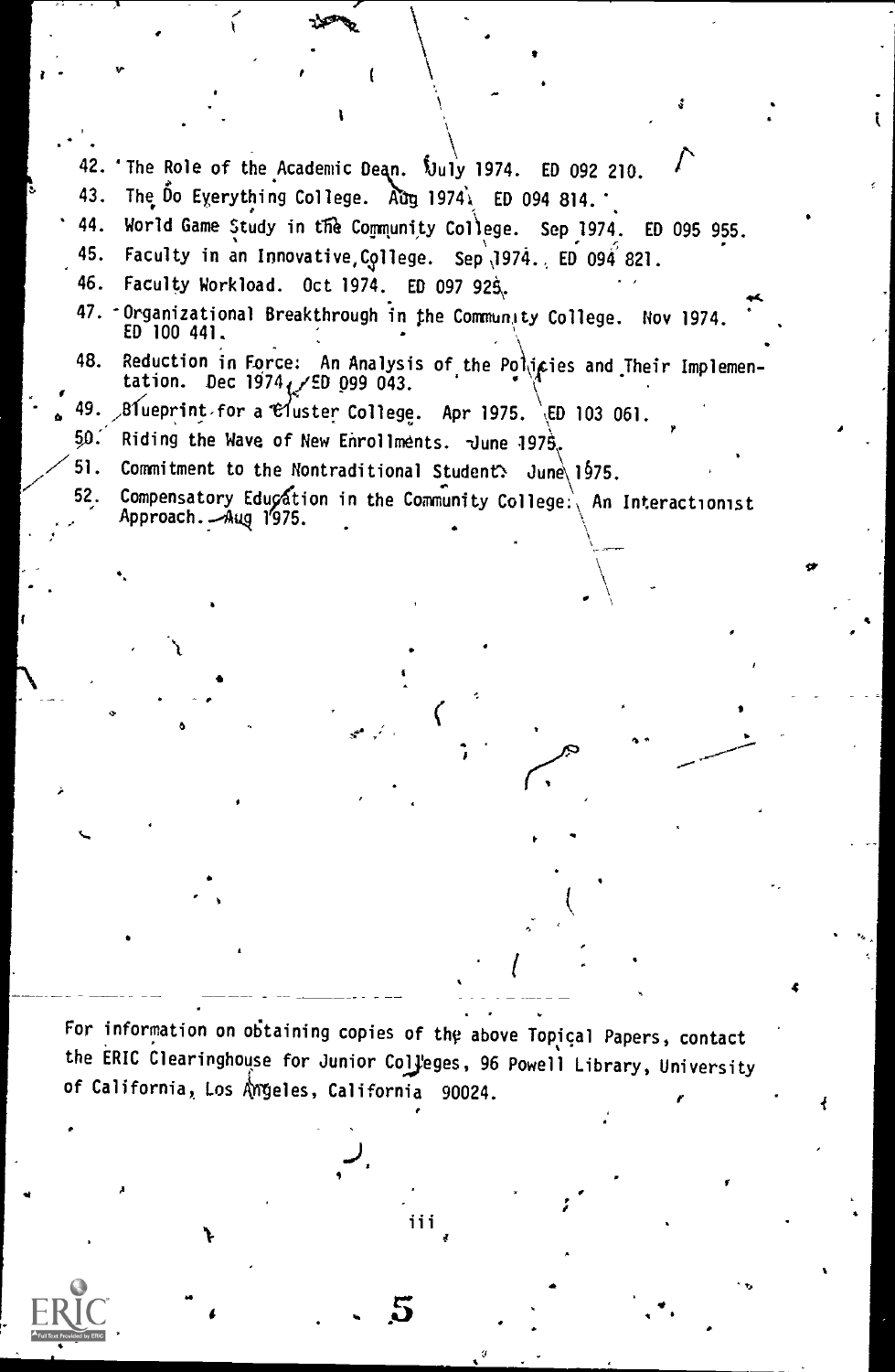## .<br>ACKNOWLEDGEMENTS

 $\mathcal{X}$  .  $\mathcal{Y}$  .  $\mathcal{Y}$  .  $\mathcal{Y}$ 

r

do

ti

The authors would'like to thank Reynolds Ferrante, Charles Yarborpugh, Margaret Lewis, the editorial staff of the ERIC Clearinghouse for Junior Colleges, and graduate students in our classes on the disadvantaged in higher education and the two-year college for their comments and suggestions on earlier versions of this paper. In addition, they gratefully acknowledge the support provided by the University Research Council of the University of North Carolina at Chapel Hill. Points of view or opinions, however, do not necessarily reflect, the official view or opinions of the Council.

 $r = \frac{1}{2}$ 

V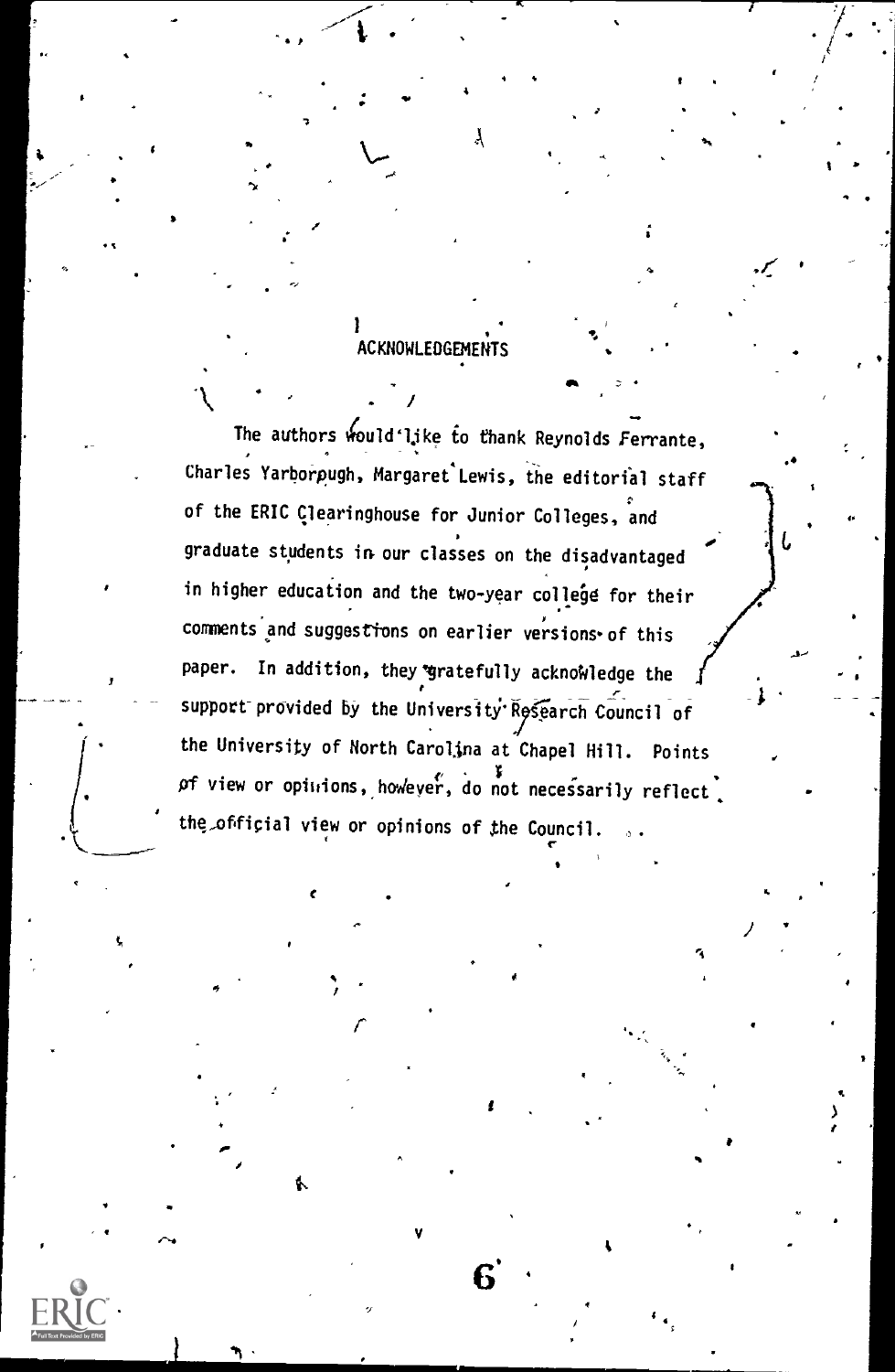#### COMPENSATORY EDUCATION IN THE COMMUNITY COLLEGE:, AN INTERACTIONIST APPROACH

INTRODUCTION

O,

 $\frac{1}{4}$  .  $\frac{1}{4}$  respectively.

Many educators view the community (college as an' innovative, nontraditional institution which expands limited opportunities for upward mobility . within American society. Indeed, it has been argued elsewhere that the major explanation for the rapid growth of the community college is that it is responding to the same societal presfires to open channels of social mobility to which the secondary school.responded earlier in'this century-(Morrison,  $\sqrt[4]{274}$ . Like the high school, which initially was quite academic and selective, the model community college has developed  $f$ nto a comprehensive institution with an open admissions policy and extensive yuidance and counseling facilities. It now contains programs of developmental, general, and technical-vocational education as well as the original academic transfer program. The community college, therefore, has become the institution of higher.education which operatiOnalizes the American "open-class" ideology and provides the perception that all wbo enter can learn and advance themselves socially and occupationally.

The problem, of course, is in providing substance to this perception. Welcoming and encouraging late adolescents and others who have a history of failure in traditional schools poses difficult and complex tasks for community colleges. These institutions generally have responded to this challenge by initiating programs of compensatory education (Morrison and Ferrante, 1973). Unfortunately, evaluative research concerning such programs has indicated that they have not been highly successful (Rouechp and Kirk, 1973).

We believe that bne of the major reasons these programs have not fully met the expectations held for them is their unidimensional focus on cognitive needs. We maintain that both cognitive and affective components must' be recognized when developing programs of compensatory education. Since most programs have dealt solely witHierasing cognitive deficiencies, our focus is on developing a comprehensive plan which addresses the affective domain.

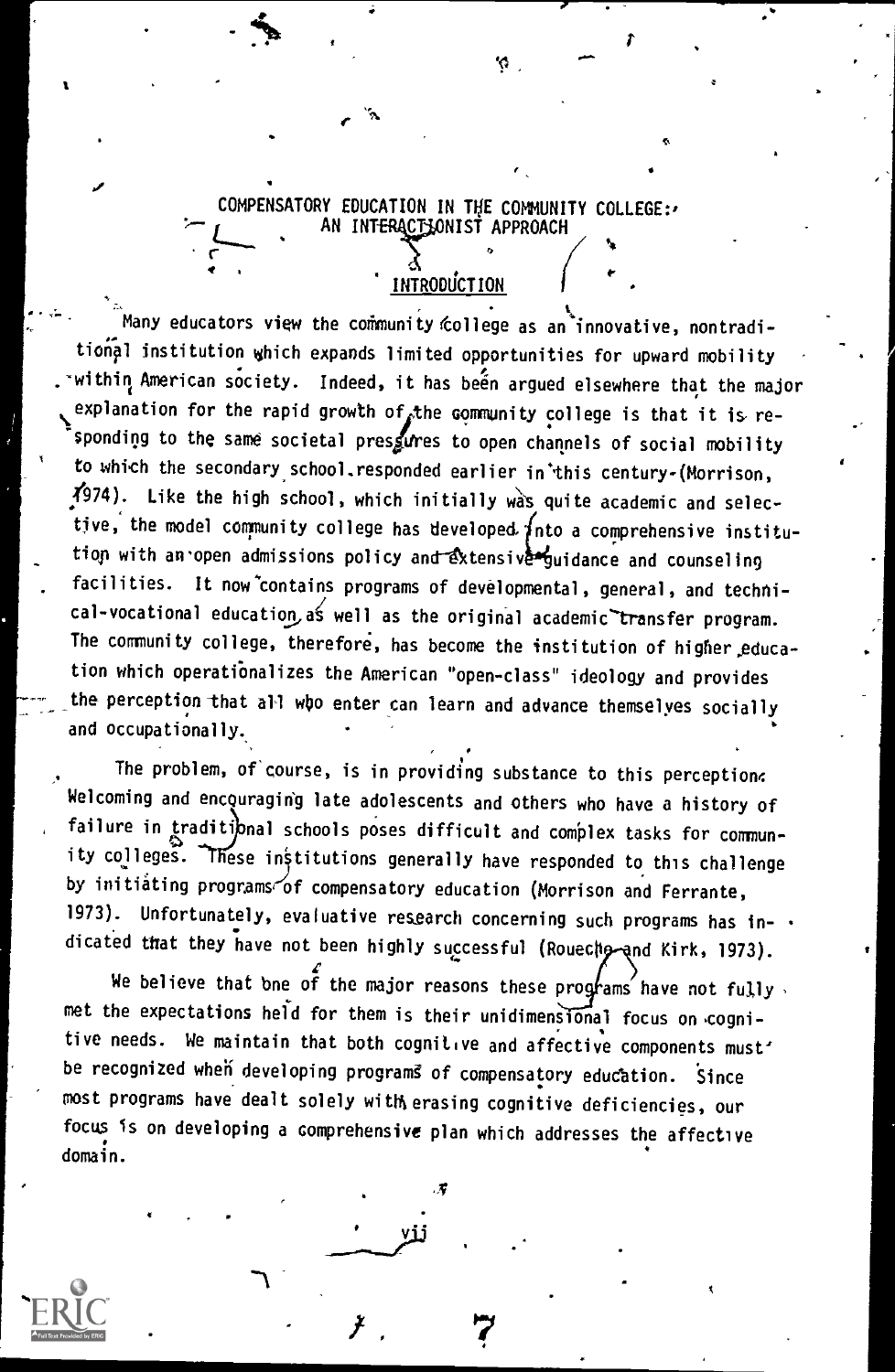As our title suggests, the underlying rationale of our approach is derived from an interactionist perspective. In essence, this perspective holds that socialization generally occurs within a small group setting in which there is emotional support and where communication is deep and extensive. Therefore, this approach emphasizes the development of cohesive groups which have norms of communication and support and which are open to the distribution of authority and the shared responsibility for learning. The pursuit of learning is the goal of all, everyone is a researcher, an experimentalist. Authority, then, is based not in any one member, but in the group.

This monograph consists of two parts. Part One advances a general theoretical rationale fop establishing a program based on developing cohesive groups and using these groups as an instructional medium. First, we describe the culturally different student and review the nature and success of current programs of compensatory education. Then we examine the relationship between various affective components and academic performance. An analysis of intentional socialization is followed by a look at the basic assumptions and dechniques of group process.

In Part Two we present a compensatory education program which implements our theoretical views. At the heart of this section is a step-by-step group development and skill-building  $\dot{\beta}$ esign tested and refined in community colleges. The role of faculty members in developing the groups and their subsequent relationships with the groups are also discussed, and specific .suggestions are given for faculty inservice education.

We believe that the interactionist<sup>t</sup>approach, coupled with an institution's existing efforts in remedial education will enable greater success in developing compensatory education programs for culturally different students.

viii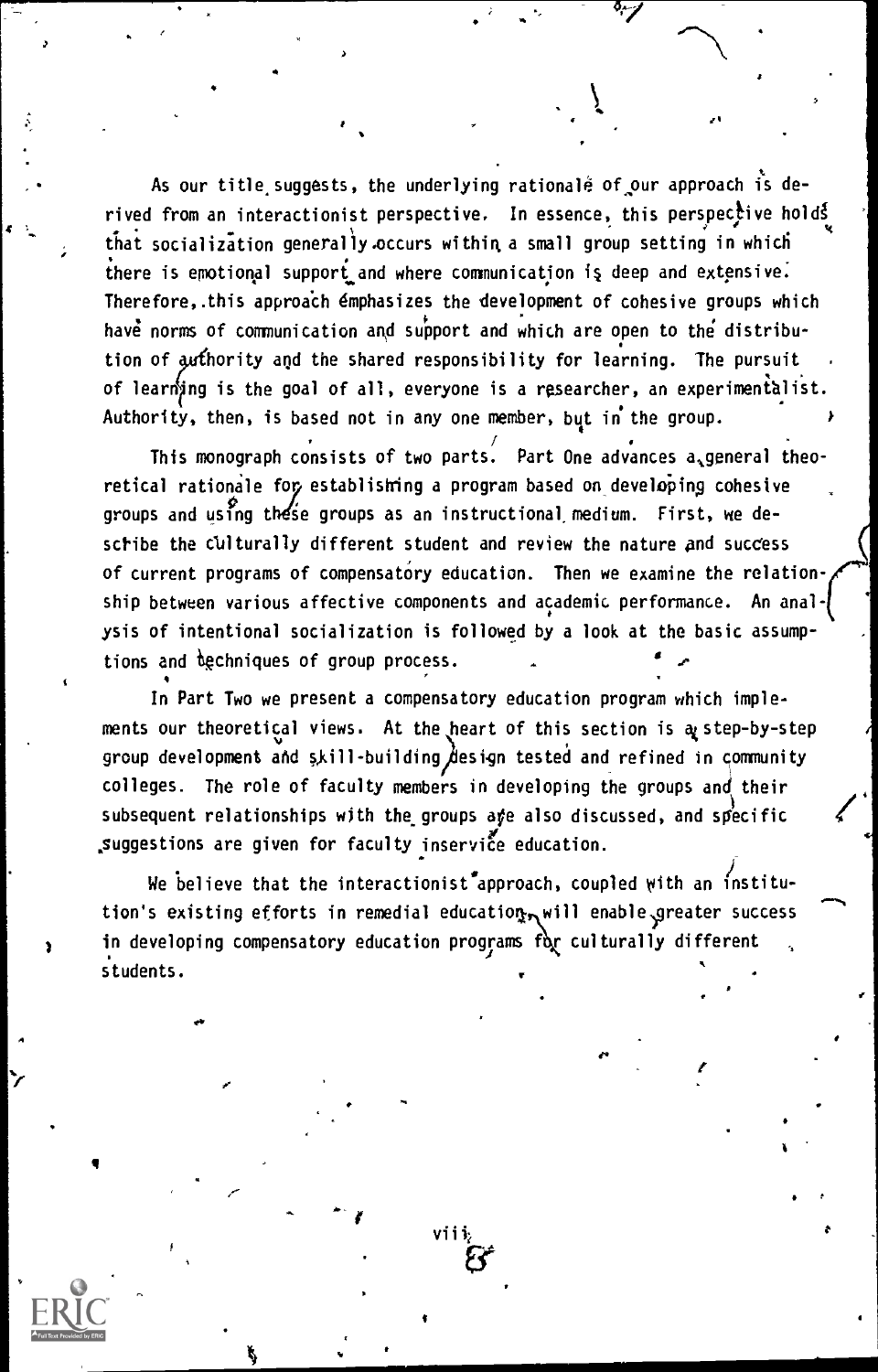### PART ONE': THE RATIONALE

### Compensatory Education: Review and Evaluation '

A great deal of literature has been devoted to describing the characteristics of those individuals who, for a number of reasons, qualify for programs of compensatory education. Kneller (1965, p. 147), for example.  $g$ i $\hat{w}$ es the following portrayal of the culturally disadvantaged:

They are generally from the lower classes and are academically backward, the second characteristic being generally, though not always, a consequence of the first. Their parents have been<br>unable to give them the background and preparation necessary for<br>formal learning, which the middle-clice parent imparts to this shill not always, a consequence of the first. Their parents have been formal learning, which the middle-class parent imparts to his child as a matter of course. Since their parents often do work which requires little education, the children usually underestimate the school's capacity to prepare them fore life. Coming as they do from depressed areas and often from brpken homes, they have little feeling that society as a whole cares for them....they tend to be more aggressive and insecure than other children.... Many, many drop out of school, and few find their way to college. They are further set back by their tendency to move from one neighborhood and school to another, disturbing their own education.

We concur with those social scientists who maintain that occupational success, upward mobility patterns, and achievement in school depend largely upon the internalization of norms and values which are concomitant with , those stressed by the larger society. For example, success in middle-class schools and society often depends on having a strong desire for achieving the goals of the school and society (achievement motivation), the-ability to defer gratification, and the willingness to accept traditional modes. of authority. Thus, the "disadvantaged" can be viewed as individuals who have been socialized into a set of attitudes, values, and norms which inhibits their educational achievement and impedes subsequent occupational mobility.

Although most programs of compensatory education recognize the importance of attitudes and values, they have neglected to'programmatically address these issues. We believe, therefore, that a successful program for culturally different students must focus on the affective domain, especially on the process of intentional socialization.

The term "culturally different" is often used in place of "disadvantaged" because it describes the reality of socialization into attitudes,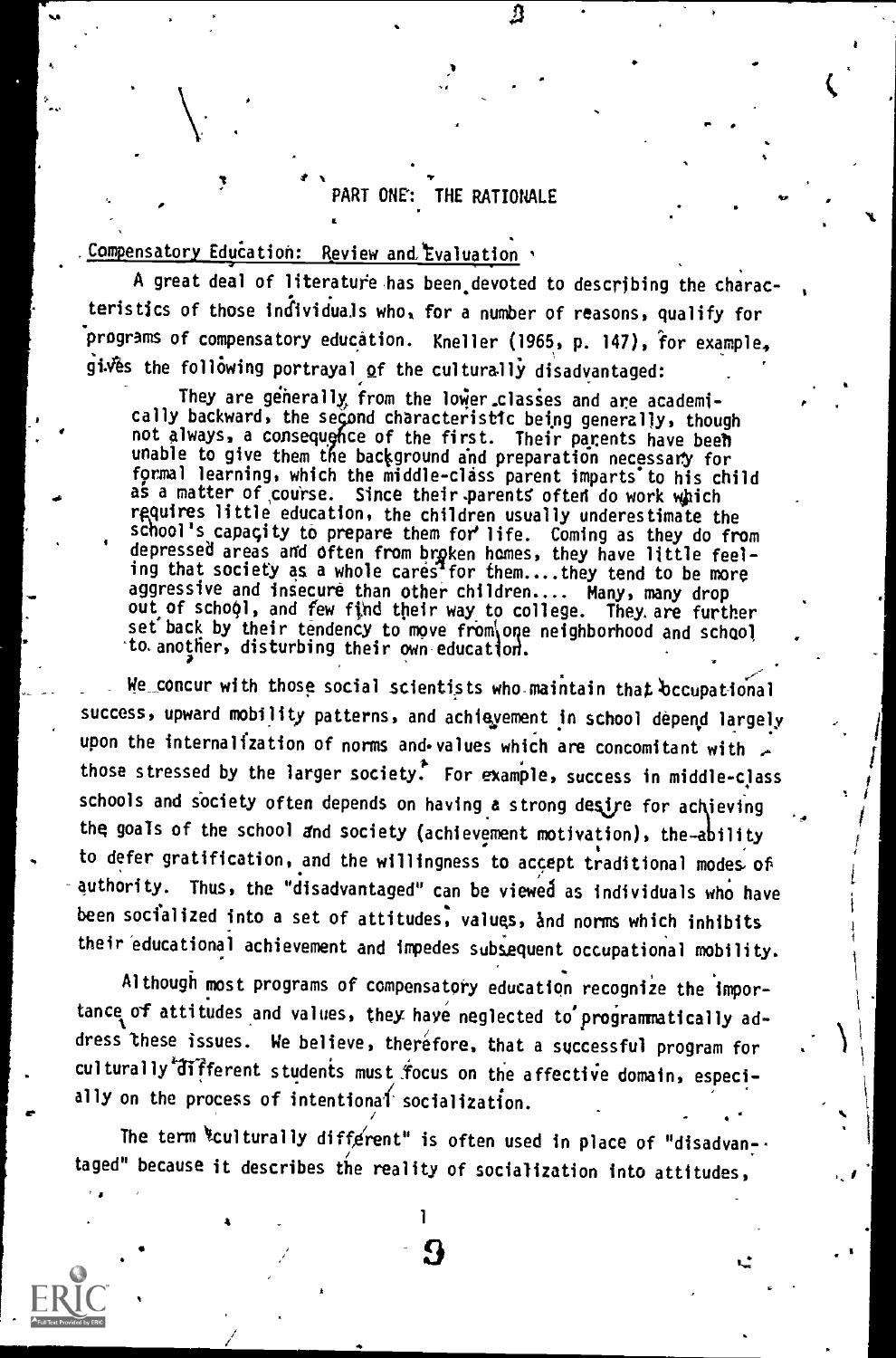values, and behaviors characteristic of a particular subculture or social class without appearing to be a negative description of that class. Therefore, in this paper we use the term "culturalfy different" instead of the (term "disadvantaged." - /'

 $\ddot{\phantom{1}}$ 

Programs of compensatory education can be viewed as vehicles of social action designed "to compensate -- to make up for some putative deficiences in a person's learning experience" (McDill, McDill, and Sprehe, 1972, p. 142). Although-such programs have become widespread in higher education (Egerton, 1968; Gordon and Wilkerson, 1966; Bynum, Gordon, Gerrahan, and Lewis, 1972), they still are far from meeting the needs of the culturally different. 'For example, Morrison and Ferrante (1973), in a 1970 survey of a nationwide sample of two-year colleges, found that 98 percent of the community colleges had open, door admission policies, but only 140 percent were providing specially designed curricula for disadvantaged students. In a similar vein, Berg and Axtell (1968) report that while slightly over 50 percent of the California community colleges in their 1968 study attempted to provide some form of compensatory education, only about 25 percent had actually implemented special instructional programs.

P

In addition to their insufficient numbers, current programs seem to have missed their targets. Williams ( $1968$ ) notes, for example, that standardized test scores obtained by high-risk students have not been appreciably altered by compensatory assistance. Bossone (1966) found that 40 to 60 percent of those enrolled in remediAl English classes in California community colleges received a grade of D or F. Only 20 percent of these students later enrolled in college credit courses. Bynum and others. (1972), while acknowledging that there has been little systematic evaluation of compensatory programs, generally conclude that remedial courses are insufficient to assure success of marginal students.

Numerous explanations have been advanced for this lack of success. Roueche (1967) claims that the failure of,remedial progrars at the commun ity college level is due to vague. and uncertain program objectives. Ac cording to Monroe (1972, p. 109), programs have failed because many community college faculty and staff rembers have negative attitudes toward them. Suchman (1969) maintains that researchers are not able to evaluate

 $\epsilon$ 

 $\mathbb{R} \rightarrow$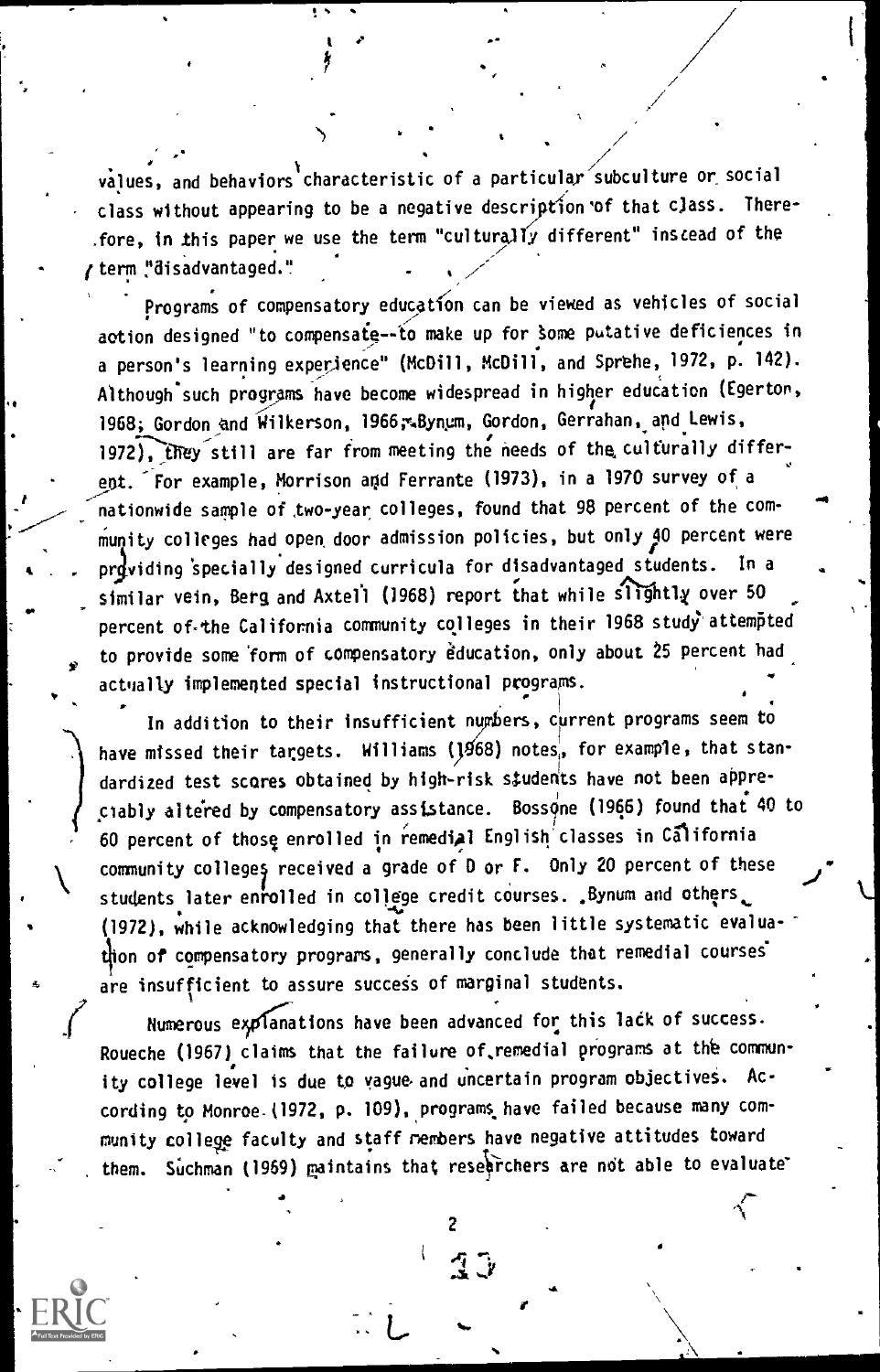.<br>the effectiveness of such programs since there are no reliable test and measurement devices. .

Most measures consider only the dimension of cognitive functioning as reflected in intelligence test scores. Yet the social experiences of minority group children may be so different from those of other students that it is inappropriate to use the same measuring devices and to apply the same norms to an assessment of their performance (Wilkerson, 1970). McDill anti others (1972) suggest that the l'ack of adequate affective tests has given limited focus. They conclude that the failure to measure affective changes rise to preoccupation with cognitive measures, which has resulted in.a has resulted in an inadequate assessment of the effectiveness of compensatory education Srograms.

\*

we contemp that some of these explanatiens skirt the major issue. any program of compensatory education is cognitive development. However; Whatever measures of affective change are developed, the raison d'être of. our point is that the acquisition of cognitive skills depends on development in the affective domain. This view is supported by Bynum and others<br>(1972). (1972).  $\downarrow$ 

The purpose of this paper therefore, is to create a program of compen satory education that focuses on those affective elements connected with successful academic achievement. In addition, we maintain that the develops 'ment of both affective and cognitive elements depends on students' having. a continuing peer support base which (l) encourages them to take risks in an environment previously perceived to be threatening, (2) reinforces and thereby serves as a source of nurture and heightened aspirations for academic achievement, providing value for such efforts, and (3) gives assistance in learning efforts. The following sections present the theoretical rationale for such a program.'

3

 $\mathbf{L}$  and  $\mathbf{L}$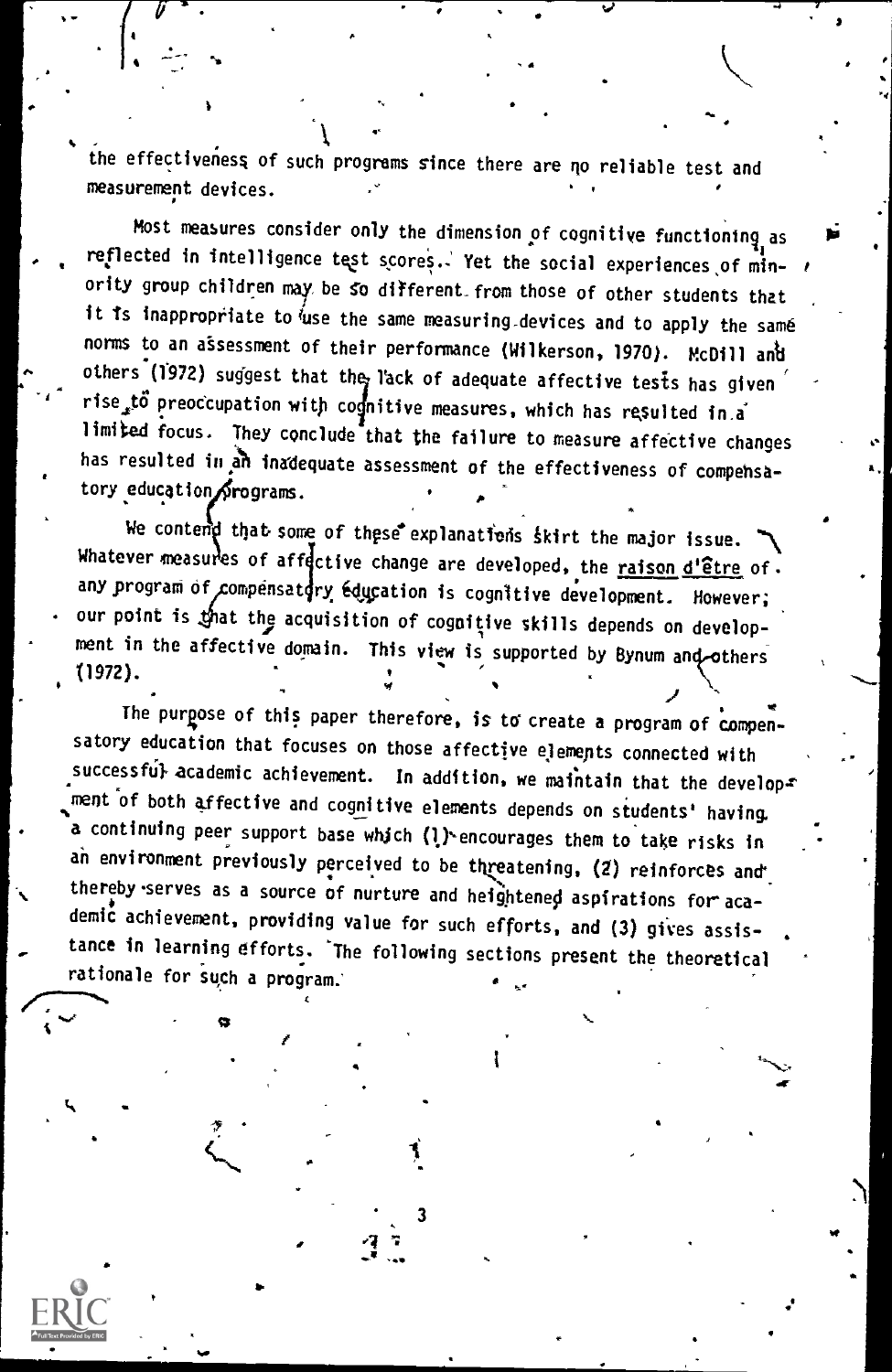### Affective Components of Academic Achievement

Our earlier definition of culturally, different students stressed that they have acquired certain behavioral and attitudinal patterns which are not supported by the middle-class culture of the school and which impede  $a$ cademic achievement, Part of the task of a good compensatory program, therefore, is to socialize these students into those values and behaviors which will facilitate their success in the dominant society. Much of the literature supports this contention, as it demonstrates relationships among attitude toward education, self - concept, achievement motivation, educational aspirations, and academic performance.<sub>,</sub>

.

. I.e. the contract of the contract of  $\mathcal{F}$ A number of studies have shown, for example, that the value structure and  $\blacksquare$ of therlower classes is not conducive to successful academic performance. ' Gottlieb and Ramsey (1967) depict the lower classes as having a high need  $\hskip1cm$ for immediate gratification which obstrutts their view of the ultimate value of an education. They tend to ignore traditional middle-class values, such as achievement, hard work, efficiency, and practicality, which ensure successful school performance. Stevenson, (1972) suggests that the lower classes generally (1) fail to recognize the importance of education, (2) lack respect for authority figures, and (3) are unable to postpone immediate satisfaction for ultimate gain. K. R. Johnson (1970) notes that lower-class children have negative attitudes toward intellectual tasks because.they do not see the application of such skills within their own environment.

r Riessman (1967), however, postulates that these students do value educe tion but dislike school. Inis attitude arises from their resentment or hostility toward the teacher. Thus the traditional authoritarian relationship between student and teacher, which is often characterized by tonsion and conflict (Waller, 1932), may inhibit the individual's internalization of attitudes and values necessary in order to achieve school Objectives.

A number of recent studies show that the most powerful predictors of student achievement are the composition.and climate of the student body. For example, Coleman and others (1966, p. 268) report that the "social compqsition of the student body is.more highly related to achievement Independently of the student's own social background than is any other school factor."-Im other words, academic achievement and educational aspirations

4.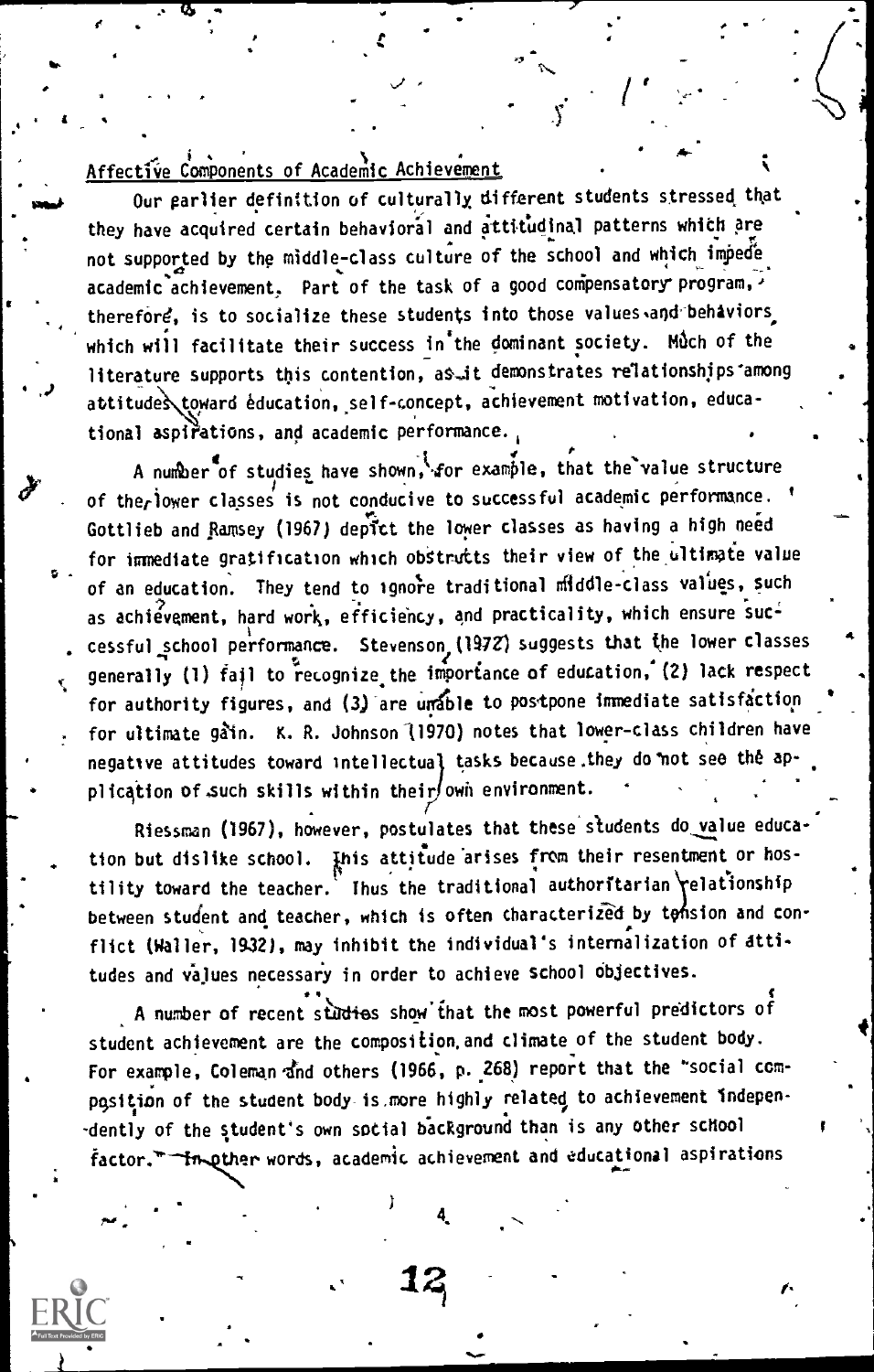are regarded as highly correlated with the attitudes and aspirations of peer groups. Numerous studies (for example, Coleman, 1961; Wilson, 1959) have shown that if peek group supports the value of obtaining an education, then individual members are likely to bring their own attitudes and values into congruence with those of the group. If a member of a group refuses to realign his attitudes with those supported by the group, social pressures to conform are invariably brought to bear on the deviant member (Whyte, 1943; Sherif and Sherif, 1953).

\*,

A factor analytic study conducted by McDill, Meyers, and Rigsby (1961) found that the dimension of academic emulation (the degree to which academic excellence is valued by the student body) was the most important factor in accounting for the proportion of total variance in achievement scores. Similarly, Jencks and others (1972) conclude that the social context of the school does appear to affect the academic performance of those who are a part of it.

The/research cited-above supports our major contentions: that success is highly related to such affective components as values and attitudes and that changes in such predispositions may occur in a setting in which the indiVidual's peers support the value of an education.

Closely related to the issue of differential values'is the problem of "educational aspirations." Although it has frequently been asserted that lower-class children do not aspire to achieve in school or strive for highstatus occupations, a substantial body of research now supports the view that the differences in academic performance between the "disadvantaged" and "advantaged" cannot be attributed solely to differences in aspirations. Both groups appear to have similar levels of aspiration but varying expectations in regard to achieving those goals. According to Hyman (1970), data show that lower-class individuals emphasize those factors which often lead them to strive for careers which are less valued within the occupational structure. Goals are set in light of realities and the situation of the culturally different demands that these goals be set relatively low.

Another variable which appears to affect school performance is referred to as fate control--the feelings individuals have in regard to controlling their own destinies. Battle and Rotter (1963) found that children

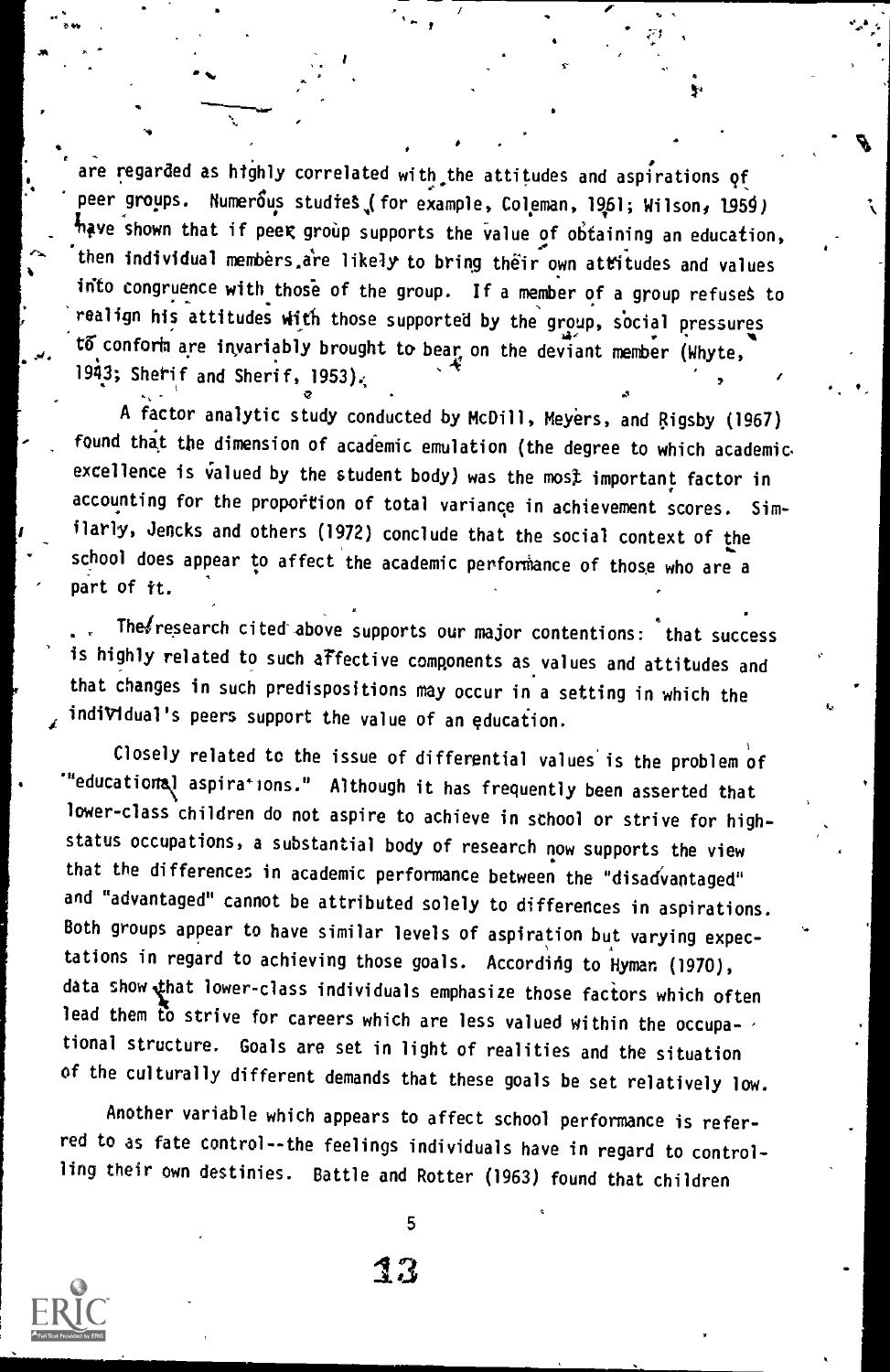from the lower classes who experience failure in school perceive themselves to be controlled by the external environment and less capable of determining their own life situations than middle-class children. Haggstrom (1964) and Clark (1965) suggest that conditions of poverty and constant subordination (that is, minority group status) may produce a feeling of poweriessness in which the individual sees himself as incapable of controlling his own fate.

These studies of aspiration and fate control illustrate that compensatory programs must attempt to increase an individual's expectations of success by providing him with successful experiences and increased expectations so that he sees the possibility of achieving higher aspirations. Similarly, such programs must try to reinforce or build up the individual's feelings of power and self-efficacy,. Once again, we helieve such changes can be obtained through a process of providing emotional support and resqurces within the confines of a small group.

Still another important element in academic achievement is self-concept. As Mead (1934) and Cooley (1964) point out, the self is a social product developed through interacting with those "significant others" who help define for an individual a reflected picture of himself. Because he bases his view of himself on the perceptions of others (the "looking-glass self"), an individual's "academic self-concept" is primarily a product of his conceptions of how his teachers and peers view his academic abilities. The culturally different student often comes to school ill prepared to learn and teachers have lower expectations in regard' to his ability to succeed. As a consequence of confirmed failures and lowered expectations, the individual incorporates a negative academic self-concept and the belief that he cannot succeed in school. We believe the small group setting is well suited to developing and strengthening positive academic self-concepts. There, individual members come to view themselves more favorably while receiving and drawing upon the support and resources of the group.

The final variable we will examine in relation to academic performance is achievement motivation, a term which refers to an individual's need to perform successfully at a high level. Although one expects achievement $\sim$ 

6

 $\mathcal{A}$  }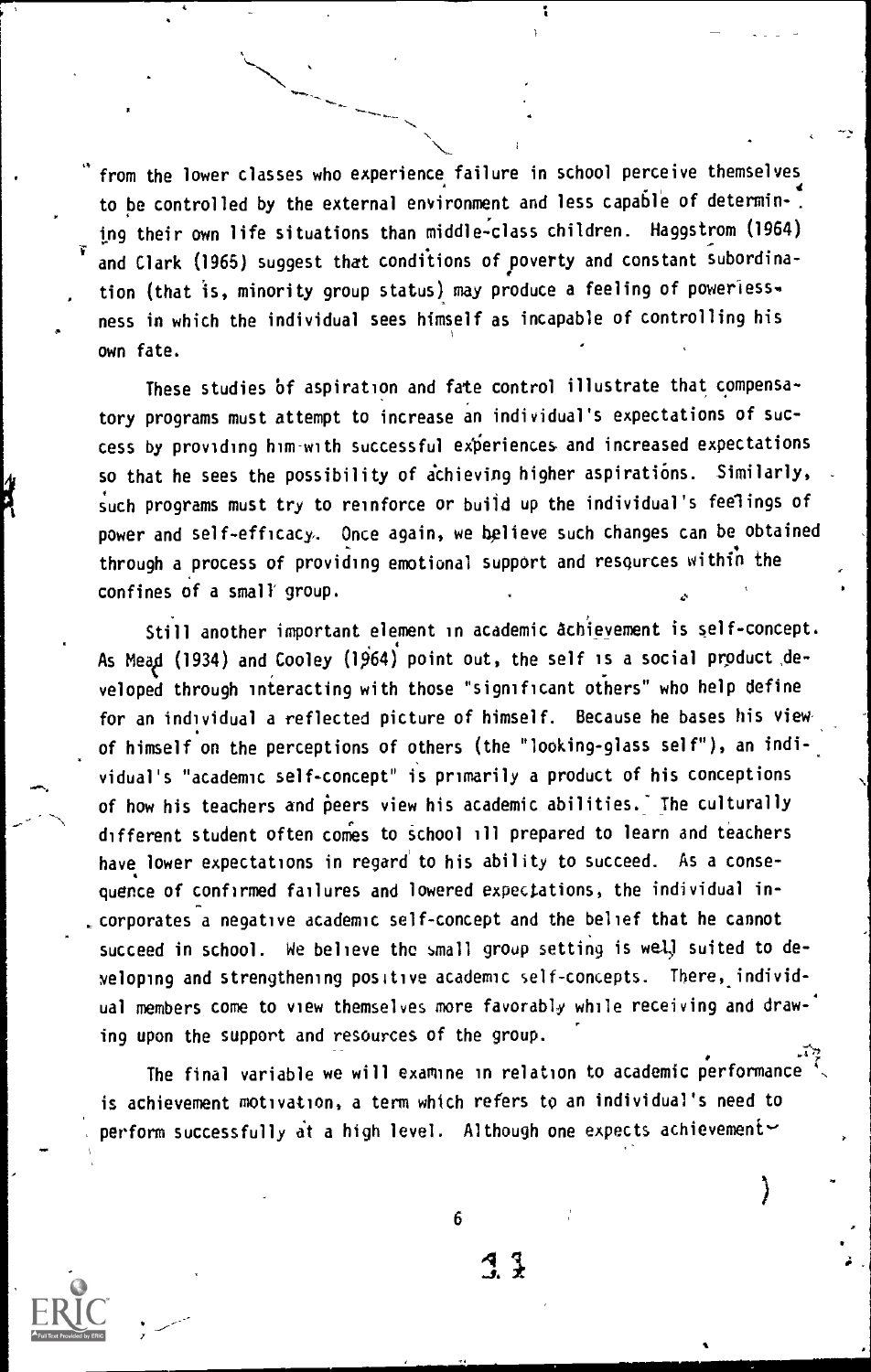motivation to be correlated with academic performance (Backman and Secord, 1968),—a number of studies show that the relationship between these two variables is either low or nonexistent (Goodstein and Heilbrun, 1962; Hakel, 1966; and Holland and Richards, 1965).

How can these results which indicate little or no correlation be explained? In a 1961 factor analytic study, Mitchell found that achievement consists of a number of factors, including academic motivation and efficiency, self-satisfaction, wish-fulfillment motivation, nonacademic achievement orientation, and external pressures to achieve--many of which are not expected to correlate highly with academic performance. Another explanation arises out of John W. Atkinson's (1965) theory of achievement motivation. According to his research, an individual's tendency to achieve is equal to his motivation to achieve multiplied by his expectancy of success and by  $\sim$ the incentives available for achievement relative to those for engaging in competing activities. That is, if any one of the three components on the righthand side of the equation equals zero, then one's tendency to achieve is-equal to zero. Since lower-class individuals have lower expectations of achievement, one is likely to find.that when the formula is applied to poor, culturally different students, the correlation between achievement motivation and academic performance is very low or itself equal to zero.

On the basis of Atkinson's research and theory, we conclude that any attempt to increase achievement motivation must seriously consider the variable; of motivation, probability of success, and incentive. We believe that each of these factors can be enhanced within a small group setting.

A research team led by Zander (1971) uncovered a group equivalent of achievement motivation which appears to reinforce our previous point. It seems that in many settings, group members will work harder for their small group than for themselves. The key factor apparently is a strong team spirit leading to a high desire for group success among members. This desire is viewed not as a permanent trait of individuals, but as a situational motive. Characteristics of this situation are:

1. Fa strong sense of group cohesion or unity;

r.

2. a high degree of shared responsibility for the group's outcomes;

3. an early demonstration of group success versus failure;

 $\mathcal{T}$  and  $\mathcal{T}$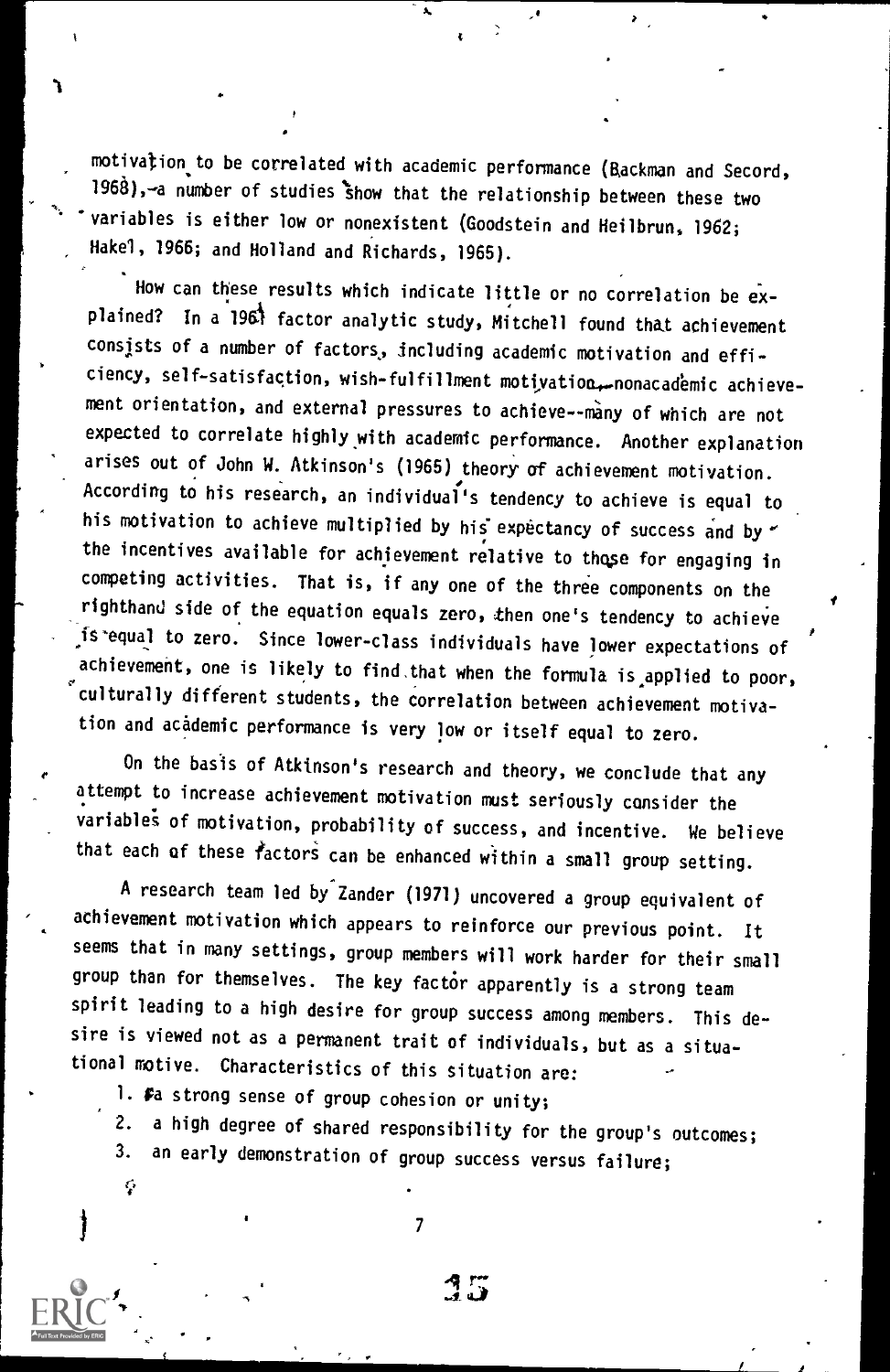- 4: increased group performance and efficiency following early success;
- $f$  5. collaboration or negotiation by outside authorities in setting realistic goals;
	- 6. direct and continuing feedback about performance to the group from outside authority;

 $\mathbf{a}^{\mathbf{v}}$  of  $\mathbf{a}^{\mathbf{v}}$ 

- 7. a tendency for members who are fearful of failure as individuals to behave as if they had high achievement motivation when feeling responsibility for a valued group;
- 8. a sense of a high degree of control over group destiny;
- 9. open channels of communication developing within the group, strengthening the group image and commitment to it; and
- 10. 'the minimization of organizational procedures and structures that emphasize and reward individual achievement at the expense of the group.

We believe that individual achievement motivation can be enhanced in a small group whose qualities resemble those described above. Furthermore, this approach reinforces our view that changes in the affective domain can be operationalized in a small group from which the individual derives  $\mathcal{I}_{\text{upput}}$ .



8

 $35\,$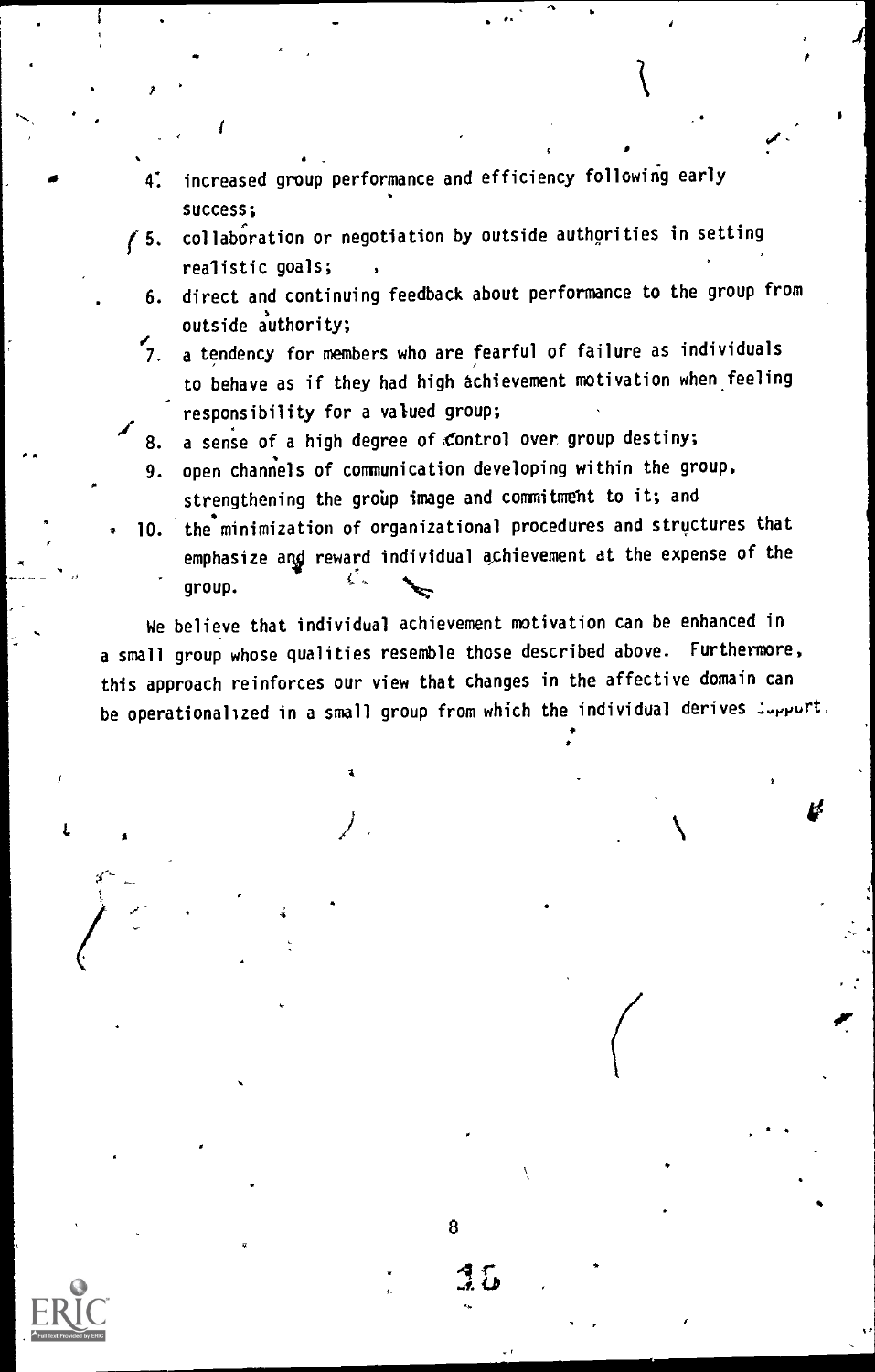### Intentional Socialization In Groups

Much of the literature cited previously implies that if culturally dif- $\epsilon$  ferent students are to achieve within the present structure of the school system, they need to reorient some of their values and attitudes concerning. education, to develop positive feelings about themselves and their ability to control their own lives, and to experience some success. We propose that these aims can be accomplished through socialization in a small group.

Socialization may be viewed as a process in which various attitudes, values, beliefs, and patterns of action are internalized by the individual. Parsons  $(1951, p. 205)$  defines it as "the acquisition of the requisite orientations for satisfactory functioning in a role." As the term is gener- $\alpha$ all $\hat{\mathbf{y}}$  accepted by social scientists, socialization involves a continuous shaping of the individual's behavior to coincide with group norms.

What forces bring about'this process? The family, school, and peer group are influential "agents." In the family, context, the child is likely to be effectively socialized by his parents because he is so. "effect-dependent" (Jones and Gerard, 1967) upon adults for meeting his every need. Parents and other important figures inculcate "proper" attitudes and beliefs by applying rewards and punishments, positive and negative reinforcement. To receive the rewards of emotional security and love, children conform to the perceived expectations of their parents and avoid attitudes and behaviors which bring punishment.

Socialization within any group is quite similar to that which occurs within the family. For our purposes, intentional socialization is a means through which the values, attitudes, and prior experiences of the culturelly,different are supplemented and redefined so as to effect more successful academic performance. From the phenomenological perspective, this process consists of assuming the roles and attitudes of significant others- and learning the behaviors necessary to fill these roles--under highly charged emotional circumstances. The basis for change is the possibility that subjective realities, that is, individuals' beliefs about themselves and their,social world, can be transformed and modified.

9

1 MJ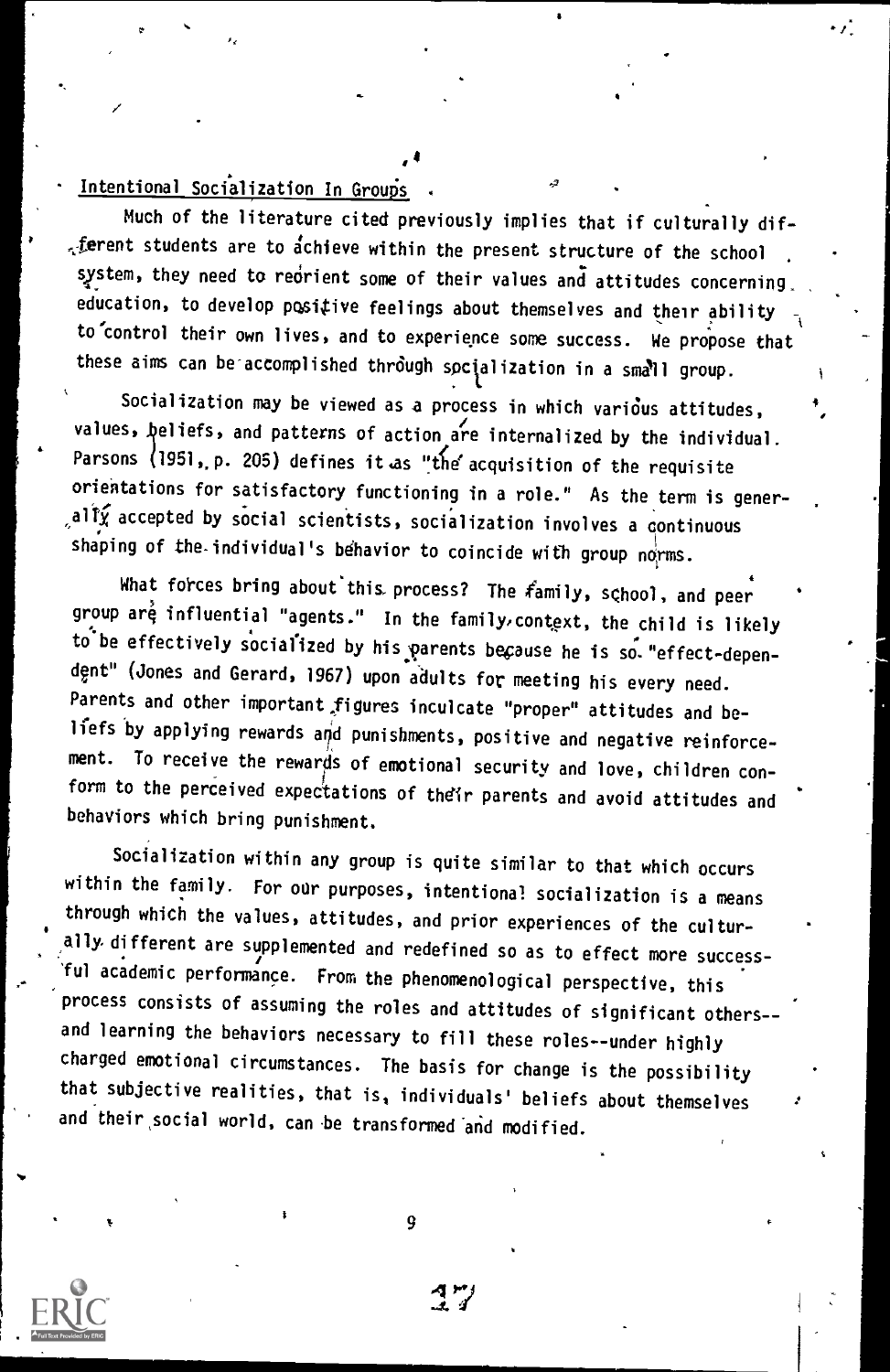Two conditions are needed to accomplish this transformation. First, a legitimizing apparatus for the whole sequence of transformation must be available. That is, a person must regard the changes which occur in his subjective reality as legitimate, and this legitimacy must be given by someone or something the individual respects. Second, no radical transformation is possible without an identification with significant others who support and encourage the ihdividual to change.

It is evident that intentional socializat on must take place within a group setting in which the members play a vital role in providing the legitimacy and support the individual needs in order to change. It follows then that the small group becomes an operational vehicle whereby the individual becomes receptive to further socialization. The essential mechanisms for legitimating such changes are group norms. rules of behavior which constrain individual actions in various situations. Once internalized, norms/ guide expectations of acceptable behavior on the part of both self and others. Adherence to group norms assists in integrating people into the group, thereby assuring\proper role performance. In addition, norm acceptance provides a common frame pf reference from which behavior in the system is evaluated (Sherif, 1936; Festinger, 1950).

A number of classic experiments in the field of social'psychology (Sherif, 1936; Newcomb, 1952, Coleman, 1961) and,yarious other studies in , both educational and industrial settings (Hughes, Becker, and Geer, 1962; Roethlisberger and Dickson, 1939) demonstrate that group norms can be powerful predictors of behavior. Norms which emphasize achievement, high aspiration levels, positive attitudes toward education, and self-efficacy can be used to shape an individual's behavior.

Not only do groups strongly influence individual behavior, they also. tend to pressure group members into behaving in ways which are consonant with group goals and norms. Conformity may be seen as a function of a number of conditions. O. W. Johnson (1970).reports on a number of principles which came out of research. First, if an individual's awareness of a particular norm is ambiguous, he is less likely to conform. Second, the group must have the



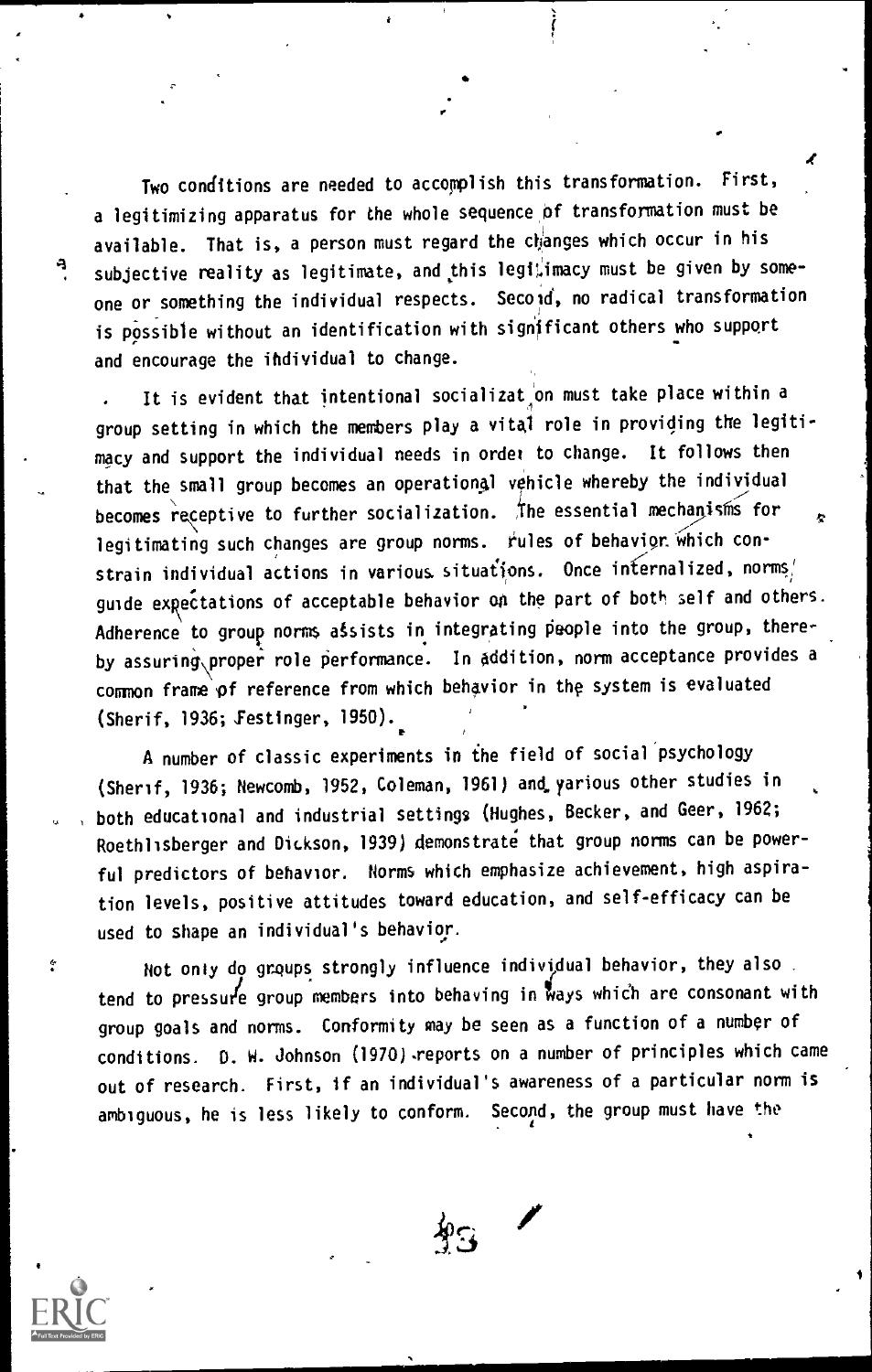ability to ascertain whether or not its members are conforming to the norms. Thus, the greater the group's surveillance of the individual, the greater his conformity. In addition, conformity is related to the group's ability to apply meaningful sanctions. The greater the rewards for conformity and the greater the punishment for deviations, the greater the conformity will be. Finally, conformity to group norms is likely to increase when the individual 'is attracted to the group.

Conformity may merely represent public compliance or it may signify private commitment to the norm. If an individual privately endorses his  $public$ , position, he will continue to comply with the group norm even when it comes under attack or when the group fails to maintain constant surveillance over him. According to Festinger (1953) private acceptance depends.on whether or not one is attracted to, the influencing others. But Kelman (1958) is not willing to accept this view because it implies that private acceptance will change if the relationships with the "others" change. Therefore he posits that only "internalization" produces true acceptance. As Kiesler and Kiesler (1969, p. 69) point out, "For internalization to. occur, the content of the influence attempt--whether it be a particular norm, behavior, or opinion--must fit with the subjects' prevailing formed value."

If Kelman is correct, it will be virtually impossible to foster.private acceptance of group norms which stress academic achievement and other suc-' cess-related values in culturally different students, since these values do not fit in well with their value structure. We hypothesize, however, that those who apply for community college admission must value education and some of the other success-related norms necessary for achievement in a middleclass society. Though their commitment to or even awareness of such values  $\prec$ may not be known explicitly, we suggest that they are present and thus provide the foundation upon which internalization or private acceptance of academic norms can be built.

The normative structure of any particular group,may arise in several ways. Though group norms typically develop out of an interactive process, they may be initiated by an authority figure who directly prescribes the norms and instructs others to accept them.



11

35'

ı,

.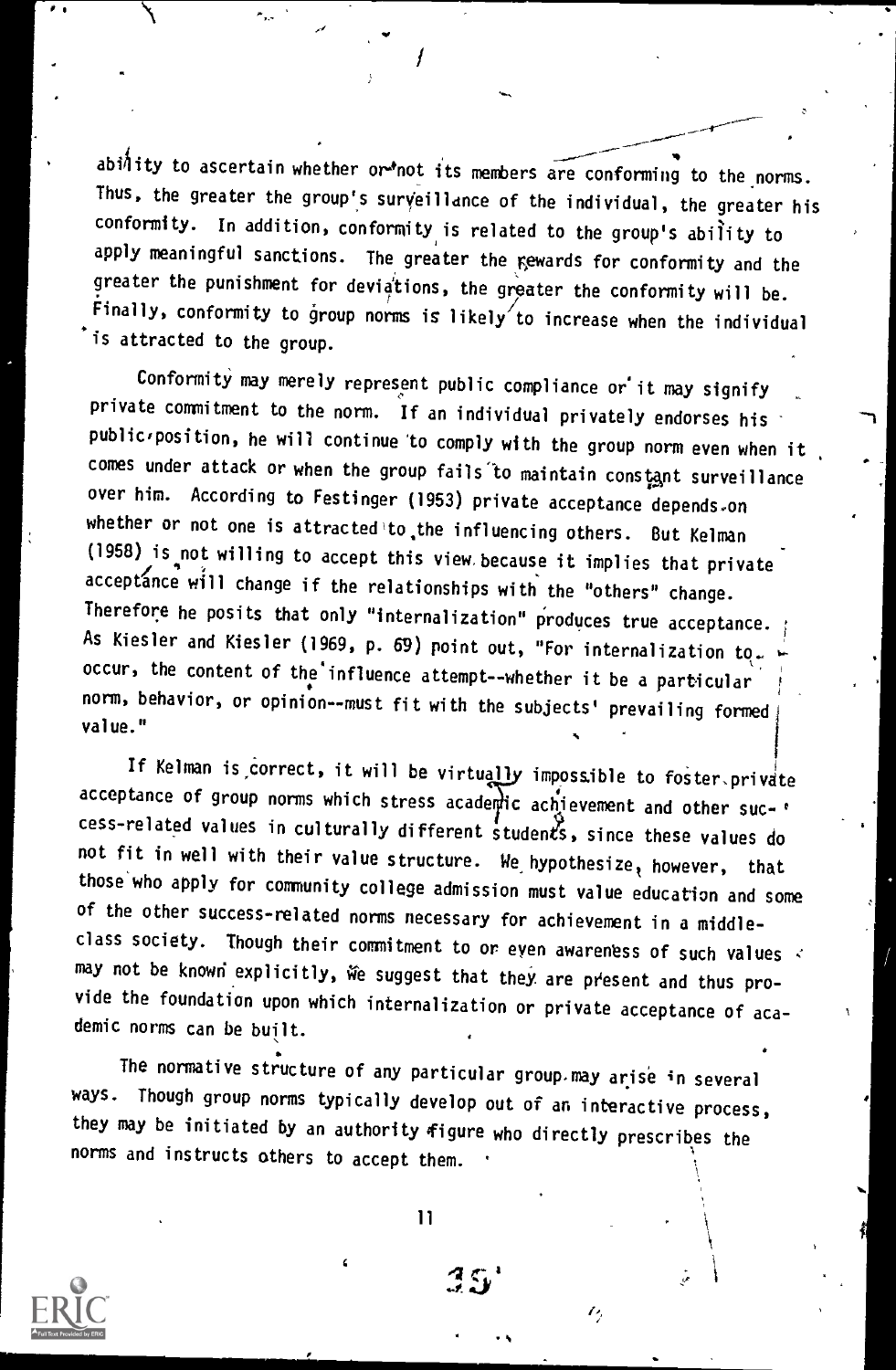Individuals may also learn group norms by modeling--by watching others conform and rehearsing the desired behavior. In addition norms operating in other settings and groups may be "imported': to a particular group. Norms such as social responsibility (helping those who need help), fair play (I don't kick someone when he's down), and reciprocity (you do me a favor and I'll do one for you may be generalized to other group situations and operate with equal force and magnitude.

The most effective way to inditiate group norms, according to research by D. W. Johnson (1970), Lewin/(1947), and Levine and Butler (1952) is through group discussion. Members will probably become more committed to norms developed,in this way than to those imposed from above. Thus, it appears that norms which are established by the group itself and which serve the purpose of reaching the group's goals are most likely to be accepted by its members and influential in *guiding* their behavior.

 $12 \n\mathcal{L} \mathcal{L}$ 

Ġ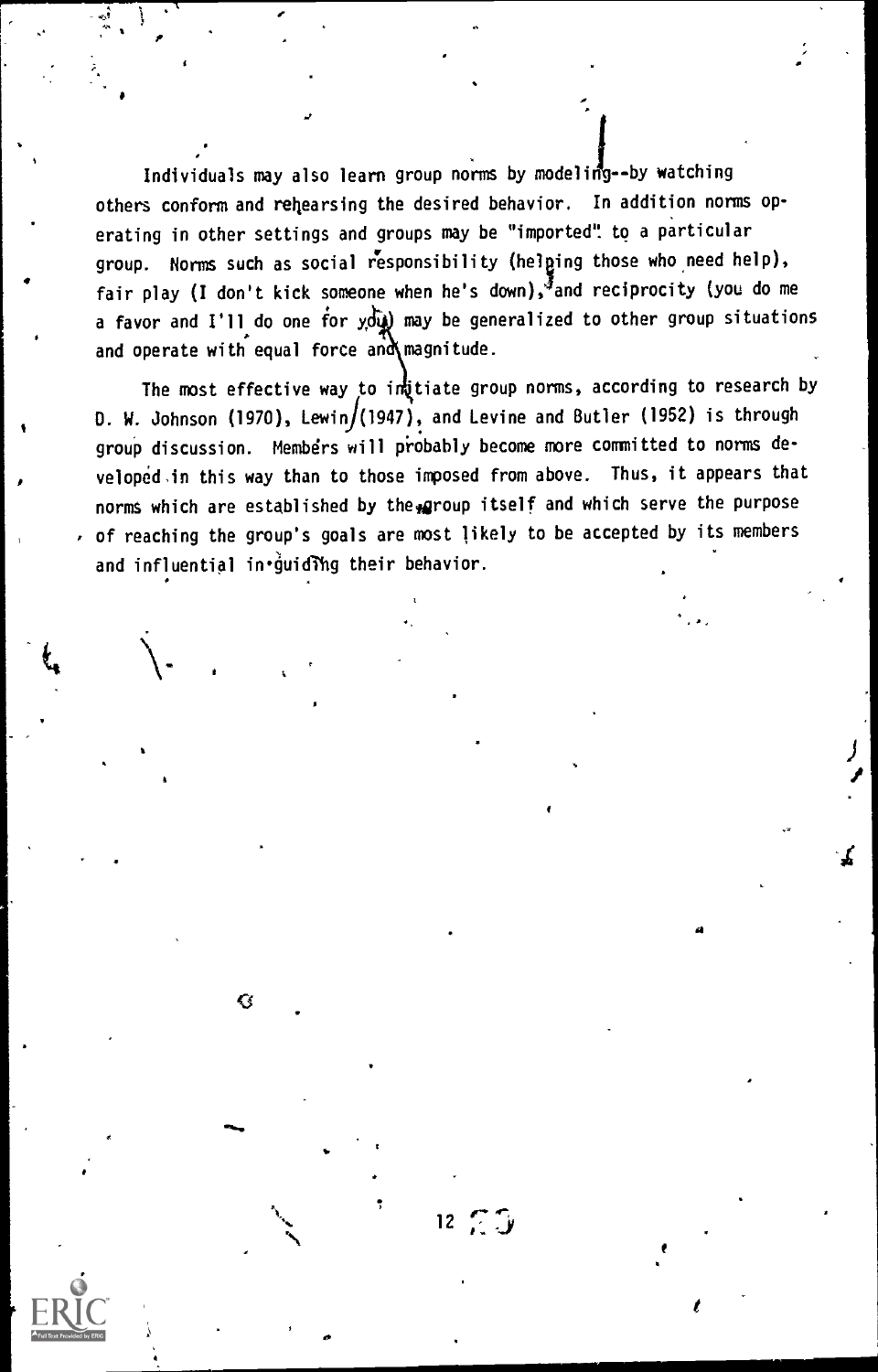Developing Competent Groups and Appropriate Authority Relationships '

The purposeful introduction of carefully developed small groups as ipurces of motivation, reinforcers of self-concept, and catalysts for the changing of attitudes and the adoption of norms that will foster achievement in higher education has not been pursued thoroughly until this effort. The In higher education has not been pursued thoroughly until this effort. The purpose of this section is to examine the development of groups as interdependent bodies with internal, skared authority. Such groups can become competent organisms and support bases for members. As intact groups, they will move through compensatory subject areas and experience different faculty members.

In building interdependent groups, students will be forming relationships which very often are neglected in the regular college classroom and which should benefit even high-achieving students who have gone through many years of successful work in formal institutions of learning. Repeatedly, in interviews with college students, it has been found that students enter classrooms knowing few of their classmates and very rarely get to know more than a small number who sit in close proximity to them (Sekuler, 1972). This is a common complaint and an indictment of the quality of the learning - communities established in. our institutions of higher education.

The terms "group" and "group discussion" are used indiscriminately, throughout formal education with little concern for their precise meaning. Even a Cursory examination of what occurs in formal classrooms under the label of those terms indicates that in a great majority of cases the "groups" are not really groups in even an elementary sense. Nor are the discussions truly discussions. Rather, they are situations in which a professor lectures to students seated in a circle and personally responds to the great majority of statements and questions posed. Although research and theory-building on small groups is not highly sophisticated, the more than 6,000 studies since 1900 have provided a body of knowledge which can guide successful group activities at virtually every level of education. Unfortunately, relatively few instructors, especially college faculty members (Rogers, 1969), have a firm foundation in small group theory and  $\cdot$ practice.

13

εs

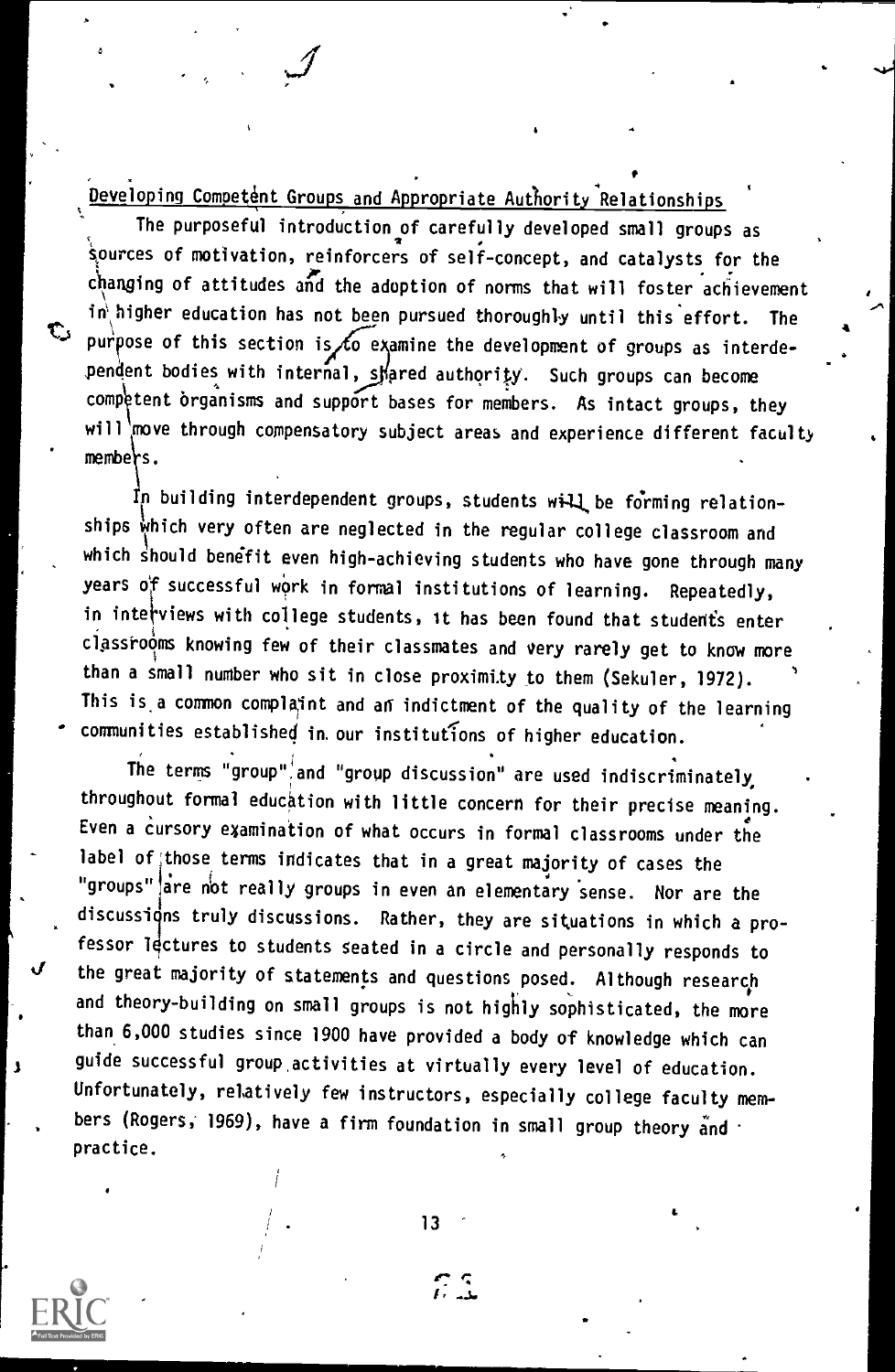Purposeful learning is primarily a task-oriented process. The obvious reason for undertaking it in a group is to utilize a far greater variety of cognitive resources and affective4supports than would be available to an individual acting independently (Schein and Bennis, 1965). In other pursuits, when a variety of resources is brought together, some time and effort must be devoted to determining how to blend those resources into the most effective combination for achieving specified goals,\_ Yet instructors who bring together human resources usually spend little time in determining how these students might be helped to coalesce into an effective working combination and often do not give them a testing and adaptation period before they are thrust into the, stress of a group learning assignment.

To be used successfully for personal growth and for a high level of interdependent effort and outcome, including individual attitudinal and behavioral change, the group should be viewed as an organism which contains various subgroups analogous to the organs in a human body (Thelen, 1959). Those group organs are the different human resources that go together to form the group. They must be Allowed time to find their own means and styles of functioning effectively in concert with the other organs. Fur-.thermore, they must be allowed  $\sharp$ o discover how to maintain this effort throughout the life of the organism.

A number of studies have examined attempts in higher edupatfon to use the initially unstructured small group and a nondirective leadership approach to develop a sensitive and supportive group climate (Lieberman and others, 1973). Although this milieu has been shown to foster dramatic lbdividual attitudinal and behavioral change, members are very likely to pursue highly specific individual goa)s (Watson, 1969) rather' than goals valued by the group as a whole or the institution of.higher learning. Once the group reaches a high level of interdependence, however, considerable learning of content and accomplishment of various tasks can occur, if an acceptable external source of authority can "sell" a task or learning goal through negotiation with the developed group (Watson, 1972). The group has become a source of authority capable of dealing from a posture of strength with external authority or authority figures (Bennis and Shepherd, 1964).

14

 $\sim$ 

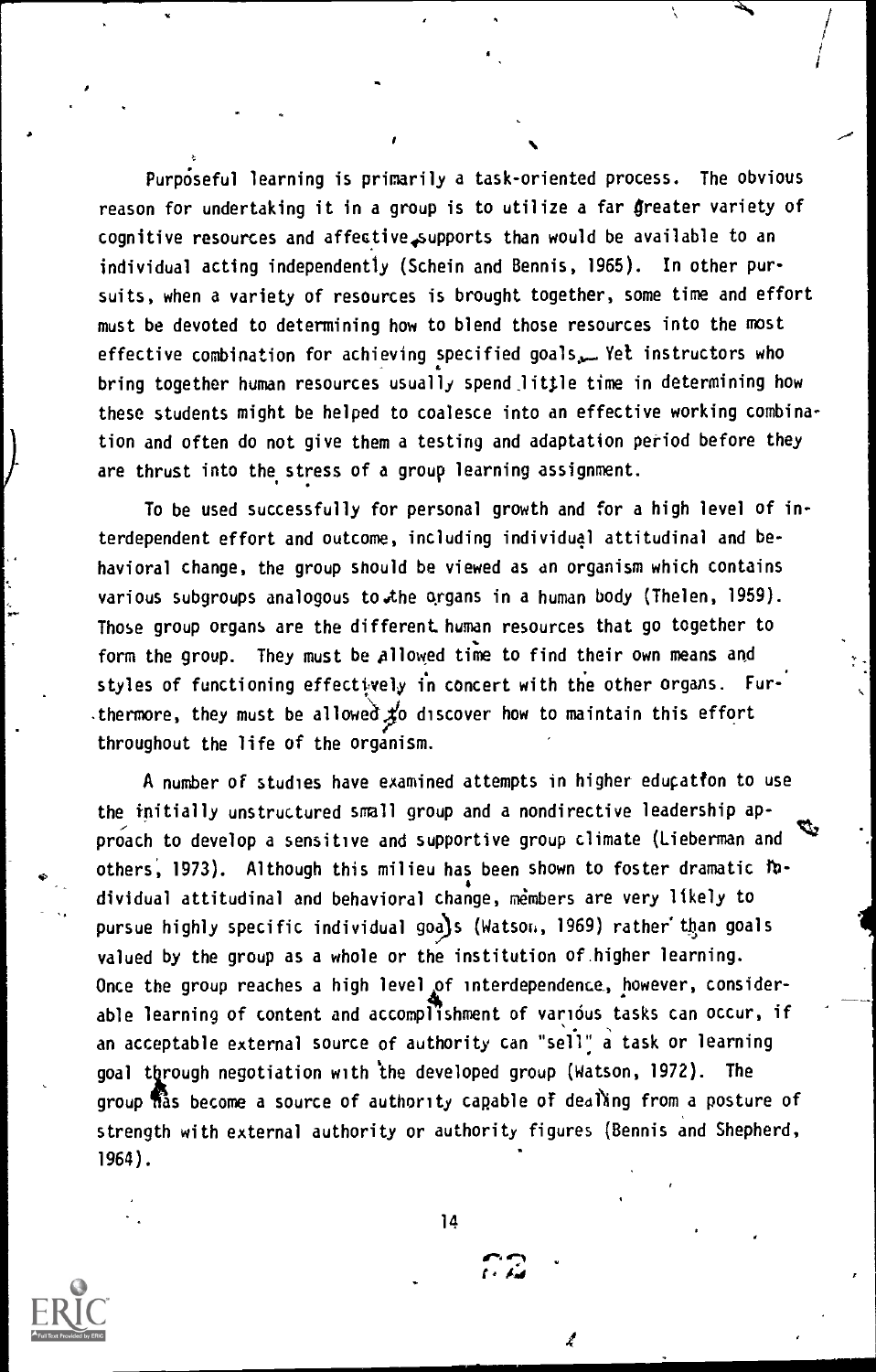The groups we propose for compensatory education will be structured from the outset and will have interdependence as a goal. Also, a negotiated relationship with authority figures will be sought.

The nature and locus of authority should be given full consideration before a program of small group learning is undertaken (Mills, 1964; Peters, 1967). The literature on cultural difference and compensatory education $_{\delta}$ cited earlier, emphasizes that the students' strained relationships with established authority, as represented by the teacher or the institution are major barriers to successful programs.

 $\mathcal{F}$  and  $\mathcal{F}$ 

It seems to be characteristic of college-age persons to protest against the imposition of faculty and/or institutional authority in the name of freedom but not be able or willing to offer an alternative source of authorit?

According to Benne (1970), the proper.source of educational authority is a community life in which members are seeking expanded and more realis $s$ tic membership. He suggests that adults as well as youth need to be led into processes of learning and re-education. The mutual effort is to build a set of relationships whose purpose is to develop skills, knowledge, values, and Gommitments which will prepare the individuals for more effective and rewarding participation in a community life beyond jdst those inmediate learning associations. Appropriate group authority develops as group members seek to telp each other grow into membership in a more inclusive community.

In the small group it is quite possible for each individual-to contribute to the formation of the group and the development of its norms, acting constantly to have impact in changing the group while at the same time being changed by it (DeSoto, 1960). Groups which have been composed carefully as pools of varied human resources and which have been allowed to develop skills for sharing collaboratively and for dealing with conflict creatively can expect a great deal )f acceptance of fundamental norms, but 'tolerance of differences among members (Benne and Sheats, 1948). Indeed, it is.quite typical of such groups to develop a norm of valuing differences among members and of working to make members more aware and appreciative of their own unique resources, a step toward the development of stronger individual self-concepts.

15



 $\mathbf{v}_i$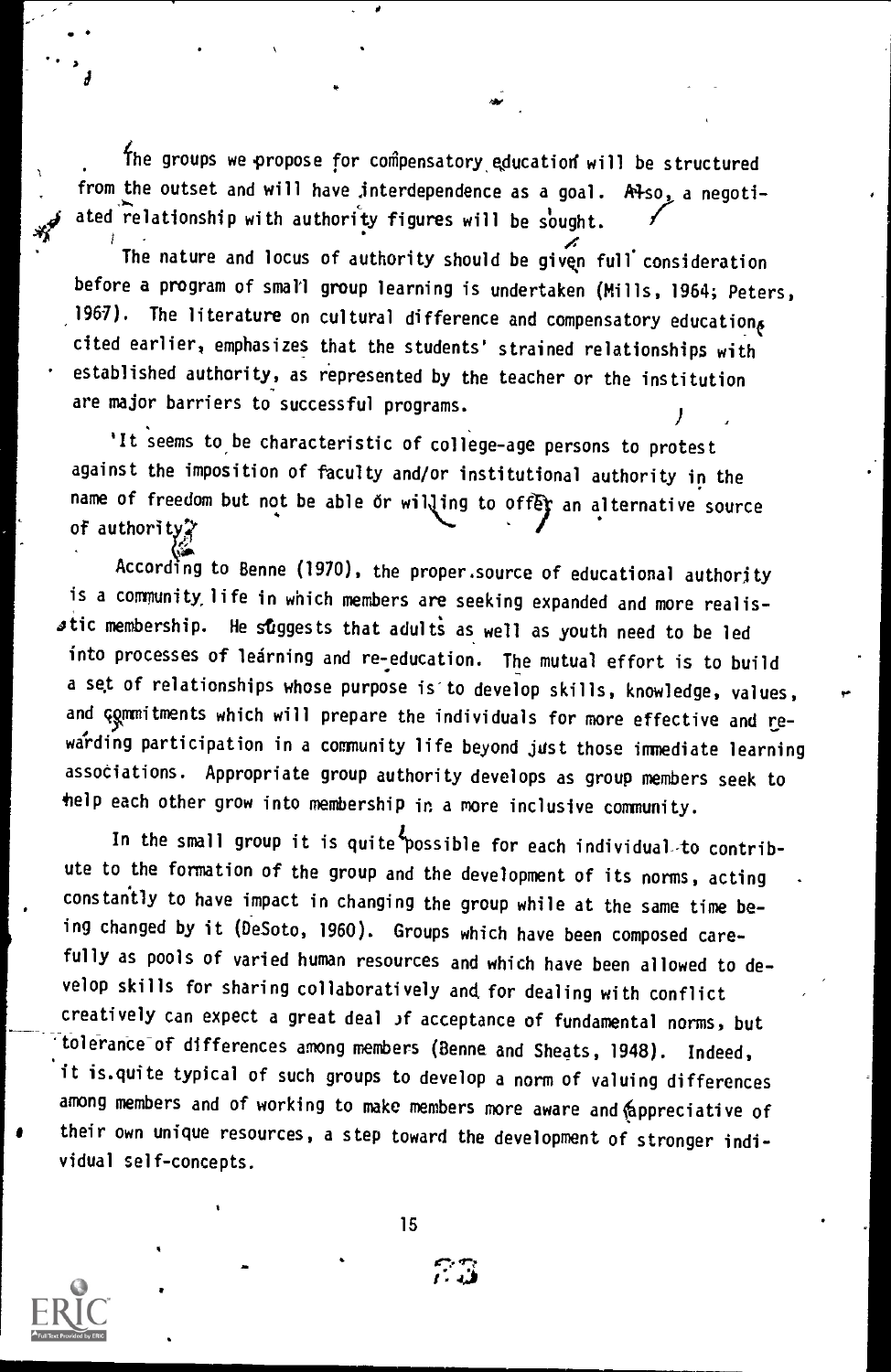In summary, the small group is radvocated as a source of strong support for self-concept and as a means of influencing members to consider the acceptance of norms for the development of attitudes and skills necessary for academic achievement. The small group also provides helping relationships for learning tasks. If, however, the group is to be utilized as an agent of individual change, it must be composed as a potentially interdependent combination of varied human resources. It must be given the time and assistance to develop skill at combining those resources in a collaborative effort which will result in maturity and confidence in the ability to survive and to be effective. Such growth toward maturity, competence, and confidence can pirepare.the group for dealing with one of the most salient threats to its success, relationships with authority and decisions about sources of acceptable authority. A group which is composed and allowed to develop as advocated can establish its own authority for negotiating with other authority sources which have something to offer and gain in a mutual exchange. To achieve this state, a training program for faculty and students will be required.

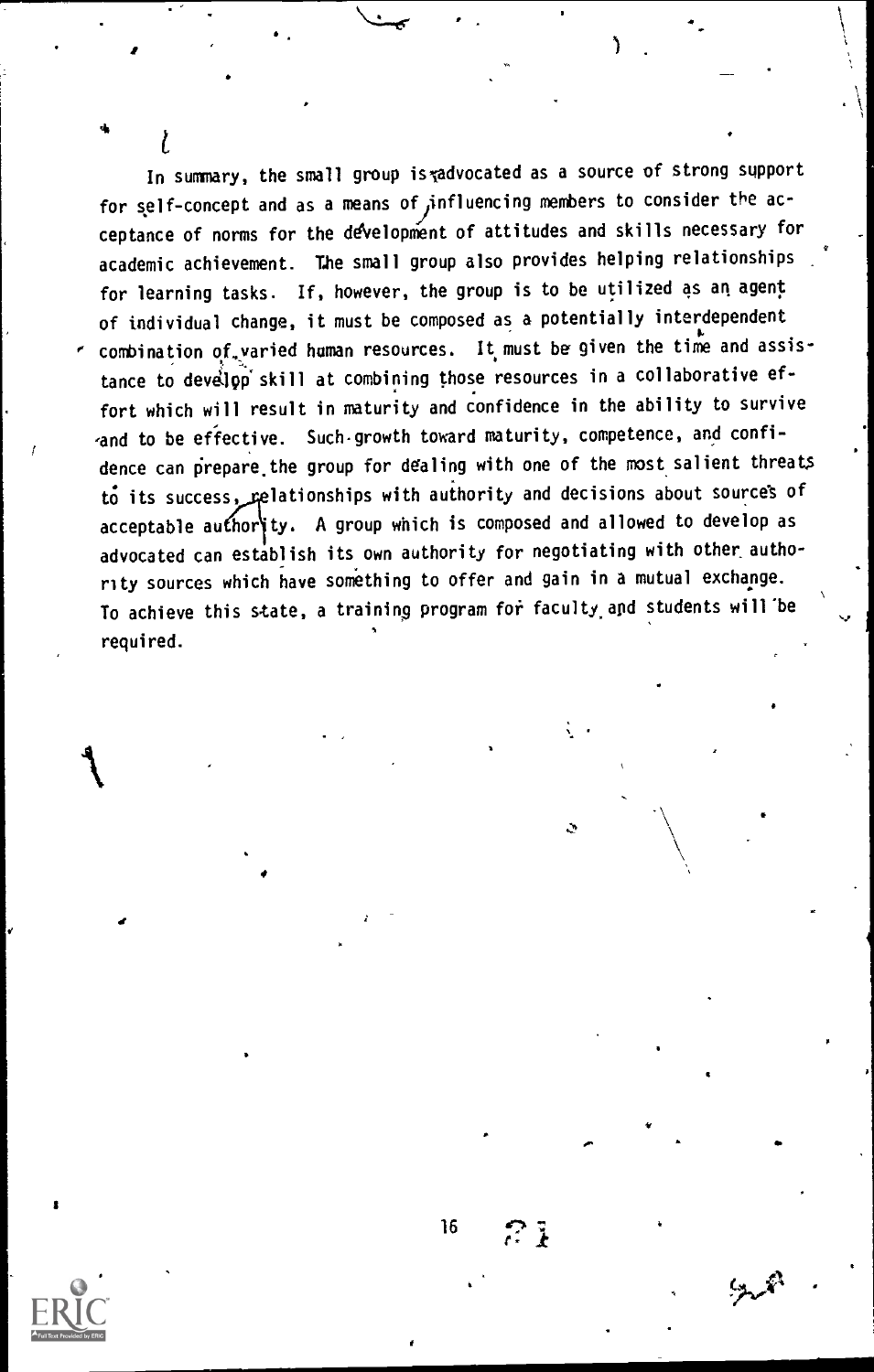### PART TWO: THE PROGRAM

4

 $\delta$  . The set of  $\delta$ 

Once the college has decided to experiment with the small group approach to compensatory education, the office of student personnel or of counseling and guidance services should be designated as the basic coordinating office for the program. This,designation is appropriate because the primary objective of using groups is to provide the psychological support necessary to get students to collaborate in setting and achieving goals.

The head of the coordinating office should join with the dean of faculty or the dean of instruction in organizing and supporting this effort. since its dual focus is on affective and cognitive learning. Nevertheless, everyone should keep in mind that the estaglishment of affective bonds within the small group is the primary objective. The director of student personnel services or of guidance and counseling . should have primary responsibility for the initial training and development of the total group  $\mathsf{component.}$  Whoever is selected to guide the developmental process--whether the coordinating director or another faculty member, counselor, or consultant--should have the attitude of a facilitator or manager rather than a leader (Rogers, 1969). He or she should.play a consultative rather than an authority-figure role. This person also should be available to work with both faculty members and student groups at any time during the program.

a

When the first planning stages are completed, the total faculty should be briefed thoroughly on the rationale for the program, the degree to which it will be incorporated in the institution, the commitments required, and the anticipated outcomes for all students. At this meeting, planners should try to answer questions about the program and seek suggestions for its establishment. The effort to involve all faculty members to some degree will give them a chance to participate in making decisions and thus should also help-to prevent the program's being considered 'a separate, perhaps stigmatized operation. The small support groups advocated must be protected from<br>the negative attitudes which "special education" students sometimes experience. In addition, the group approach--because of its potential for involving and satisfying students and because not all faculty members are able to

17

 $\mathcal{L}_{\mathcal{P}}$  . Only the contract of  $\mathcal{P}$ ر **ب**ر د

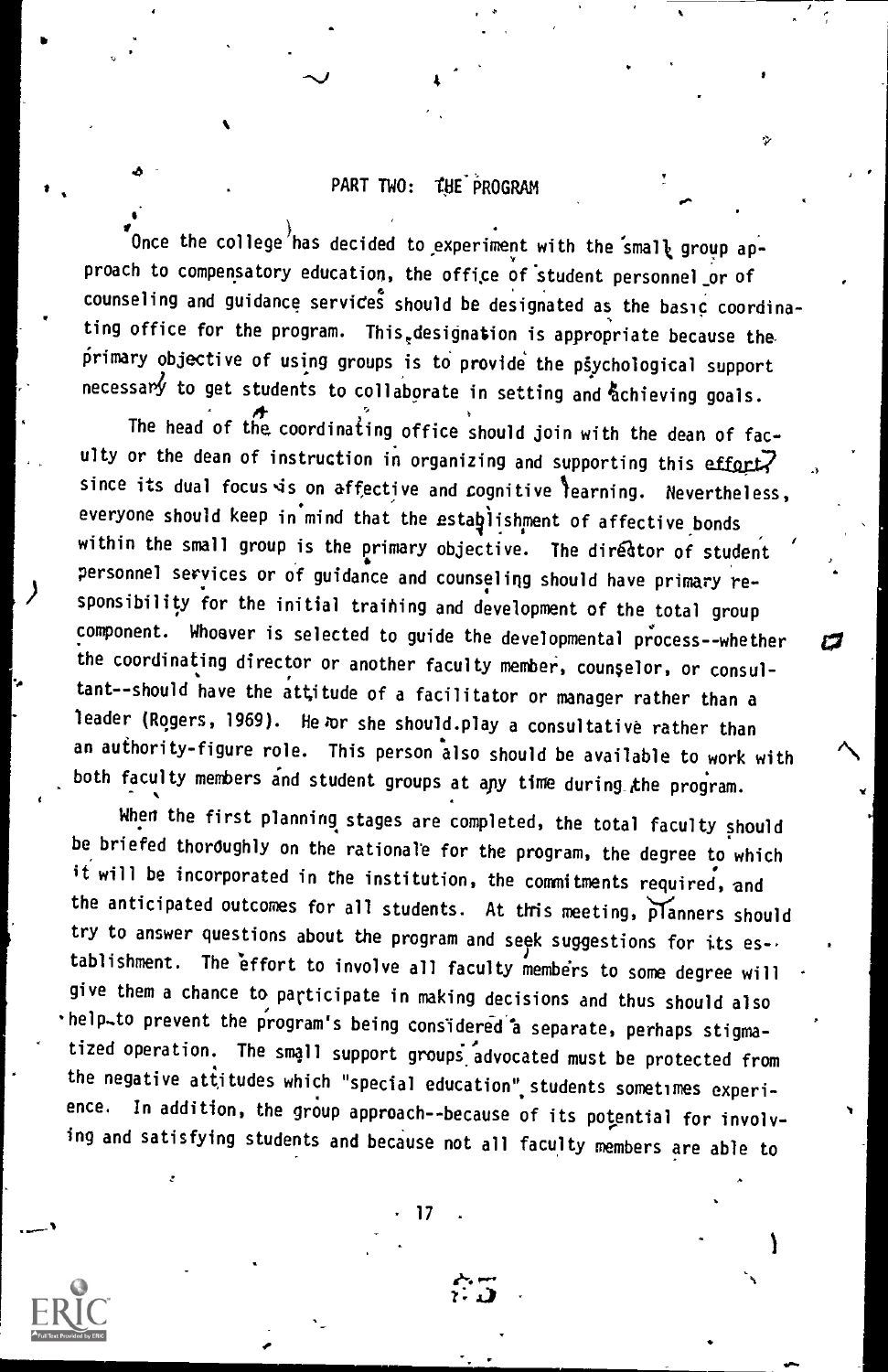use the interaction approach effectively in the classroom--may threaten some faculty in the regular sequence in the college, and that possibility too should be prevented if possible. The whole faculty should also be given a written description of the project and be invited to a discussion meeting following the first trial of the program.

Suggestions from the total faculty meeting should be discussed at a ,follow-up meeting, of all faculty members who are going to be directly associated with the compensatory education program. At this gathering, any teachers who are already competent in working with small groups should be identified. They should be asked to consider helping their colleagues develop some understanding of small group dynamics and to help plan and implement a training program.

e

18

 $\mathcal{B}5$ 

3

rm.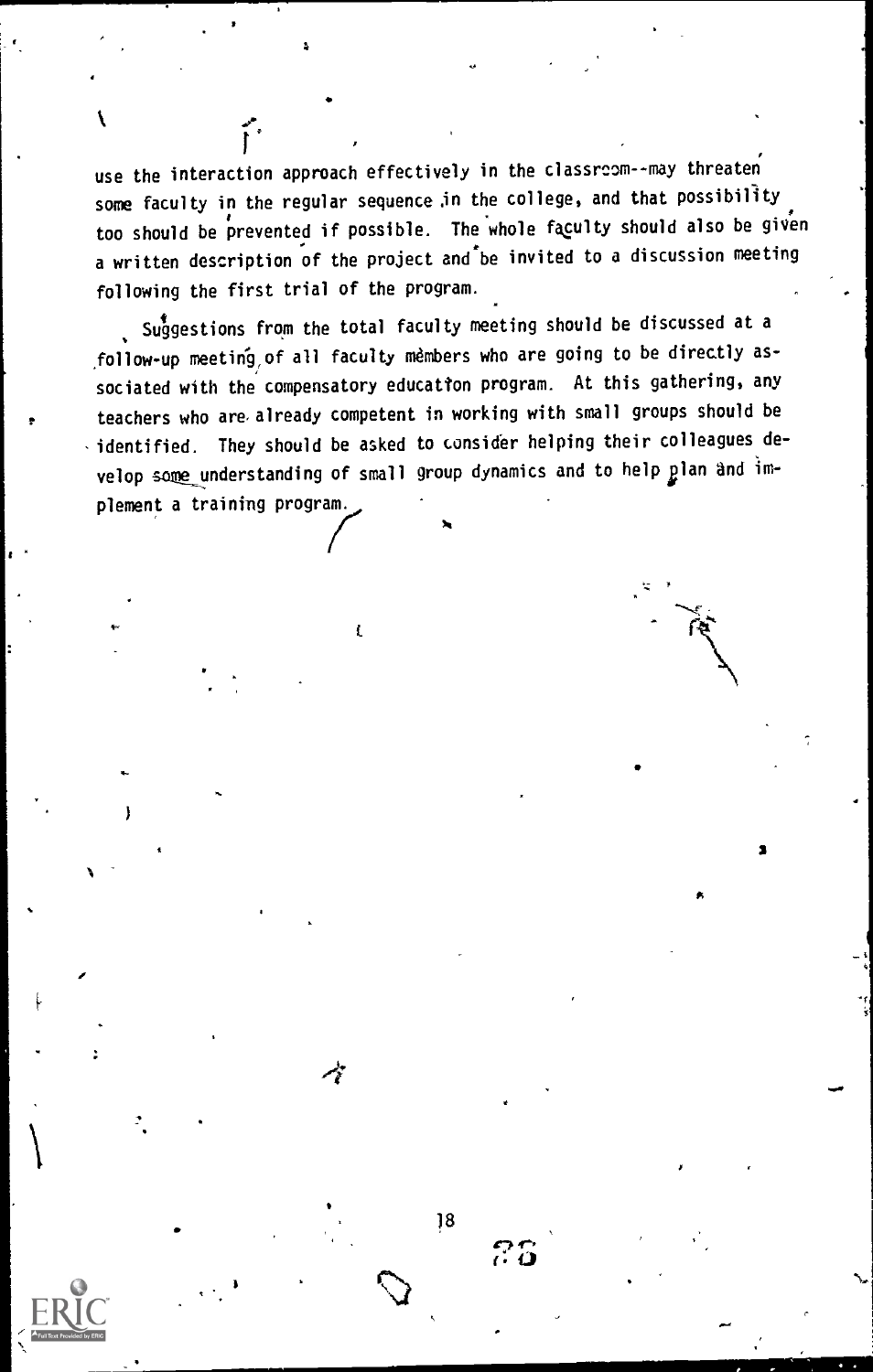### Initial Training of Faculty

1

ecause the concept of establishing a collaborative learning community in each classroom will not be readily and immediately understandable or even acceptable to many faculty members, a training program will be required.  $\mathcal{A}$ session of at least three days should be devoted to small group dynamics and the role of the instructor as a consultant to the student groups. The facilitator/trainer should work diligently to help each faculty member become aware of the nature of the group and help him gain skill, as one source of ':authority, in negotiating with the group--another source of authority.

 $\sim$  . All compensatory education faculty should do advance reading on small  $\sim$ group process and learn some observational skills in order, later, to diagnose the progress of the groups. As part of this training, they should observe the students' group-building sequence--described in detail later. The purpose is not to lead the groups or tell them what to do and what is wrong with them, but to find'out how to make learning opportunities available and to determine when the groups are not in a satisfactory state or climate for learning. The faculty members should come to realize and appreciate the  $\qquad$ fact that groups fall into states of lethargy, depression, and illness just as individuals do, and they must be allowed to 'recover from such conditions without being punished or discouraged about prospects for future health and productivity.

During the final training day, participants should examine how their roles as consultants to the student groups might affect their actual behavior. Time should be devoted to role playing and simulations of their negotiations and collaborations with the groups. How can they involve these students in setting some of their own learning goals for each course and in determining what is realistic for all members of each group? How can they get students to help one another and to make certain that no student is left without assistance in progressing at a satisfactory level? What are the various means of setting up collaborative efforts that are rewarding to the helpers and encouraging and nonthreatening to those being helped within the groups? What kinds of rewards can be issued to groups that will have meaning and support value for individual members within the groups? Now often should the

19

 $\cdots$  is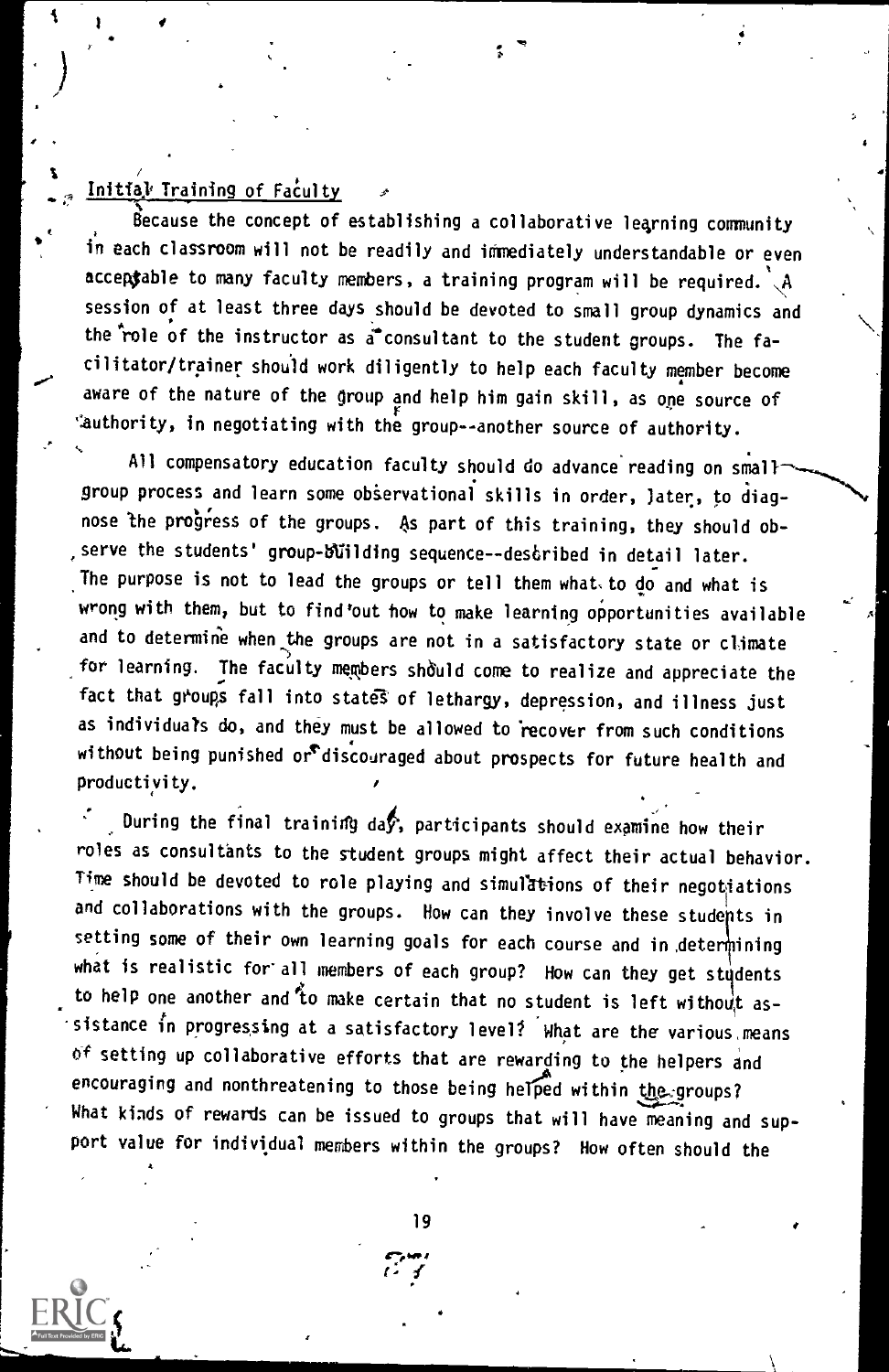.group stop to study its own processes, to reconsider its goals, and to give \_itself internal feedback on its own success in achieving them? These and other questions should be discussed.

. Y

Since the student personnel office or guidance and counseling office should provide continuing coordination of at least the early phases of the project, faculty members should decide on a plan for regular classroom visits by personnel from that office so-that teachers can get feedback on how they are relating to the groups and the office representative can have an informed view of how the activity is progressing.

### Student Training: Overview

 $\mathbf{r}$ 

Various screening procedures are used by community colleges to determine which students clearly are in need of compensatory assistance., Those students.should be brought together <sup>e</sup> at the beginning of the program -- probably when the academic year or a term is starting. At that time, students should be clustered into "communities" on the basis of subject areas in which they need compensatory work. For example, all students needing help bath in mathematics and English should be together, those needing help only in mathematics should be together; and those needing help only in English should be together. Obviously, no formula or premise for this initial separation of "communities" will suffice for all settings. Faculty and staff members working with the program should adapt the suggestion for. clusters to reflect their own situations.

No serious problems should result from instances in which a "community" is too small to enable the formation of even one group of the size range suggested in this paper, nor from the reality that some students will be with their intact groups for work on only one compensatory subject among several classes they are attending. Experience has indicated that the psychological support of groups such as those advocated should have positive impact on all of the student's classroom work. After being encouraged,to mix and mingle quite freely, they should spend some time with virtually all others and sense the wealth of human resources available. Then, a process of building small groups should begin. Formation efforts should be guided by the "principle of least group size" derived by Thelen (1949). Since each



A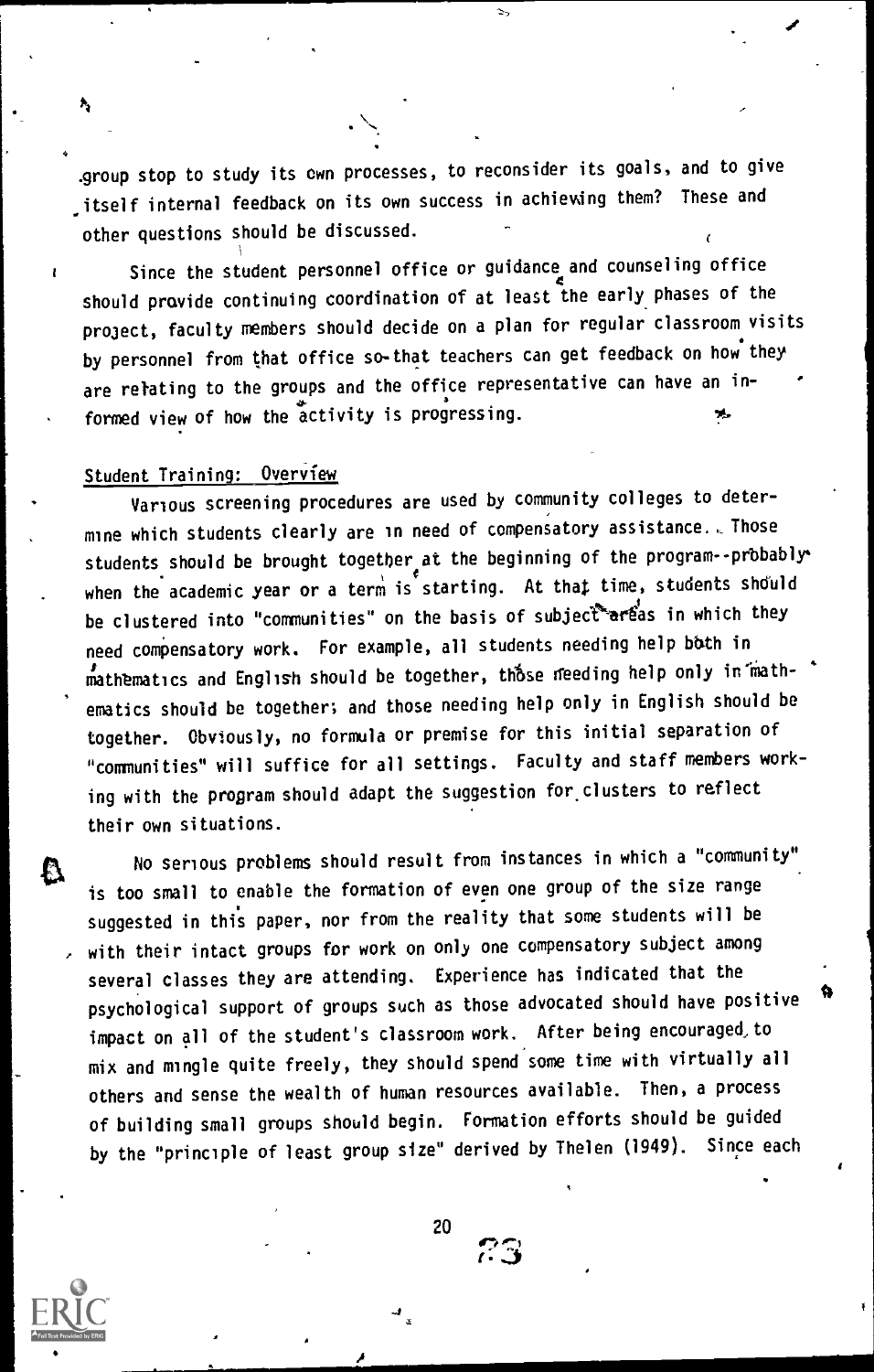group is composed to move as a body through various areas of study and to maintain itself as an internally self-monitoring organism, it should have enough members (at least eight and no more than twelve) to fill the various roles needed to keep it together and to perform required tasks over an extended period of time. When groups are larger than twelve, the actual num ber of people participating tends to drop because of role duplication and the decision'by some that they will not have time to state adequately their Views or defend their stances if challenged. Conversely, when group size falls below eight, and if very demanding tasks are pursued for extended periods of time, the members are not likely to have adequate resources in their midst to do a creditable job. They may do well on quite limited tasks in limited periods of time, but they tend to make inferior decisions and demonstrate distorted interaction as they rush to complete their work and to avoid mounting tension and conflict (Pankowski and others, 1973).

Heterogeneity is another factor to consider in building the groups. Instead of joining students on the basis of shared interests, which is done typically in educational situations--and which leads almost inevitably to <sup>a</sup> homogeneity of resources--individuals should be grouped purposefully on the basis of their potential fdr contributing differently to group interaction (genre and Sheats, 1948). At the same time, the participants should have some cpntrol over group composition through selecting fellow members themselves (Hall and Williams, 1966). 1

 $\mathbf{\hat{H}}$ hen their formation is complete, the groups should be given a series of fodused exercises that create real problems to be solved by making use of the human resources in their midst. Rather than being told what to do in a group 6d what a group looks like when it is developing well, and then being told  $t\dot{\phi}$  become a group, the students should be given a chance to begin struggling toward group formation. After each exercise all the participants should share in examining thoughts and feelings generated by their own experiences. The training team should provide interpretive comments on what has taken place and its meaning for further development of the groups as organisms and their produttive work as continuing learning units (Hall and Williams, 1970).

During most of the process of forming the groups and building skills, different group members should practice observing the group and giving it feedback on its maintenance and task work. This process gradually should

21

ាស

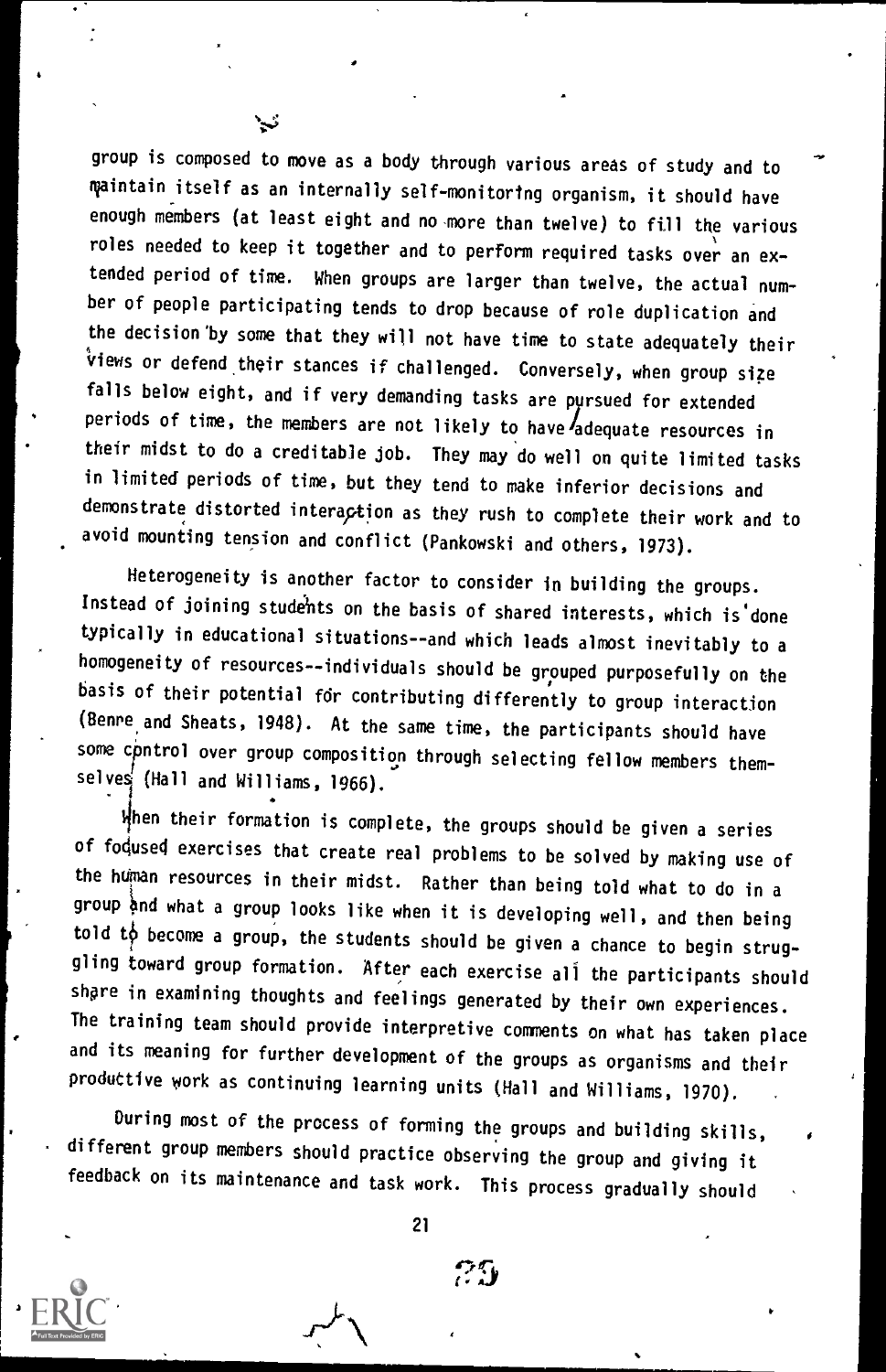A 6 0 observe this process, but should not give feedback directly to the groups build within the group some internal feedback capabilities necessary to help maintain it as a reasonably healthy and productive organism while it undertakes different learning tasks throughout the year. Group members should begin to understand and support the concept of shared leadership,, with the help of the observation and feedback process, which should indicate to them that any number of members in the group may at given times offer the group the leadership it needs for certain aspects of its work. The faculty members who are present during the student-training sequence should unless the groups insist.

As members work on skill-building tas<sup>d</sup>s and in to sense the richness for the sense of  $\vert$ of resources available, the pleasure of sh, ghts, and the excitement of issue confrontations that result in creative resolutions, a sense of confidence in the ability of the group to handle forthcoming demanding tasks should begin to emerge and-individuals should begin to talk about the group as a group. The term "we" will be heard increasingly. The group-building process cannot be completed quickly. It will require eight to twelve hours 'to-be well launched, but it should not be considered complete in that time. The group will continue to develop its own identity and to establish a number, of additional mutual "outside" activities which will tend to enhance the cohesiveness of the total organism (Bennis and Shepard, 1964).

Since most classrooms on the college campus are rather large, and the formation of appropriately small groups usually results in several groups being in any one classroom, the final work with the groups should be practice in the use of across-group information exchange mechanisms, including groupon-group observation and feedback techniques. An overall goal should be to keep all of the group members aware that while they have an immediate commitment to their own small groups, they also have a continuing commitment to all the other members in the total learning community in the class. They should understand that they can grow through gaining information which other groups have gathered and are ready to make available.

### Student Training: Experiential Group-Building Sequence

This Section describes in detail a group-composition and skill-building sequence which has been developed and refined in training sessions for over two hundred faculty and staff members from more than twenty-five community colleges and technical institutes in North Carolina.

22

 $\mathfrak{c}$   $\mathfrak{b}$  .

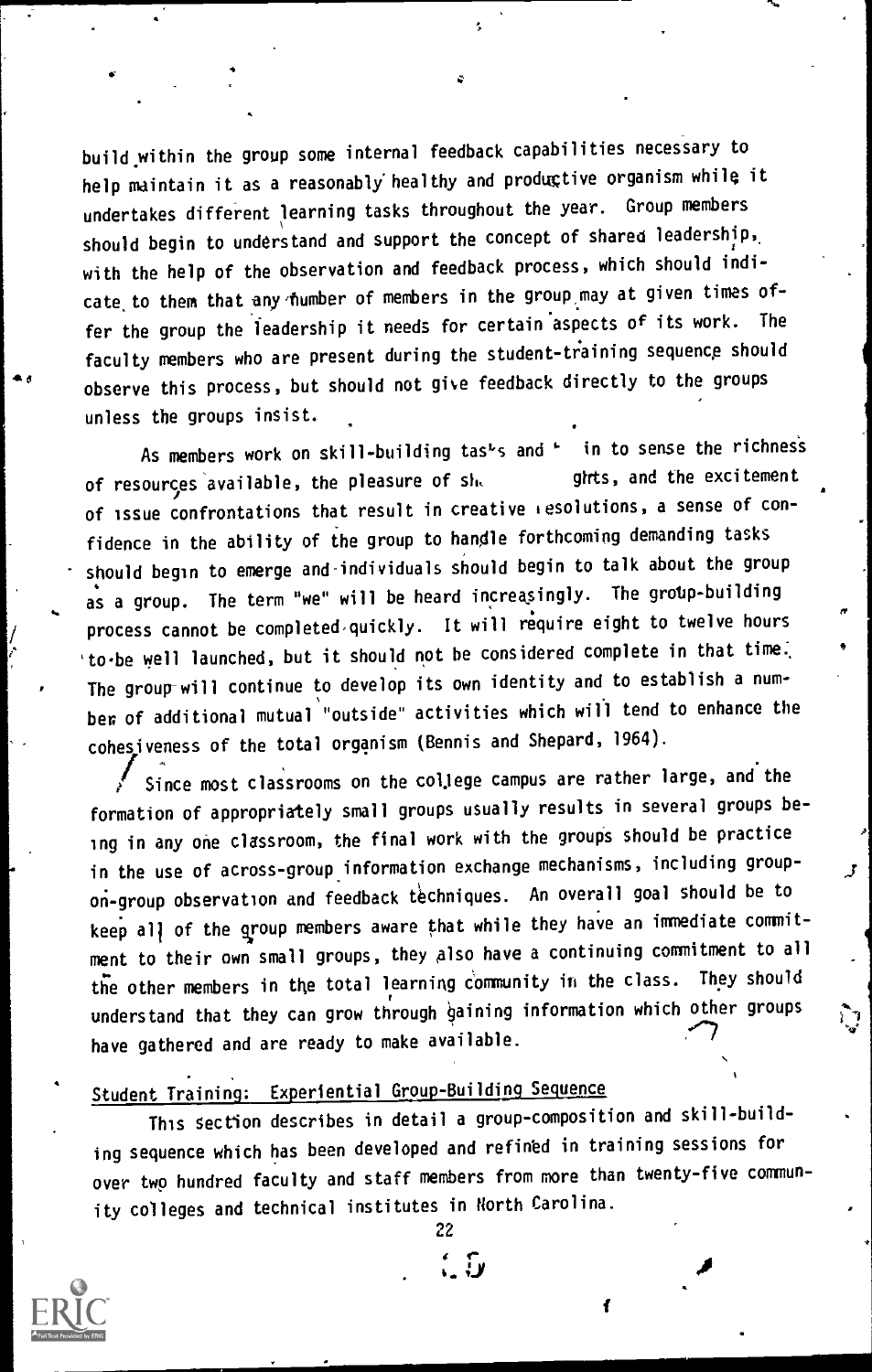While the emphasis in this paper is on compensatory education, the basic concepts and techniques presented have been adapted for use in other programs of these institutions. The training sessions, which prepare faculty and staff members 1b provide similar training for their students, are conducted on a year-round basis by members of the Graduate Program in Higher and Adult Education, University of North Carolina at Chapel Hill. For example, in a period of several months training sessions were conducted for the following: twenty instructors from various community colleges and technical institutes meeting at Fayetteville (N.C.) Technical Institute; twenty-eight instructors from various technical institutes and community colleges meeting at Mitchell Community College, Statesville, N.C.; thirty-two guidance and counseling and student personnel staff members from various community colleges and technical institutes, meeting in Greensboro, N.C.; and seventy-eight instructors and staff members of the Rockingham County (N.C.) Community College. Components of the proposed program have been adapted for use with hundreds of students. Specific referrals for more information about uses and outcomes can be made by the authors.

Approximate objectives for the suggested student training activities are given below, as well as a possible time sequence and follow-up comments which might be useful. We have attempted to avoid jargon, but the user, of this material should decide on the semantics appropriate for his or her groups.

\* \* \* \* \* \* \*

Consultant or facilitator, speaking to an assembly of all students, about to enter compensatory education, with all compensatory education faculty observing or serving as additional facilitators:

We are here to ask you to take part in  $a_{p}$  training session to form groups that we hope will stay together during your first term of work, and perhaps longer. You might find this situation unusual because you probably were not encouraged to become a member of a continuing group thdt might go from classroom to classroom'in your past school work. Probably,.you did not even get to know many of your classmates through most of the school year. This means that they were not very helpful to you in the different courses you took. Very often it probably seemed that people were in classrooms to compete with one another for the best grades, or at least for passing the course, instead of trying to help each other learn.

 $\sum_{i=1}^{23}$ 

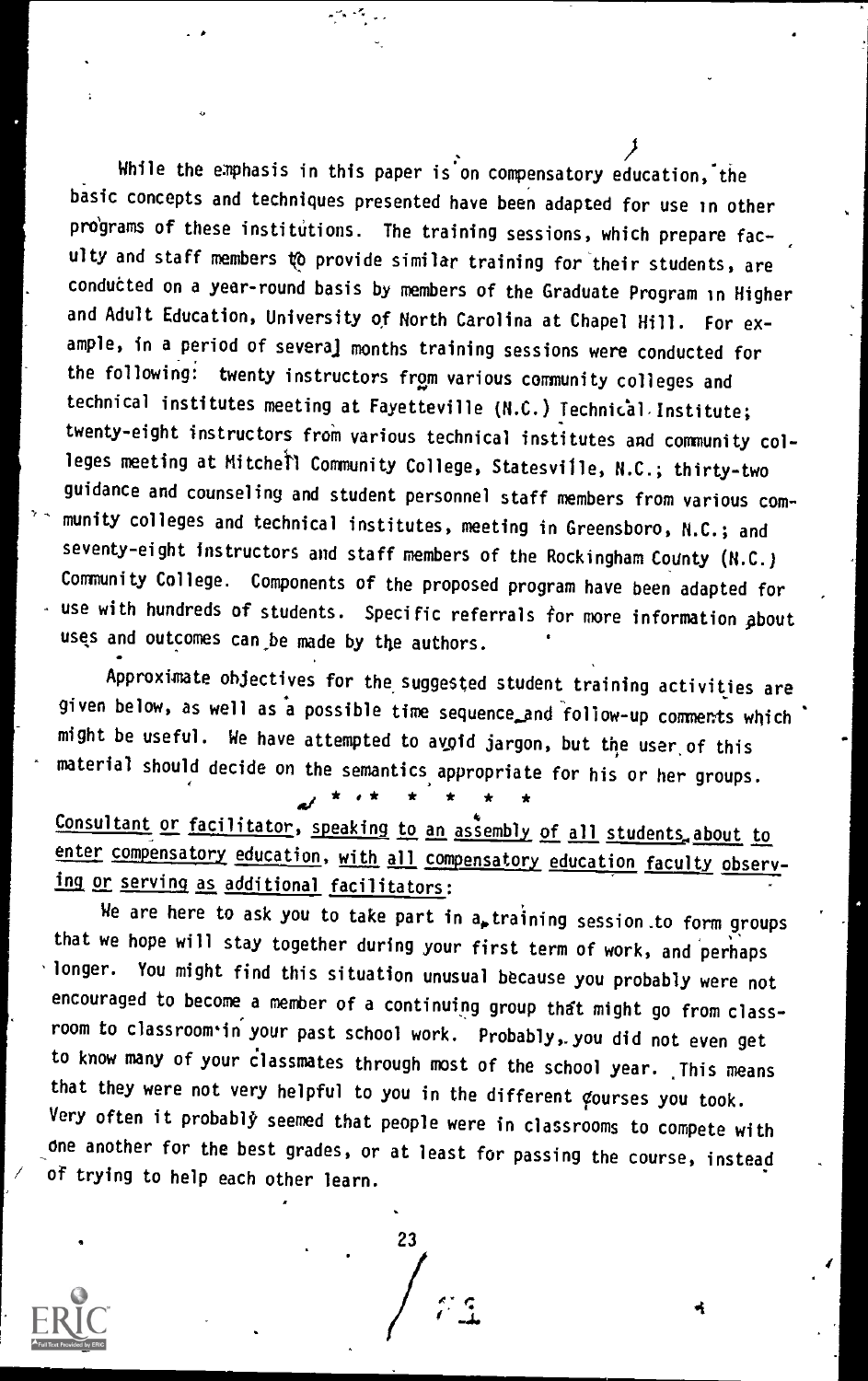We want to begin developing groups that will become very close, groups whose members, care about one another, support one another, and help one another when learning becomes difficult. We also hope that you will begin to see your group as of way of having a strong voice in courses you are taking and in this institution as a whole. In addition, some of the instructors who will work with you later in the year may use varibus activities and games that are designed for group learning. Other faculty may use the groups only for discussion of what is happening, what might be more helpful, and what has been understood or misunderstood in the'course.

One thing we will try to do today is to develop trust between students and students, between students and faculty, and between faculty and students. As groups, you can have more voice in what is happening in.the classroom only if your members trust one another and trust the instructor to deal honestly and consistently with you. In your past classroom experiences when people peemed to be competing for grades, and when the teacher seemed to have power over everyone's future, it probably was quite difficult for you to trust very much. Maybe you expect the same kind of experience now. We hope to change such expectations by showing you a difference in our way of helping people learn.

Probably some of you never have had a real opportunity to learn in groups, and others have found group work to be unsatisfactory. It is doubtful that your groups in the past were formed with any, real concern for who should be together or were given any opportunity to develop trust and skills for working together before they were asked to handle difficult learning tasks. We hope you will give the groups we are about to build a chance to grow and to show their value for you as individuals. If, however, you find that you are not happy in the group you first join, you will have an opportunity later on to move to another group, without punishment or embarrassment.

f end afore we continue, do you have any questions or comments about what the same of  $\mathcal{S}$ I've said? (Pause)

 $\cdot$  If there are no further questions or comments, I will say something about the different activities in which we are asking you to become involved for the next day or so. First, you will have a chance to meet everyone here

24

 $^{\tau}$ a $^{-}$ 

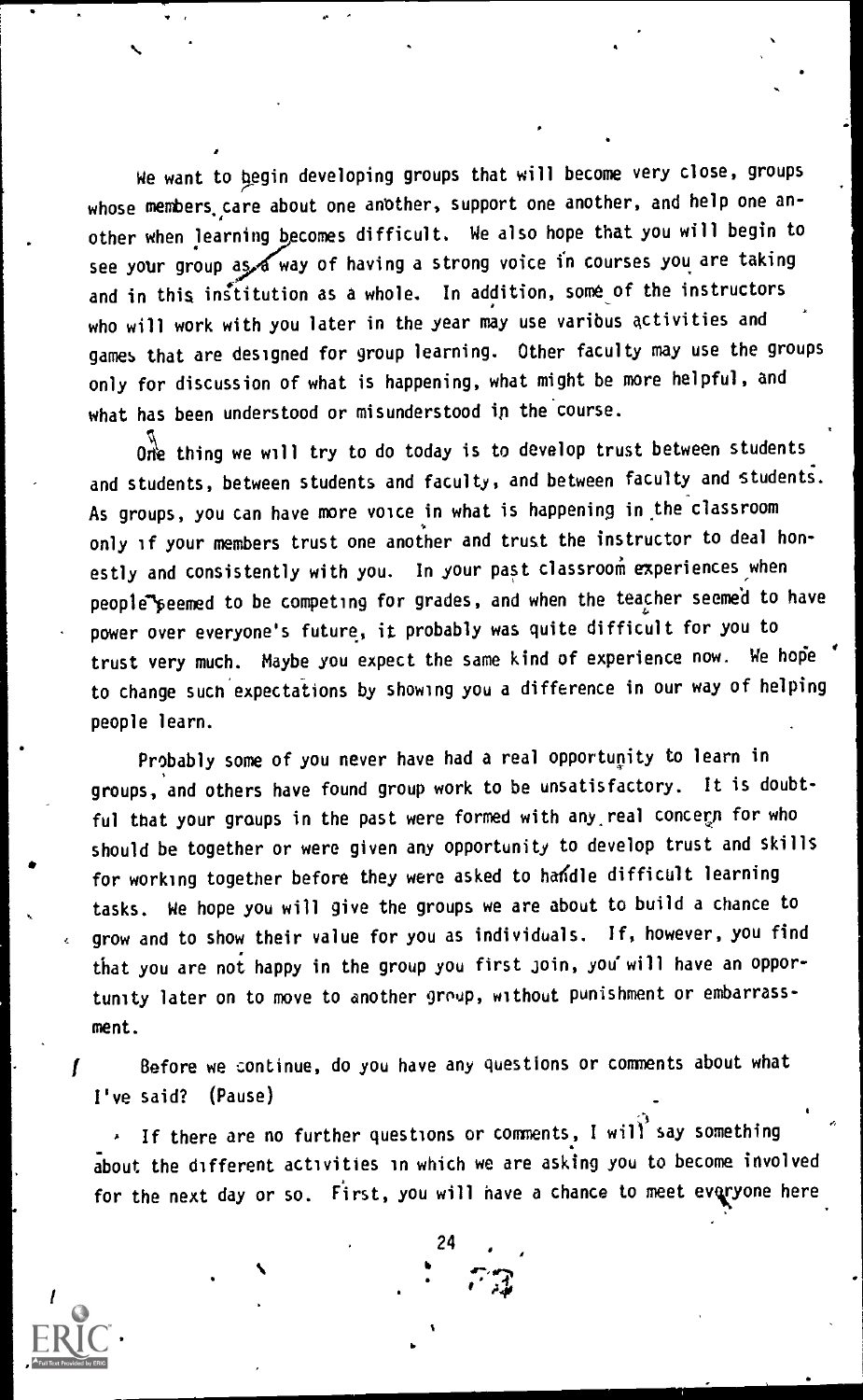and to learn a bit about them in a manner that should not be embarrassing or difficult for anyone.\_ After you have gotten to know the other students and have spent some time in building groups, you will find out more about the faculty members with whom you will work. You will crdate groups which have members with different backgrounds and ideas, and each of you will have some control over the building of your group. YQU will practice sharing things you know in a group and listening more carefully for better understanding and appreciation of what others are saying. You will learn how to work together in order to come to decisions that the total group can support and carry out, without forcing anyone to surrender his or her own beliefs and values. You'll also have a chance to learn how better to express your own new and creative ideas in a group and how to follow through on those ideas in order to learn more aboût any subject matter. Each group will have? an opportunity to learn how to plan activities and test ideas before those ideas are accepted. Then, because we want you to be aware that some people in other groups can be helpful to ydu in different ways and can use your help in special ways, you will practice techniques for getting your groups together so that they can share ideas and questions ab6ut your particular -subject areas more effectively.

I hope I have indicated to you that we are determined to help you improve your learning skills and be more satisfied with your progress through working with your fellow students and the faculty members in new ways. You will find that you will have more help in learning than you have ever had in the past, that you can become a helper for others in learning, and that you will have more involvement in what goes on in the classroom than ever $\overline{J}$ before.

### Getting Acquainted.

To begin, why don't you get to know something about each other. It takes a lot of time for people to really introduce themselves--to say something important about themselves in a group- -and lots of people are anxious about having to talk in front of a number of people they haven't known before. So try introducing yourselves differently. You have been handed a five-by-eight-inch card. At the top of that card, in very large fletters, please write your first name so that it can'be seen across the room, and



25

r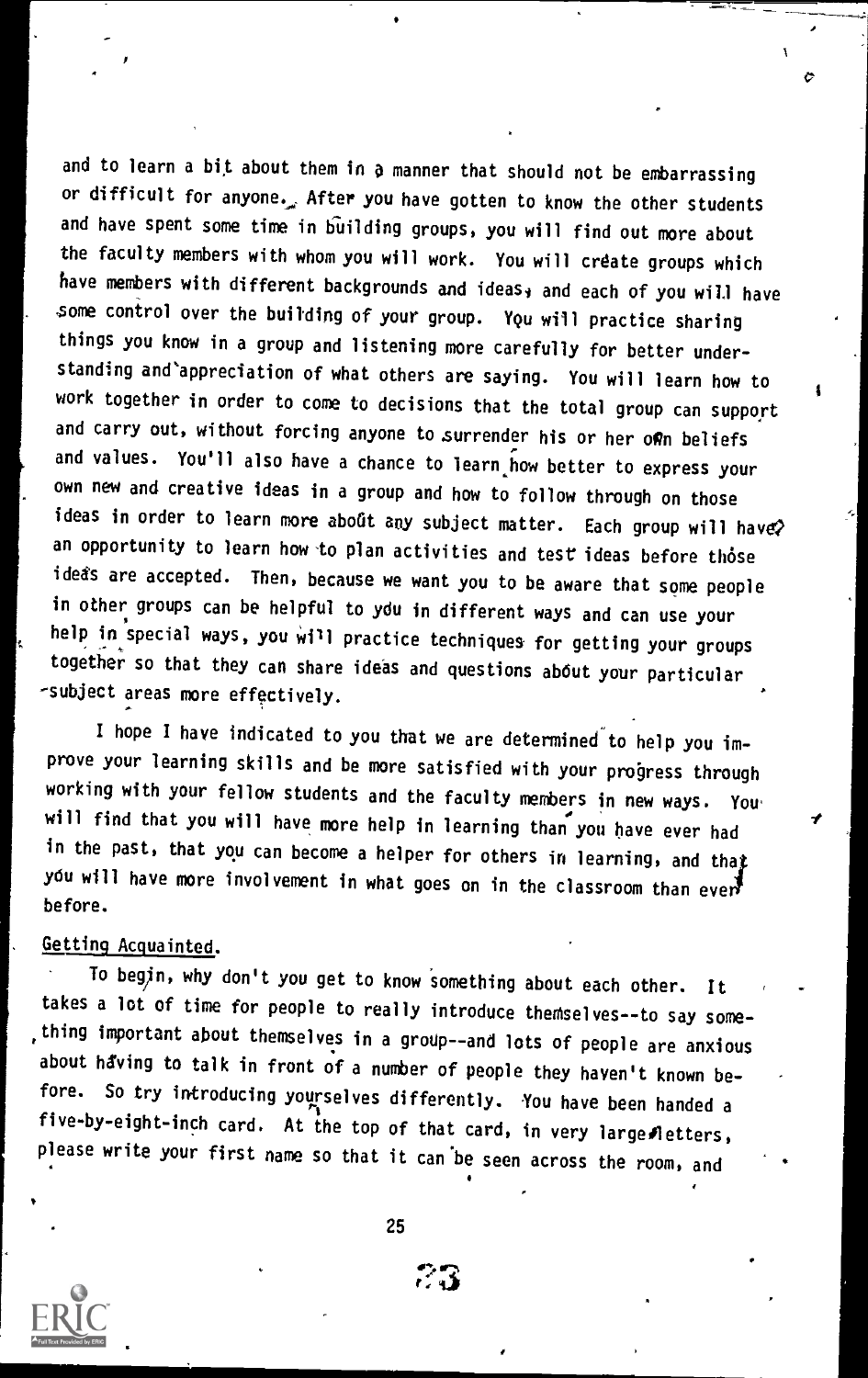put your last name in smaller letters right after it or under it. (Pause)

For the next few minutes, think about three or four of the most important things people in your cluster might need to know about you other than where you live and things you usually tell people. List or write in a few sentences the three or four most'important things about you that you think they need to,know. Then, under those, write two or three kinds of things that you think you need to know about the other people. Don't write anything that you wouldn't, be willing to share. (Pause)

Now, take the pins we have given you and fasten the card to the front of your clothes and get up. -Just walk around and read the cards of the people in your-cluster, without talking to anyone. This way you can get around to many people in a hurry, getting a look at them and an idea of what is important to them here today. While you are walking around, try to find out which of these people seem to be'quite different from you in some way that you think would be interesting and possibly helpful to you. Take a while to try and get a look at everyone's card if you can.\* (Pause) Group Formation.

For a minute or two, think about the people you saw who seem to be different from you in a way that you found most interesting. In a few minutes, I will ask you to go over and pair up with one of those persons and discuss with that person why you chose him or her. If that person goes to someone else or is chosen by someone else, try to get another in dividual you found to be different from you in an interesting way and discuss the reason for picking that person. While yob are talking, the two of you might share more information about yourselves and why you wrote what you did on the cards.

Now, start pairing up and talking. Take about eight minutes. (Pause)

Now, each Pair should scan the cluster of pairs you are in and choose another pair that seems to be somewhat different from yourselves in an important and interesting way, then try to Join up with that other pair. If the

\*If the number of students in a cluster is too small for the formation of more than one group of adequate size, the students should sit in a circle, tell each other what they have on their cards, and respond to questions about that information.

26

 $\mathbb{C}^{\times}$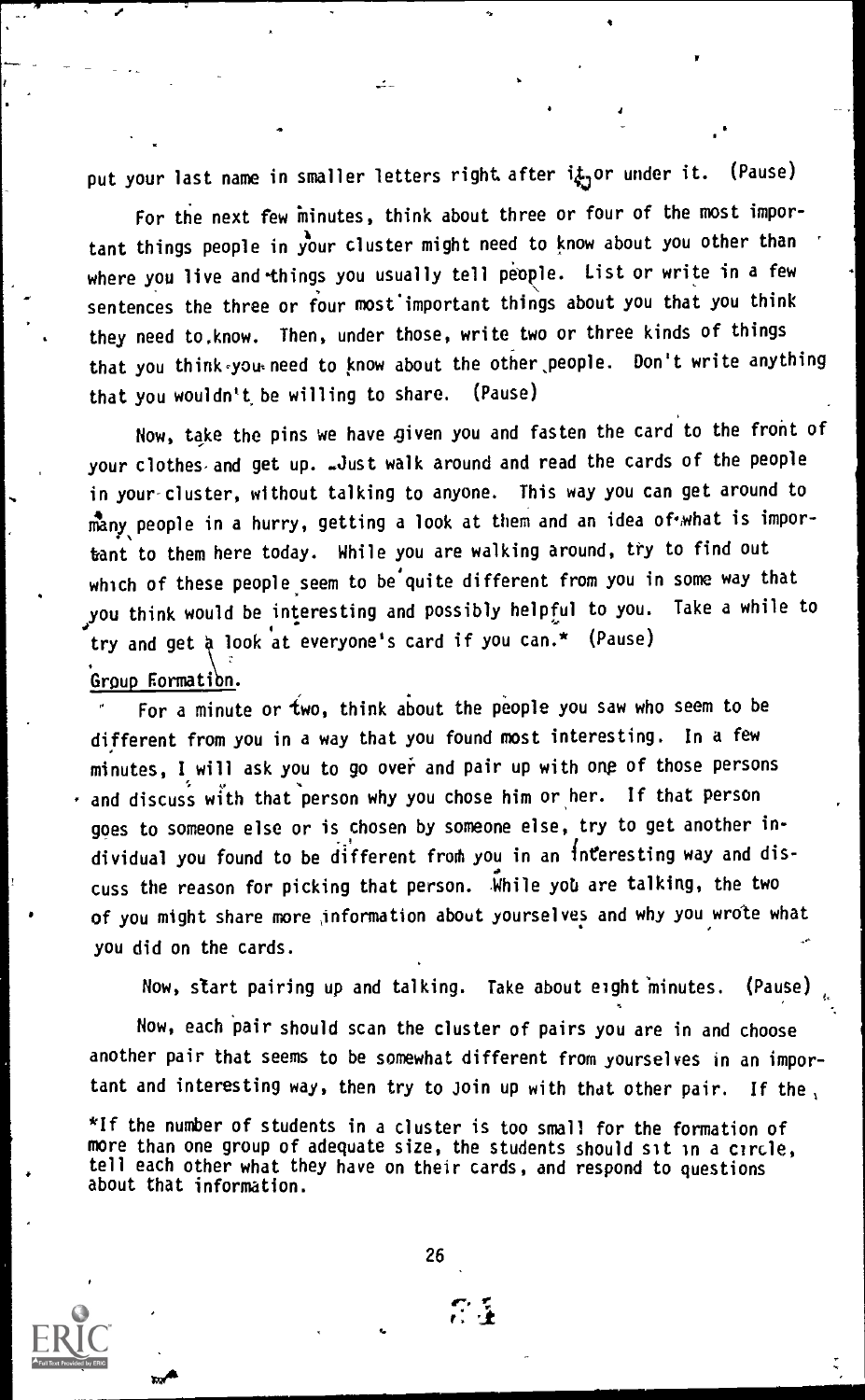first pair you decided on has already been chosen, pick out a second pair that you find interesting. Think about your selection a moment and discuss it as a pair. When I signal you, please get with the other pair. When you join them, spend about ten minutes saying more about yourselves than is on your card, telling why you chose one another in the pairs and disclosing why one pair chose the other.

Select and join another pair at this time. (Pause)

All of you are in foursomes now (except where we have made some adjustments for an unequal number in a cluster). A final move will be to put foursomes together so that you will have groups of eight to work together for the rest of the school term. Each foursome should spend some time deciding on another foursome that you might prefer to be with, and a second choice. When I ask you to do so, please try to join with the other foursome, or an alternate foursome, that seems to have differgnces from yourselves that you think are important and interesting.` When you get together with the other, foursome, sit down in a circle, far enough away from other groups to avoid disturbing noise. Spend about fifteen minutes telling about yourselves as individuals, why you got together as twosomes and foursomes, and then why one foursome decided to choose the other foursome.

All right, form your groups of eight. (Pause)

### listening - Paraphrasing Exercise.

In new groups, people often are too anxious about how they will get along with-the others to listen very carefully to what others are saying. We think it would be helpful to spend some time practicing listening to one another carefully and checking out whether or not you are understanding what the other person is saying. For the next twenty minutes, in each group spend some time talking about any concerns that you have about what has taken place thus far and what might happen in the rest of our time together here or in classroom work together. We would like you to try something called "paraphrasing." After a person has talked, the next person who wants to talk must first repeat back to the satisfaction of the previous talker the general ideas, opinions, or views stated by that person. Those of us who are working with the groups will be listening to each group and will try to determine what questions we might answer or comments we might

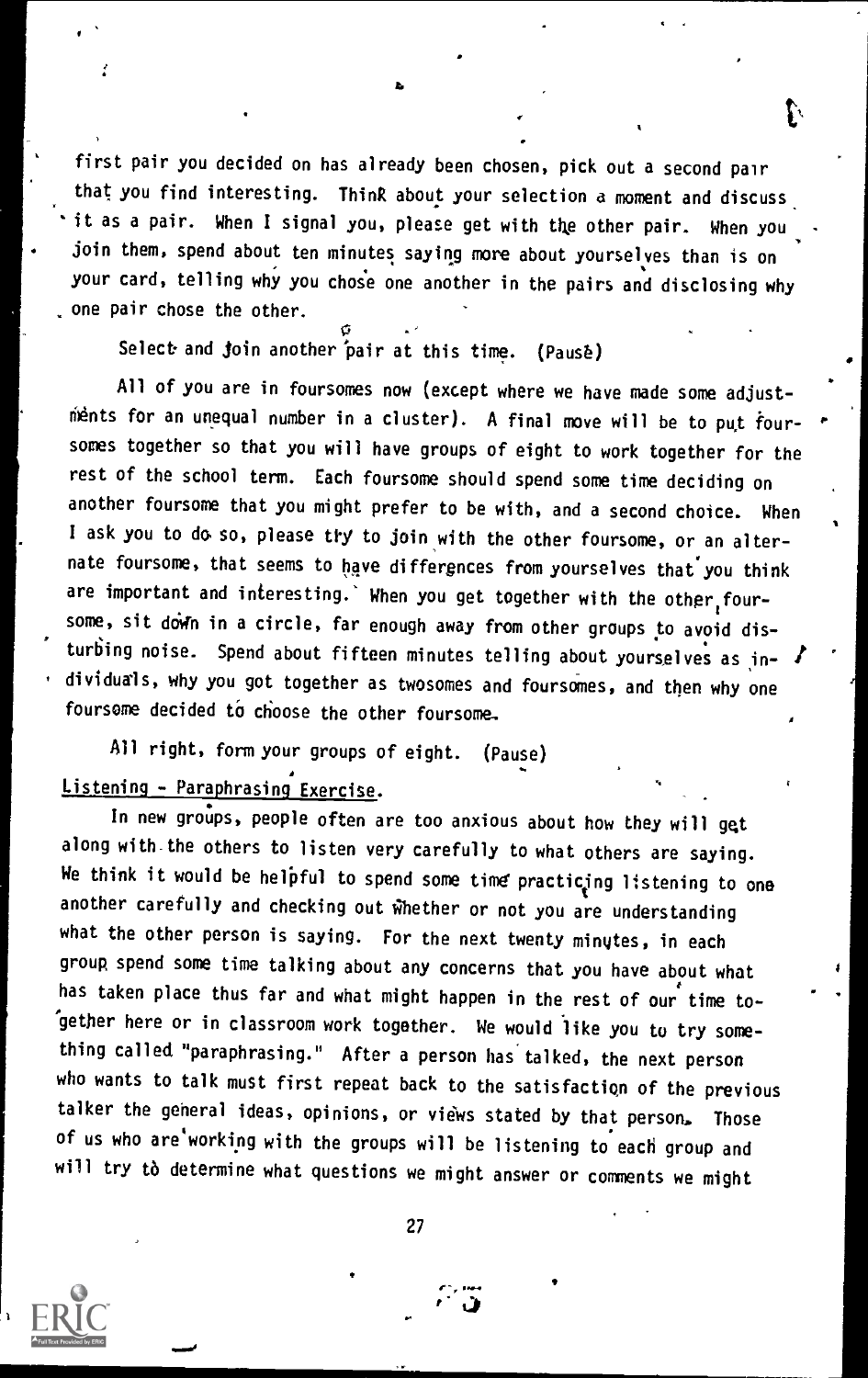make at the conclusion which will put people more at ease about,what is taking place.

Please begin your discussion now of questions, concerns, or just general comments that you have to.make about what has taken place thus far and what might happen. Don't forget to repeat what the previous speaker was saying before you speak. (Pause)

There is little reason to form groups if the groups won't be able to do, a better job than any one member could do by himself or herself. Groups can not perform better than individuals if the various group members do not get 7 a chance to challenge or add to what is being discussed. Information should come from different viewpoints and ideas brought before the group. Ih discussions and decision making, very often one or two people dominate a group so much that some members don't get a chance to influence the group and then they are not happy with the work of the group. Groups that act only op the basis of majority vote also are not likely to have the.continuing support of, all members for very long.

#### Consensus Decision-Making Exercise.

One very effective way of making certain that various members get to contribute to the work of the group and to arrive at decisions or final answers that are likely to be supported by the group as a whole is the method of consensus. In trying to reach a decision by consensus, the group is forced to listen to every member and to avoid making its final decision until it is clear that all members are willing to support it even though some would have preferred a different decision. This approach also enables group members to learn more about each person's viewpoints and backgrounds and about how to use the various people in the group to help themselves or the group.as a whole.

So your next activity will be to try a consensus decision-making task. one which we hope you will find enjoyable. Please keep in mind that this task and all the others that will take place during this.training session.. have nothing to do with any sort of evaluation of yOu for your schoolwork. (Pause)

We are handing out sheets that have instructions for a task to be done by each individual, without talking to other group members. Take about ten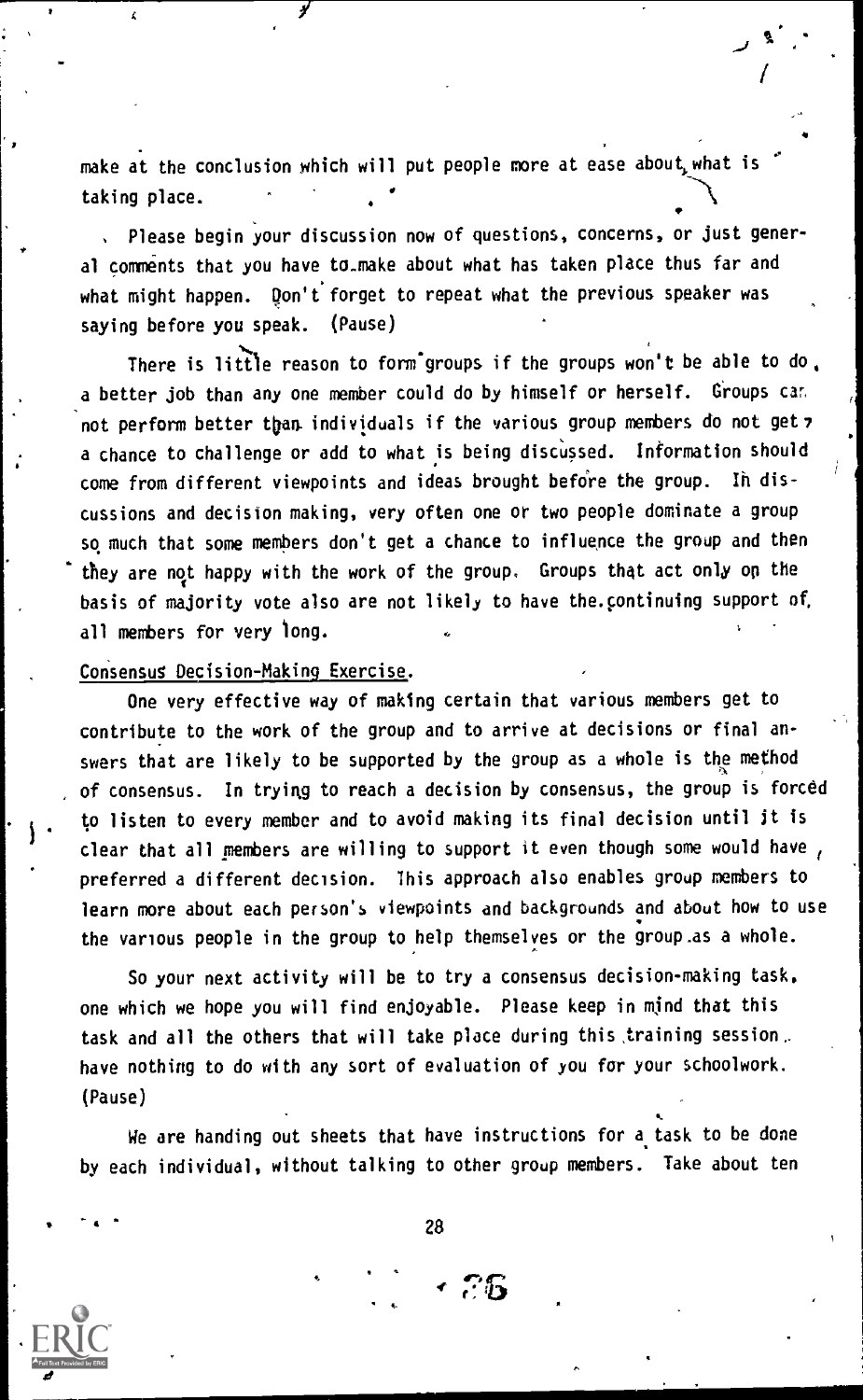minutes to do this: Then we will tell you about the next step. (Pause) (Participant Handout #1 is given to group members and Facilitator Instruc tions #1 are given to facilitators.)

1 Participant Handout #1: What's Important to Workers? Instructions: Several years before the mid-1920s recession, workers in businesses and industrial plants in various parts of the United States were interviewed concerning those things which contributed to their morale on the job. Below<sup>A</sup>is a list of ten items which each employee who was interviewed was asked to arrange in what he or she considered to be their order of importance. Your task is to rank these ten items in the same order of importance as did the sample of American workers in this study. Place the number  $\underline{\mathbf{l}}$  by the item that you think was ranked as most important; place the number 2 by the second most important; and so on through the number  $10$ , which is your estimate of the least important, of the ten items.

> 'Feeling "in" on things Full appreciation of work done Good wages Good working conditions . Interesting work Job security  $\_$  Personal loyalty $^{\heartsuit}$ to workers **Promotion and growth in company** Sympathetic help on personal problems Tactful disciplining

### Facilitator Instructions #1

Correct ranking for consensus exercise (to be read to each group after they have reached consensus):

- 2 Feeling "in" on things
- <sup>1</sup> Full appreciation of work done
- 5 Good wages
- 9 Good working, conditions
	- 6 Interesting work
	- 4 Job security
	- 8 Personal loyalty to workers

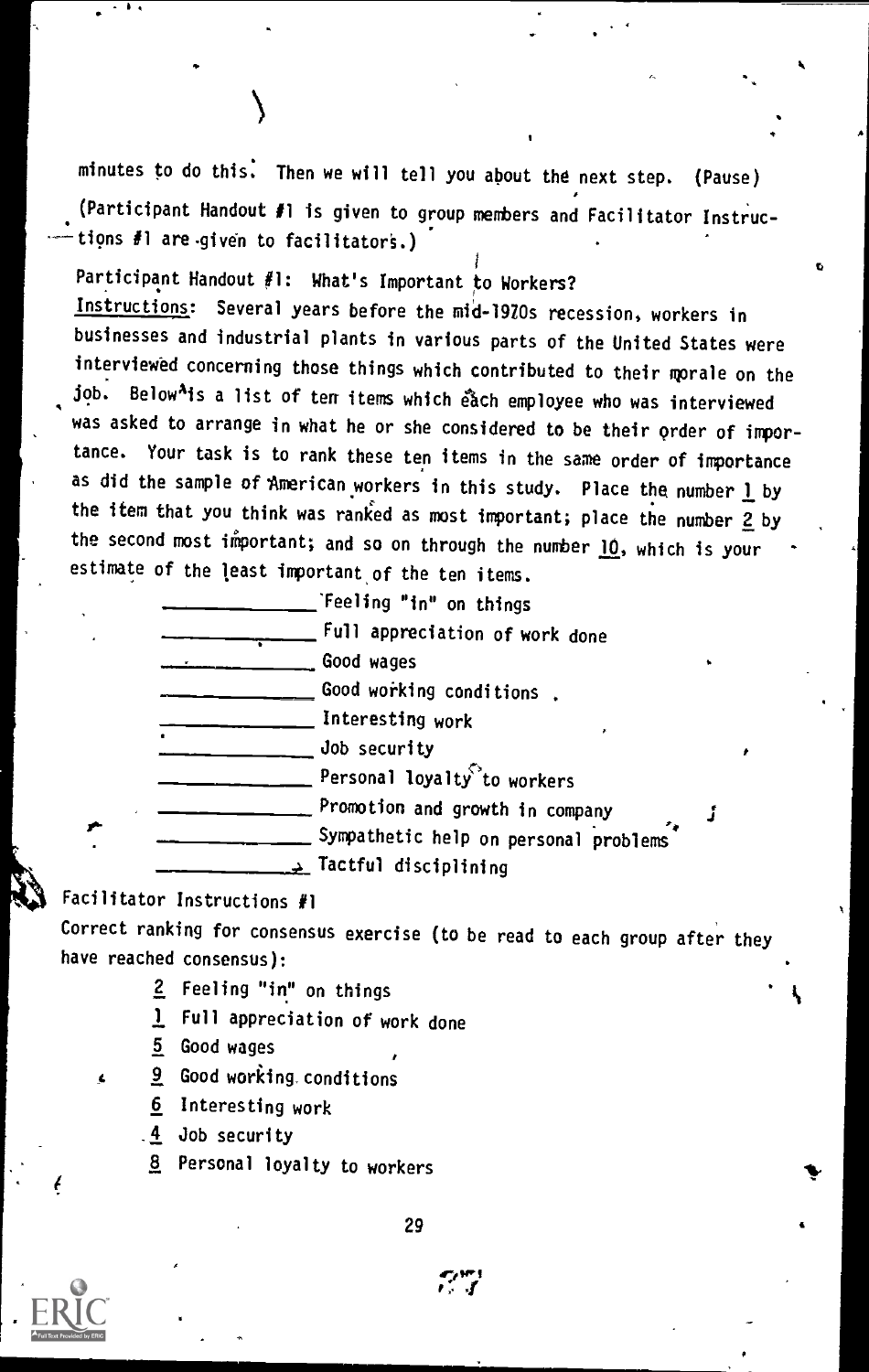Facilitator Instructions #1 - Continued

- 7 Promotion and growth in company
- 3 Sympathetic help on personal problems A
- 10 Tactful disciplining

Now that you have completed your sheets, your task is to work as a group and come to a group consensus on the correct ranking of the items on your sheet. A list of suggestions for reaching a group consensus is being distributed.

ti

(Participant Handout #2 is given to group members.)

Please read it before you begin work as a group. Try to complete the consensus in no more than forty-five minutes. One member of each group will be asked to keep a record of the group's decisions. Members' should not change or strike through their own answers, even though the group chooses a differ ent answer. Keep in mind that the goal is not so much that your group get  $\cup$ close to the best answer, but that you got everyone in the group involved and do the best you can to use the, members you have. The members will be better equipped for some tasks than for others. The important thing is that you learn to listen carefully to one another, try to understand one another, and cooperate in coming to the best possible answer for the total group. At the conclusion of each group's work, we will give the correqt answers and help you determine how well your group used its members in coming to a decision. Any questions or comments? (Pause)

Particippnt Handout #2: How to Reach Consensus

- 1. Members should avoid arguing in order to win as individuals. What is "right" is the best collective judgment of the group as a whole.
- 2. Conflict on ideas, solutions, predictions, and so on should be viewed as helping rather than hindering the process of seeking consensus.
- 3. .Problems are solved best when individual group members accept responsibility for both hearing and being heard, so that everyone is included in what is decided.
- 4. Tension-reducing behaviors can be useful so long as meaningful conflict is not "smoothed over' without giving people a hearing:
- 5. Each member has the responsibility to think about the processes through

30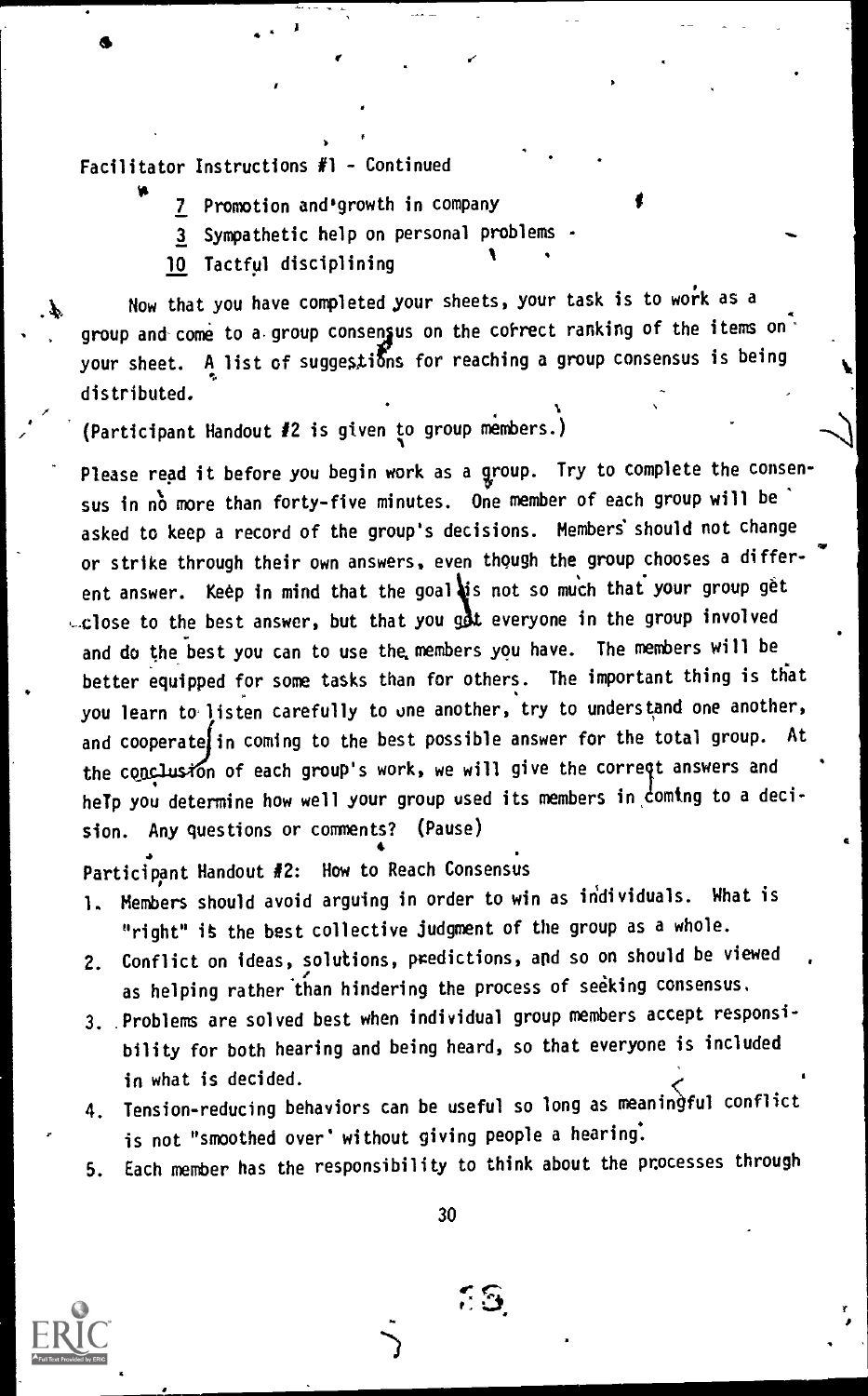which work gets done and to initiate discussions of process when the work is becoming ineffective.

6. The best results flow from a blending of information, logic, and emotion. Value judgments about what is best include members' feelings about the information and the process of decision making.

### "Helpful Things" Exercise.

4

Now we will hand out sheets that list different things people do which are helpful or crucial to groups. Think back over the work of your group and try to decide which people did some of the helpful things<sub>af</sub>or your group. After you have read these sheets and thought about the behaviors in your group, spend some time in each group discussing helpful things which were done and possibly helpful things which were not done. Please take about fifteen minutes to read the sheets and decide which persons did which things, and then about twenty minutes talking about this in your group. (Pause)

(Participant Handout #3 is given to group members.)

Participant Handout #3: Helpful Things People Do in Groups, or Roles They Take

Initiator--gets the discussion under way, helps the group organize itself, keeps the group moving steadily toward its goal.

Contributor--offers facts, opinions, and experiences which might aid the group in solving the problem.

Clarifier--raises questions about contributions that are unclear, asks for definitions of vague or confusing terms, requests additional information. Summarizer--points out the relationships between contributions, summarizes where the group stands on an issue (then checks with the group to make sure he is accurate).

Evaluator--shows the group how well they are moving toward accomplishing their 961, poirits out problems they are having in working together. Recorder--keeps a record of the main points of the discussion, writes down the group product if it is to be submitted to the teacher, helps refresh the group's memory about what has been covered in a discussion. Encourager--tries to get all members of the group to contribute by showing interest in what they say, praising their contributions, being friendly.'\* Harmonizer--helps to relieve tension and settle disputes between other members, helps the group work out its disagreements, suggests compromises.

 $^{31}$ 7.5

 $\mathcal{L}_{\text{eff}}$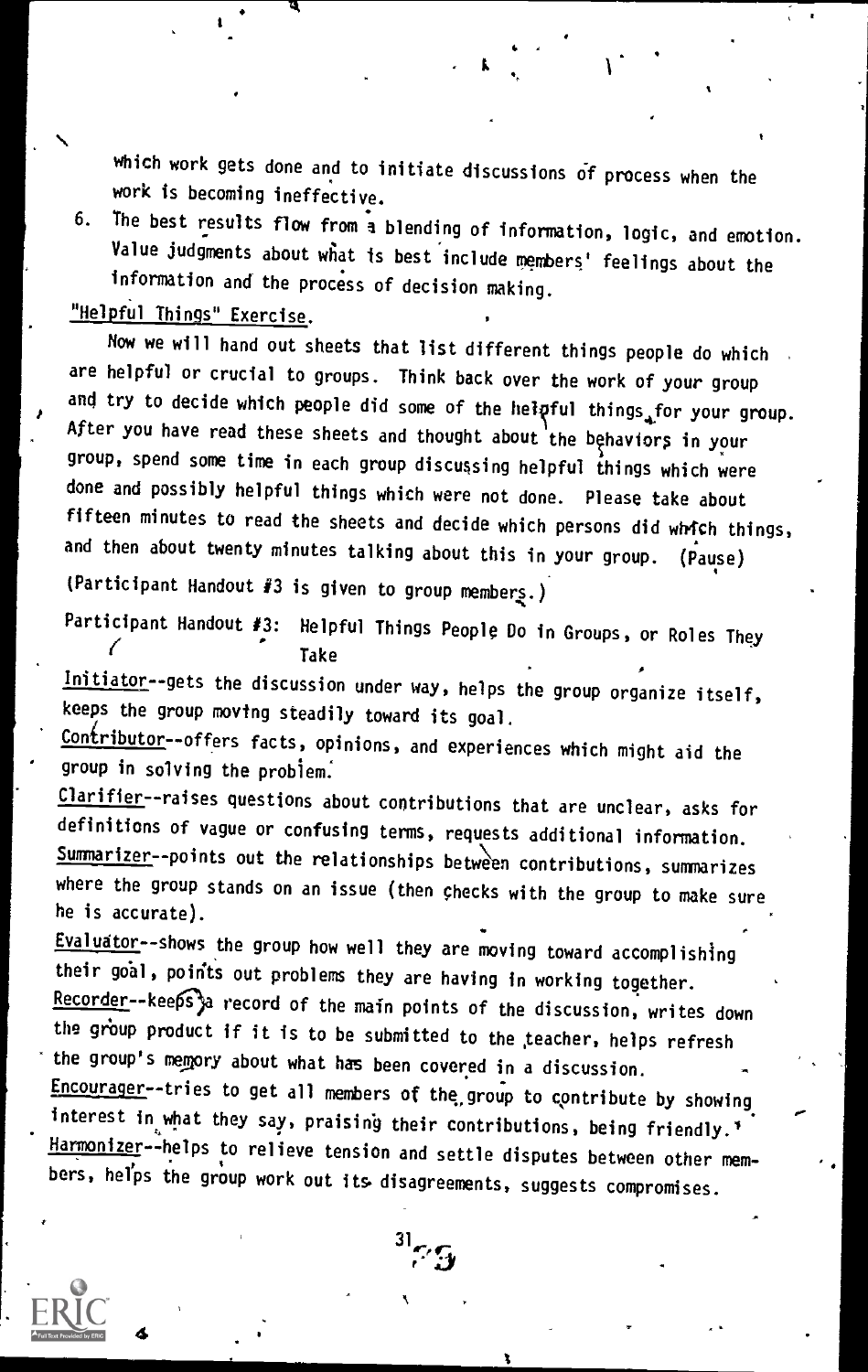In the consensus task, you worked to get the group to come to a total decision because you were trying to arrive at a particular answer. times there is not one best answer for a task chat a group is working on. So it becomes important for group members to be aware of various different possible answers, viewpoints, or opinions about a certain problem, activity, or event.

Viewpoint Exploration Exercise.<br>We'd like you to try a method which will allow you to find out about different possible viewpoints and where all of your group members stand on an issue or problem, with no need to come to one final answer. When people learn about different possibilities for looking at a certain topic, they very often are better able to understand why'they feel and think as they do about that topic and are better able to discuss their reasons for feeling  $\cdot$  and thinking that way. We are going to give you a list of possible topics. Choose, one to discuss in each group. Take about forty minutes to discuss it, and at the end we will ask each group to report what seemed to be the main differences in viewpoints about the topic. We also will ask each group to look, back over the sheet that describes the different things people do to help groups in their work and later ask you to'discuss the helpful things members did for your group. (Pause)

(Participant Handout  $#4$  is given to group members.) Participant Handout #4: Viey point Exploration Exercise Possible issues for discussion:

"Some authorities think that people who enroll for more education or training after being in the adult world and away from the classroom for several years make better students. Does this seem true? If so, why? If not, why? If so, should all students be encouraged to take a break from their educational' plans while in their teens?"

"With the world changing so rapidly, should people try to plan for their lives as much as twenty years ahead? If so, why and how? If not, why?"

 $-0r-$ 

 $-0r-$ 

 $\check{\phantom{\phi}}$  "Is it good or bad for the world to be changing as rapidly as it is, and will most Americans be better off because of the rapid changes we are seeing today?"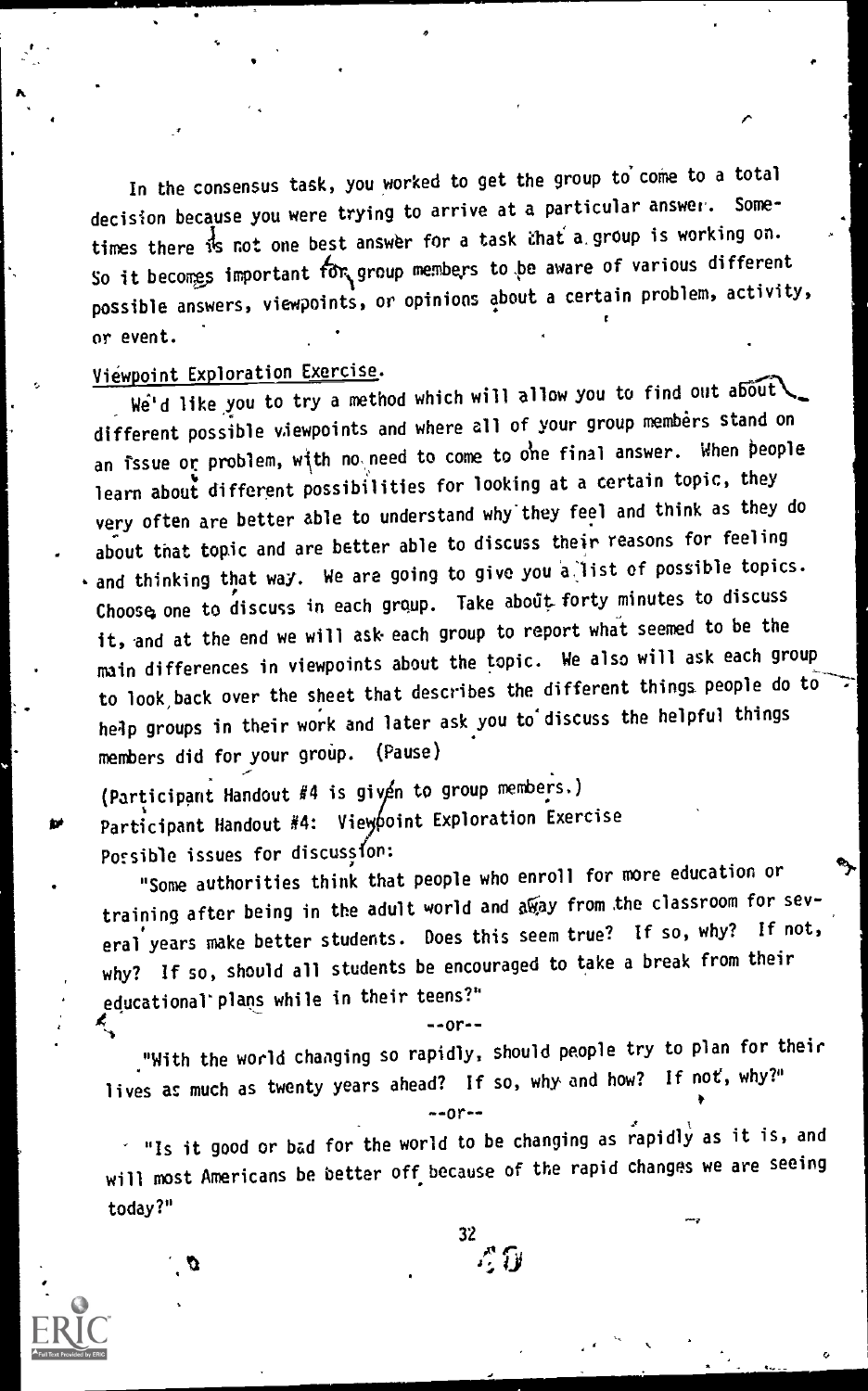Now, each group should have someone give us a brief statement about what took place in the group. (Pause)

Take about ten minutes to talk in each group about the helpful things members did during the discussion. (Pause)

### Brainstorming Exercise.

In the last two group discussions, we asked that you use information and opinions that your group members already had in order to think logically about some problems. You were asked to'use your best judgment and to avoid inventing information, daydreaming, or just free-wheeling on ideas. Some times, in order to learn, people need to call upon their imaginations and to think creatively. They need to think in new ways and view things differently. Because groups often are not able to do this very well, we would like you to spend some time practicing skills that will help you be creative and free-wheeling at certain times when the creation of new ideas would be useful for learning in the group. Keep in mind that creative thinking is -most effective and useful when it is applied to problems for which there is not enough information available to allow you to find several possible answers.

In stimulating creative thinking, two rules are very important. First, everyone should offer every idea he or she has as soon as it occurs, without stopping to consider whether or not it will sound stupid or useless. An unusual'idea may sound "far out" but be extremely helpful, or it may cause other group members to think of better and more useful ideas. Also, too often in groups when one person offers an unusual idea, everyone else tries to think  $-$ of reasons it won't work. Ihis usually make  $\gamma$  aroup members less willing to risk their thinking in the group until they believe the idea is safe and they can give clear statements to support it. So the second rule is to avoid criticizing. In becoming more creative as individuals and group members, you must be more willing to share your own daydreams and imaginations, without worrying about being punished or criticized for strange or "far out" ideas. The goal is to get out as many ideas as possible as fast us you can without stopping to discuss whether or not each idea makes sense. After a period of time in listing ideas, the group can evaluate and decide which several ideas seem most useful and worthy of further discussion.

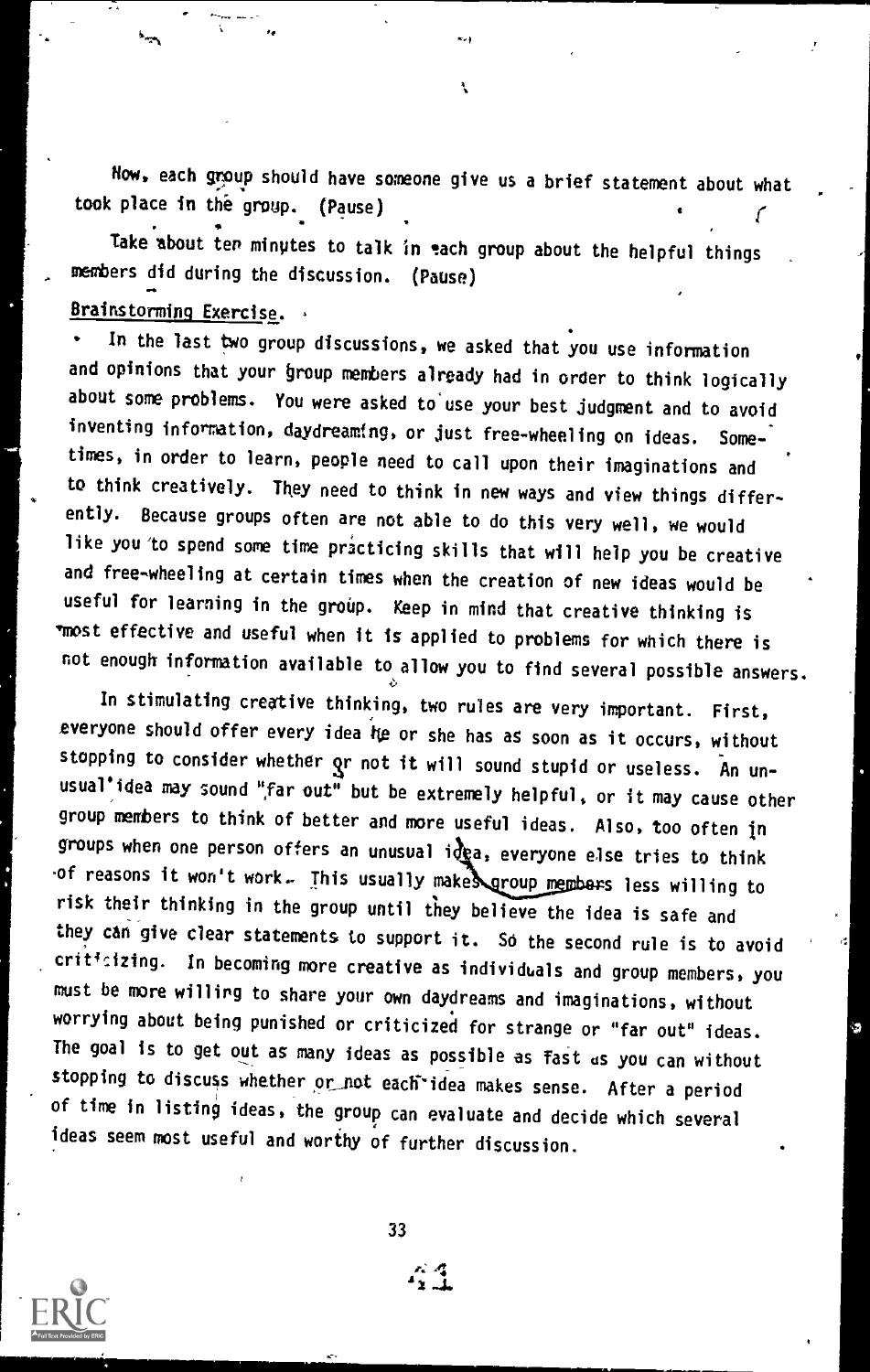In order to practice and better understand these rules for creative thinking, we'd like you to try "brainstorming" for a creative answer to one of the problems on a list of topics we are about to give you. Each is a topic concerned with the future, just for practice. (Pause)

(Facilitator Instructions  $#2$  are referred to by the facilitators while one facilitator presents the exercise to the assembled groups.)

Facilitator Instructions #2: Brainstorming\* Purposes

- 1. To teach students to respect and build on their own and others' creative abilities.
- 2. To encourage the experimental frame of mind necessary for effective problem solving.
- 3. To increase the students' involvement in learning.

#### Procedure

- 2

- 1. Start the practice session. Ask the groups to list as many ideas as they can for solving a specific problem chosen by the facilitator.
- 2. After five minutes stop the listing, and have the groups quickly count and share the number of items they recorded.
- 3: Ask these questions of the groups: Did everyone get a chance<sup>,to</sup> put in his ideas? Were you able to avoid criticizing others' contributions?
- 4. After the practice session, ask the groups to choose one of several relevant issues or problems to brainstorm.
- 5. Give the groups ten minutes to record their ideas.
- 6. Ask each group to choose its two most important ideas to be shared with the entire community.
- 7. Post the lists so that everyone can see how many ideas emerged in a short time.

#### Possible Topics

"Considering the unexpected things which are happening in the world today, what jobs will be changed or eliminated by the year 1990?"

 $-0r-$ 

\*Adapted from an exercise developed by the National Training Laboratories Institute for Applied Behavioral Science.

34

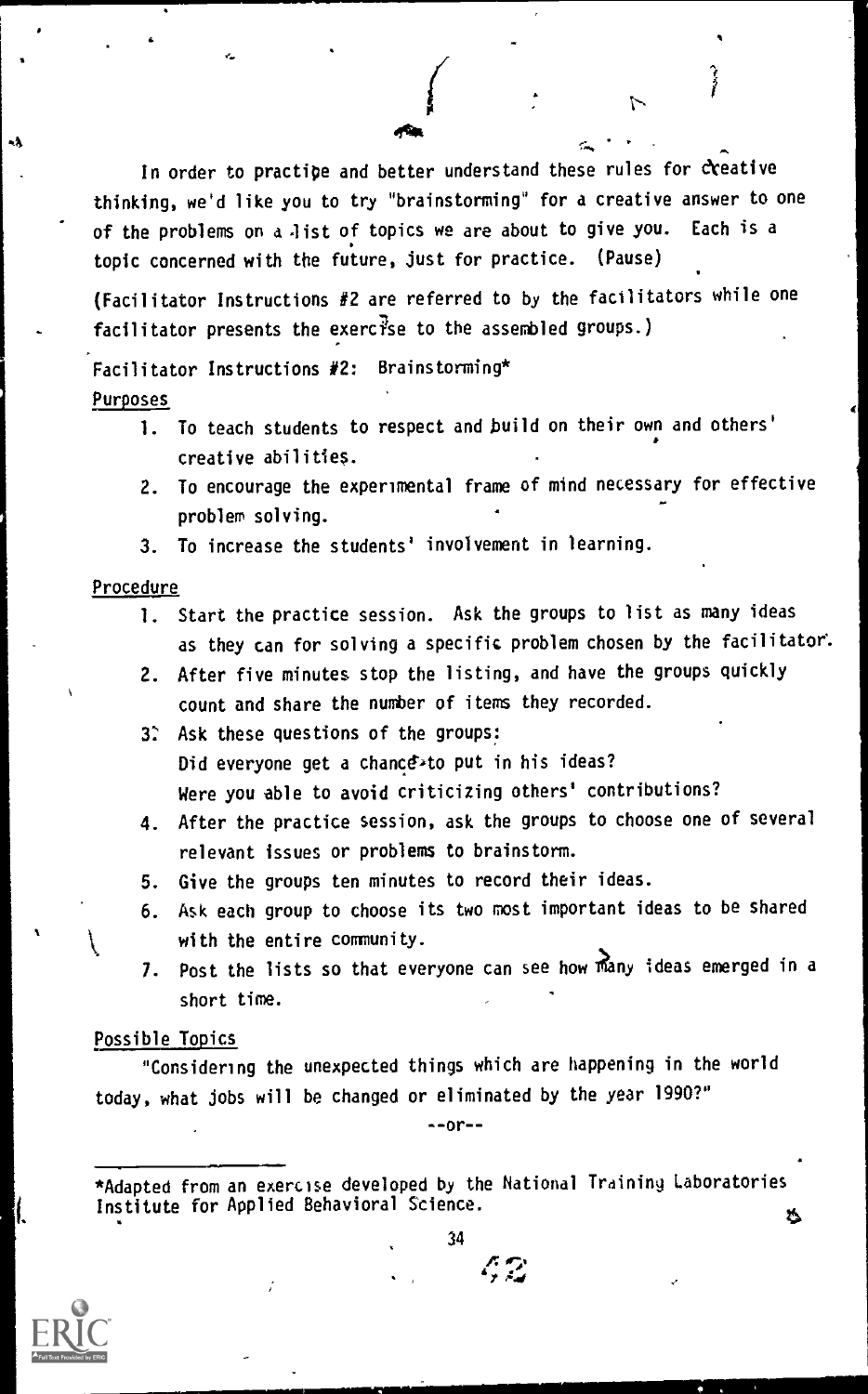"What new kinds of jobs might be created between this year and the year 1990?"

 $-$ -or- $-$ 

 $\mathbf{3}$  respectively. The contract of the contract of the contract of the contract of the contract of the contract of the contract of the contract of the contract of the contract of the contract of the contract of the co

۰,

 $\cdot$  "What should life be like for the people in your group in the year 1990? Describe homes, work conditions, community, etc."

 $\sim$  As you could see, it is important to get out ideas as fast as you have them and get as many as possible before the whole group so they can build on them. Also, I hope you found that brainstorming in a group  $\overline{A}$ s enjoyable.

You probably thought that a number of the ideas might be effective for dealing with the problem that was chosen. Even though this technique is very useful in stimulating creative thinking, sometimes a few members of the group do<sup>3</sup>not say anything because they are still afraid of sounding stupid and of being laughed at. As a result, they are not fully involved in the creative thinking situation and are not as likely to be interested-in the ideas that the group develops. 'In addition, the number of possible ideas is likely to be less and of lower quality because of the failure of some to participate.

### Nominal Group Process Exercise.

To overcome this problem there is another approach called "nominal group process," which gets some ideas from all members into the open for the that you can practice this method now, we will give you another problem concerning your future to work on and ask that you try to come up with solutions, being as creative as possible. The facilitatbrs will give you instructions for this work. (Pause)

(Facilitators Instructions #3 are referred to by the facilitators.) Facilitator Instructions #3: "Nominal Group" Process\* Purposes

1. To stimulate individual divergent thinking, creative problem solving, and exploration of the individyals fantasy world for its

\*Adapted from a process developed by Andre Delh'ecq and Andrew Van de Ven.

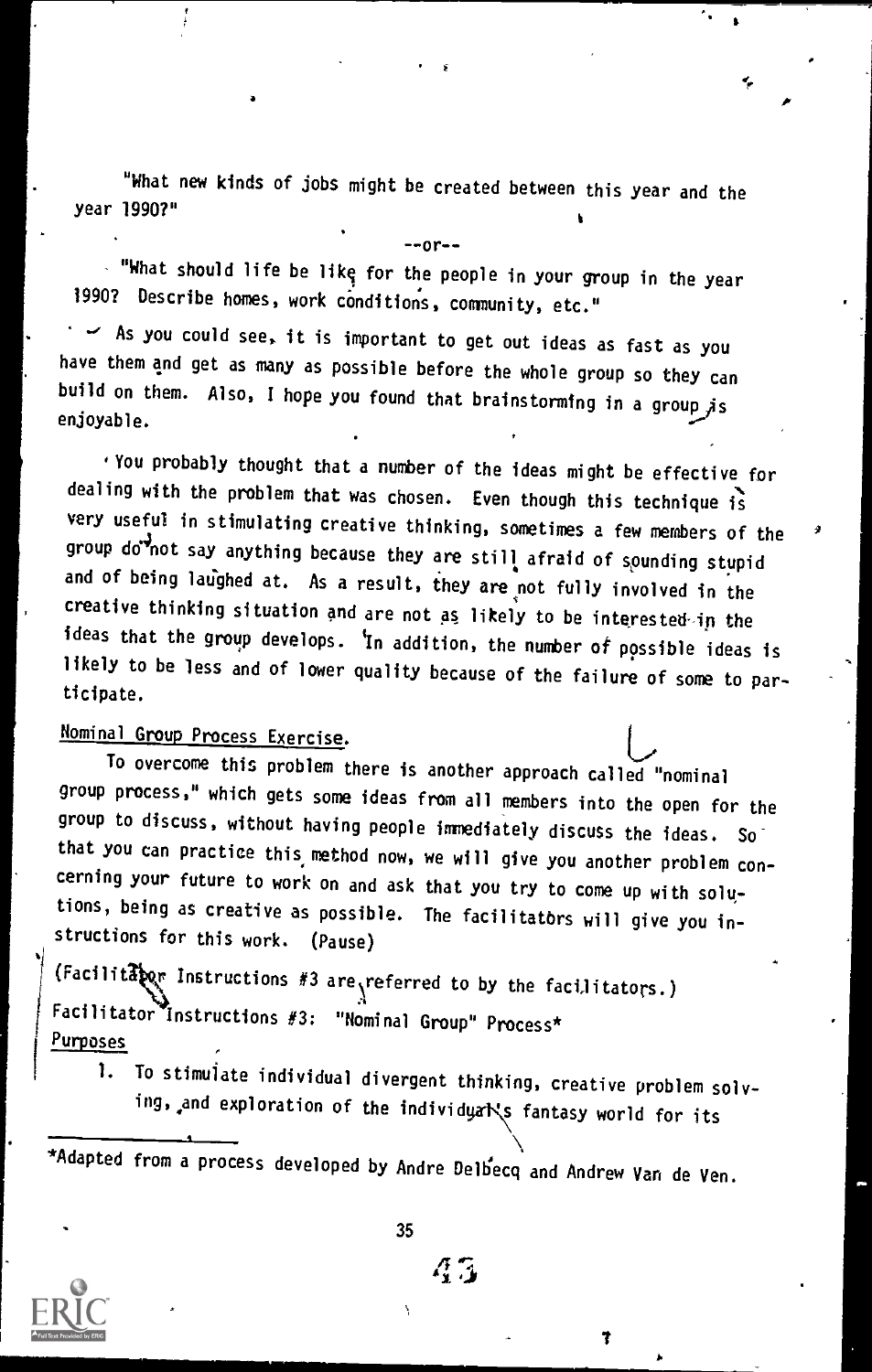learning potential.

- 2. To reduce the possibility of premature evaluation of ideas by temporarily ruling out interpersonal vebal and nonverbal communication during the ideation period.
- 3. To seek a wide variety and large number of ideas to be considered by a total group. <sup>i</sup> ///
- $4.$  To serve as a prelude to the application of group processes of logical evaluation and decision making through full interaction.,

/

,

#### Procedure

- $\overline{\phantom{a} \phantom{a}}$  . Members of the small group are aske $\bf q. t$ o work individually on a problem that lends itself to creative thinking. It should be a very specific problem for which no solution is available currently but for which a specific solution might be found. Members are given about ten minutes to "free wheel" and fantasize, briefly describing two or three ideas on paper, but not putting their names on the  $\qquad \qquad ,$ paper. There should be no talking.
- 2. Members then "return" to the group, in a circle, and their lists of ideas are randomly distributed around the group.
- 3. Each member read: the ideas of another member. Care is taken not to attempt to identify the writer, unless an item isn't clear. No evaluation is allowed until all ideas have been read and written on a chalkboard or newsprint for all members to consider.
- 4. Extensive discussion and initial evaluation by the group, for about thirty minutes or more, is followed by a decision on one or more of . the ideas as most promising or acceptable. More intensive evaluation probably will be necessary before a group is ready to give full or consensual support to an idea.

#### Possible Topics

"What are the three most important things you could do to make certain that you will be qualified for more than one type of job by the year 199Q? Be specific. Do not, just list something as general as 'Get more education.

 $-0r - -$ 

Any of the possible topics for brainstorming which the group has not discussed.



36

 $\mathcal{L}$  .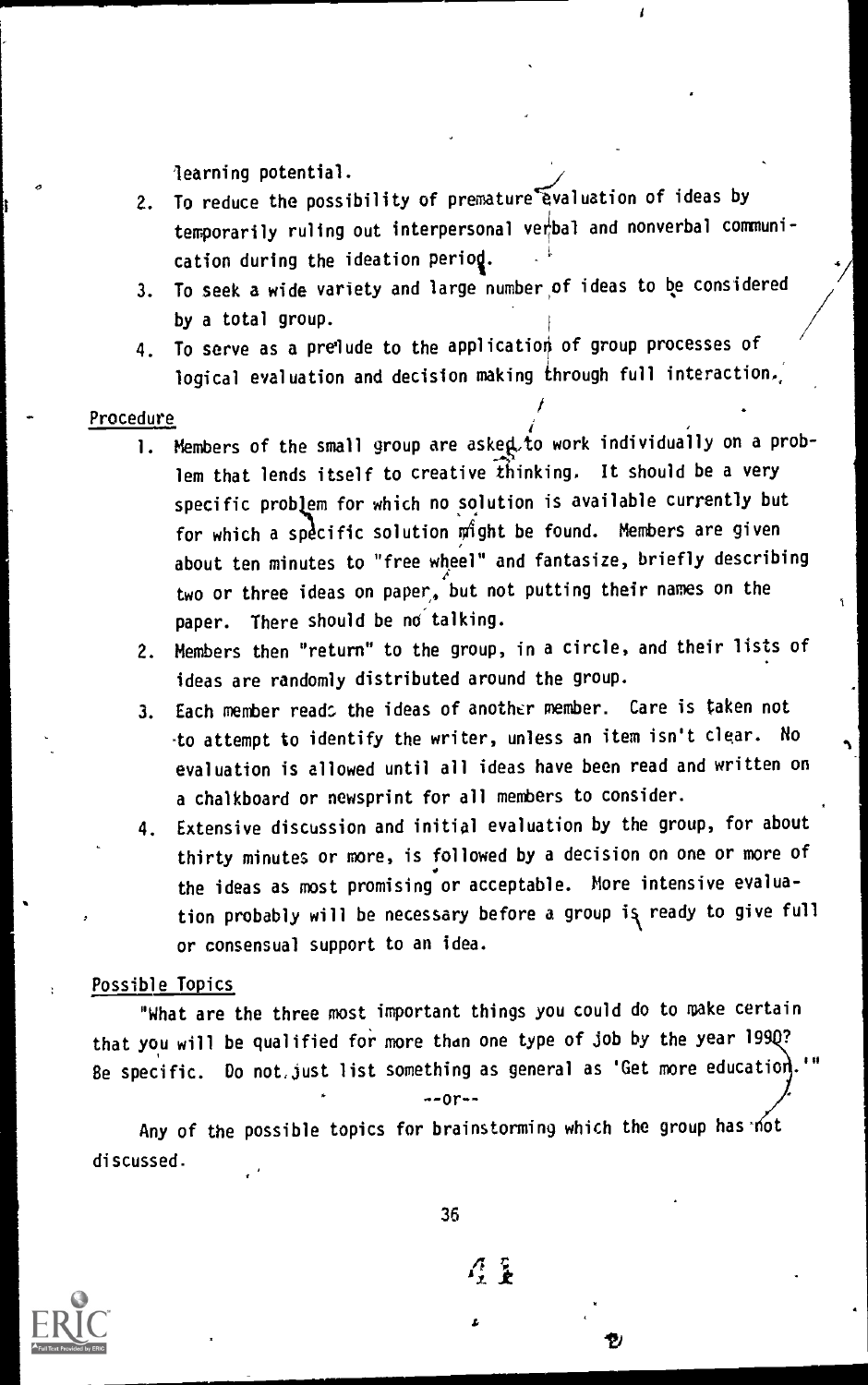The nominal process exercise gets people to put their ideas before the  $\cdot$  group with less open risk than in brainstorming. The group gets man $\bm f$  ideas, and it probably gets more involvement of all members and more interest in<br>solving the problem. (Pause) solving the problem.

### Force Field Analysis Exercise.

Sometimes groups don't work well because they have found no satisfactory way of organizing their thinking to come out with one or several possible answers to issues or problems they are'working on and suggestions for things they need to learn. One very helpful way to organize the thinking of a group in order to better understand a possible action, idea, or event that is about to take place or has taken place is an approach called "force field analysis." That's a long name for a very simple process, which helps <sup>a</sup> group think the way an individual very often thinks in order to decide what he needs to know or do about some things he is interested in.

An example is the way a person considers buying a car. An individual might Make a mental list or actually put on a sheet of paper the reasons for buying and the reasons for not buying the car. In other words, he would list the forces, for and the forces against buying the car. Probably he would then try to decide how to reduce or eliminate the reasons for not buying the car. If he could reduce those, he probably would buy. Sometimes, the person would need to learn more about some of the forces for and against the purchase before he actually could make a decision.

Determining the important forces for and against a certain idea, plan, event, or procedure helps one decide what needs to be studied before intelligent answers can be found or action can be taken. In order to illustrate how this method works, we will ask you to take one of the ideas that your group came up with in the nominal group process. You will try to determine the forces,for and against that idea's working and how you might go about reducing the forces that are moving against the idea. (*Example: Problem* situation: "What are the three most impor cant things you could do to make certain that you will be qualified for more than one type of job by the year<br>1990?" Goal, or proposed solution [one of chree] : To complete training for a second type of job through evening courses at a community college while working on a basic job during the daytime. One  $\overline{{\rm fo}_{\rm r}^{\bullet}{\rm ce}}$  for : Evening training



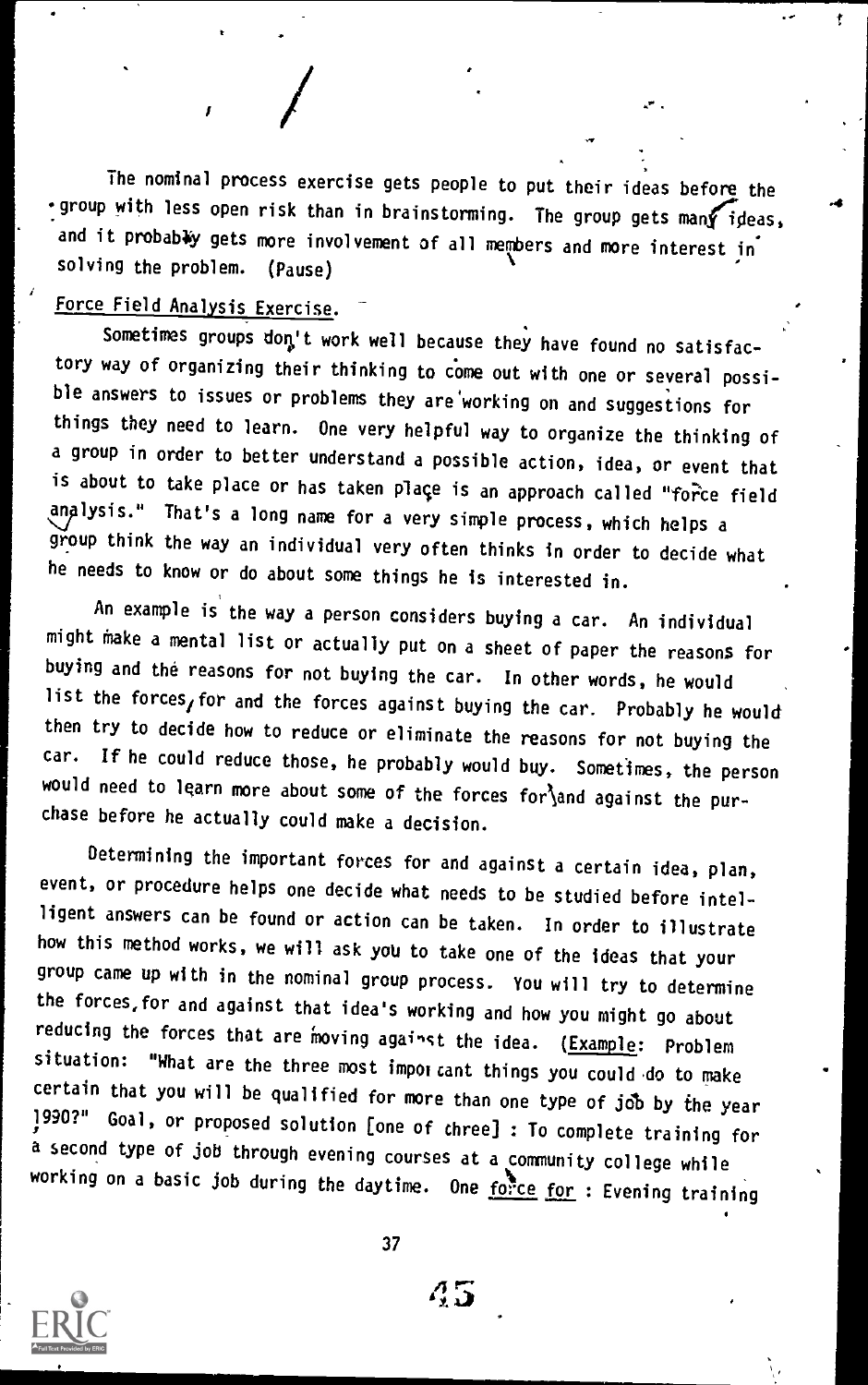is available at community colleges. One force against . Maintaining a daytime job and evening studies might harm one's health. This listing of forces would be continued.) Once you have practiced, we will talk about some of the ways it can be used in learning about other, topics and various subjects that you will study. Now, the facilitators will help you practice this technique. (Pause)

(Facilitator Instructions #4 are referred to by the facilitators.).

Facilitator Instructions  $#4$ : Force Field Analysis\* Purpose

To move from creative thinking to action and to learn to become more effective problem solvers, through application of logical procespes and utilization of all available data.

Procedure

- 1. Introduce the basic process and try a practice period, focusing on an'idea or solution from the previous exercise. State both the goal and the problem situation to which it relates.
- 2. Draw this form on the board:

Problem situation:

.Goal (or proposed solution):

Forces for Forces against

- 3. EXplain the diagram and ask the group members to name the forces which go in either column. You might explain the "forces against" as those which hamper the solution of the problem and the "forces for" as those which would lessen or remove the problem.
- Discuss both lists with the members. Have them determine which "forces for" can be strengthened and which "forces against" can be

\*Adapted from an exercise developed by the Natiopal Training Laboratories Institute for Applied Behavioral Science.

38

 $\overline{4}\overline{5}$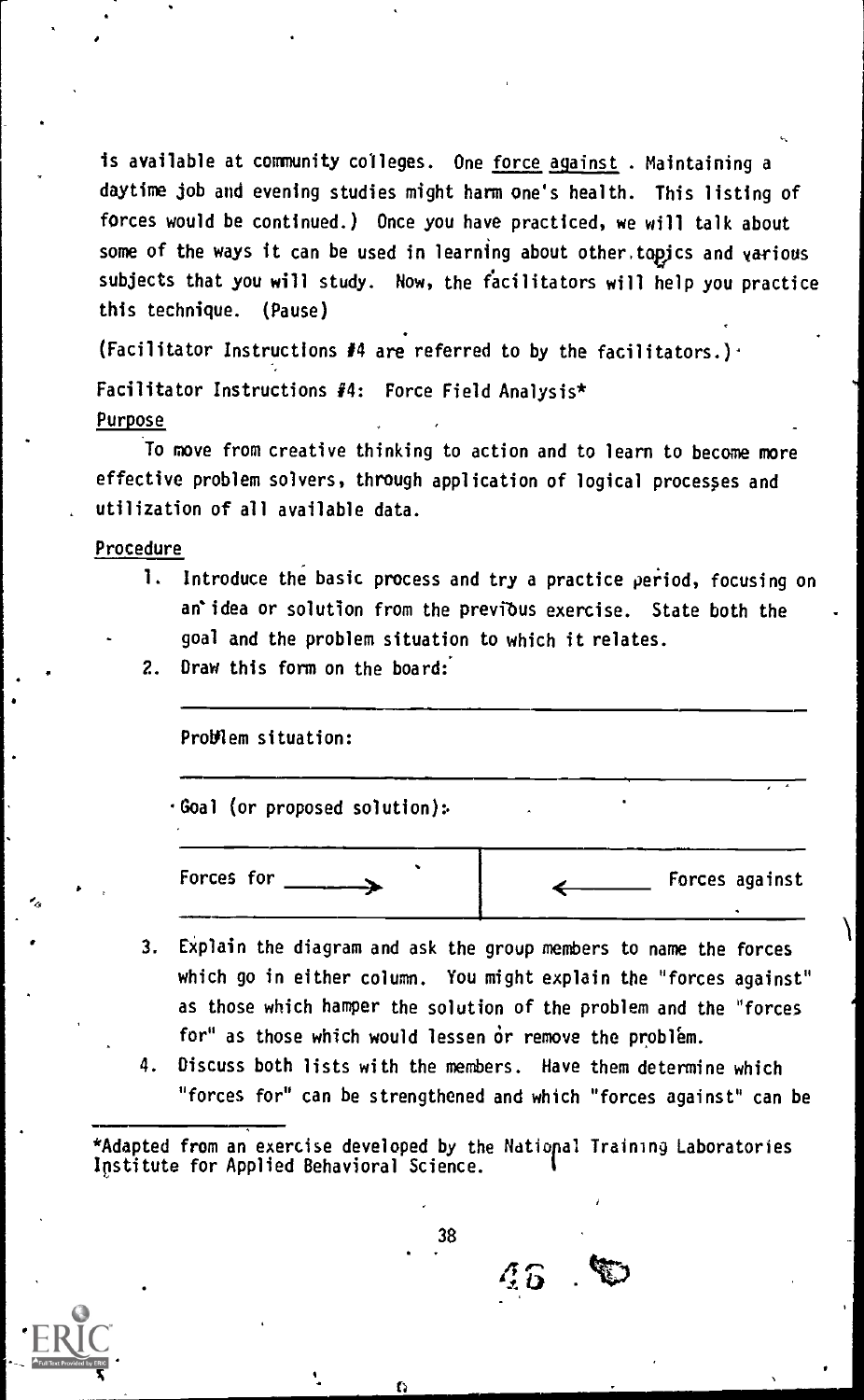decreased. Circle those forces which seem to be the most important and those which the group thinks could be researched and discussed in more depth.

Slower and the second

- 5, If time permits, take,a group break and ask one or two members to research each important force (consulting material.and human resources) and to bring findings back to the next group session to share with the group.
- 6. For each "force against" you have circled, list and give evidence of possible responses or action steps (behaviors) which might reduce the effect of the force or eliminate it completely. The groups should have a chance later to describe which are the most appropriate. List and give evidence of as many responses or action steps as possible which would increase the effect of each "force for."
- 7. Review the final list of response or action steps and discuss the desired goal In tight of the new body of information.
- 8. Have the groups choose a topic and conduct their own force field analysis.

Now I am going to give you several topics. Choose one topic in each group to use in another force field analysis so that you cap see how this method can be used as the beginning of your learning about some topic in a regular'classroom. Here are the topics:

(1) Can the U.S. solve its energy problems by the year 2000?

 $(2)$  Can a person from a poor family become president of the U.S. by the year 2000?

(3) Will a person be able to earn over \$10,000 a year without a college education ten years from now?

(4) Will a person be able to live successfully in the U.S. ten years from now without knowing a lot about mathematics?

Once you have picked a topic, look at the forces on each side and decide what and how to learn about all, the forces so as to strengthen the forces for and reduce or even eliminate the forces against the idea. Or, you might choose, in the case of some of the issues or topics, to reduce the forces driving in favor of the possibility and strengthen the forces against it. After this exercise is finished, we will ask you to practice a technique for

39

 $\mathcal{L}$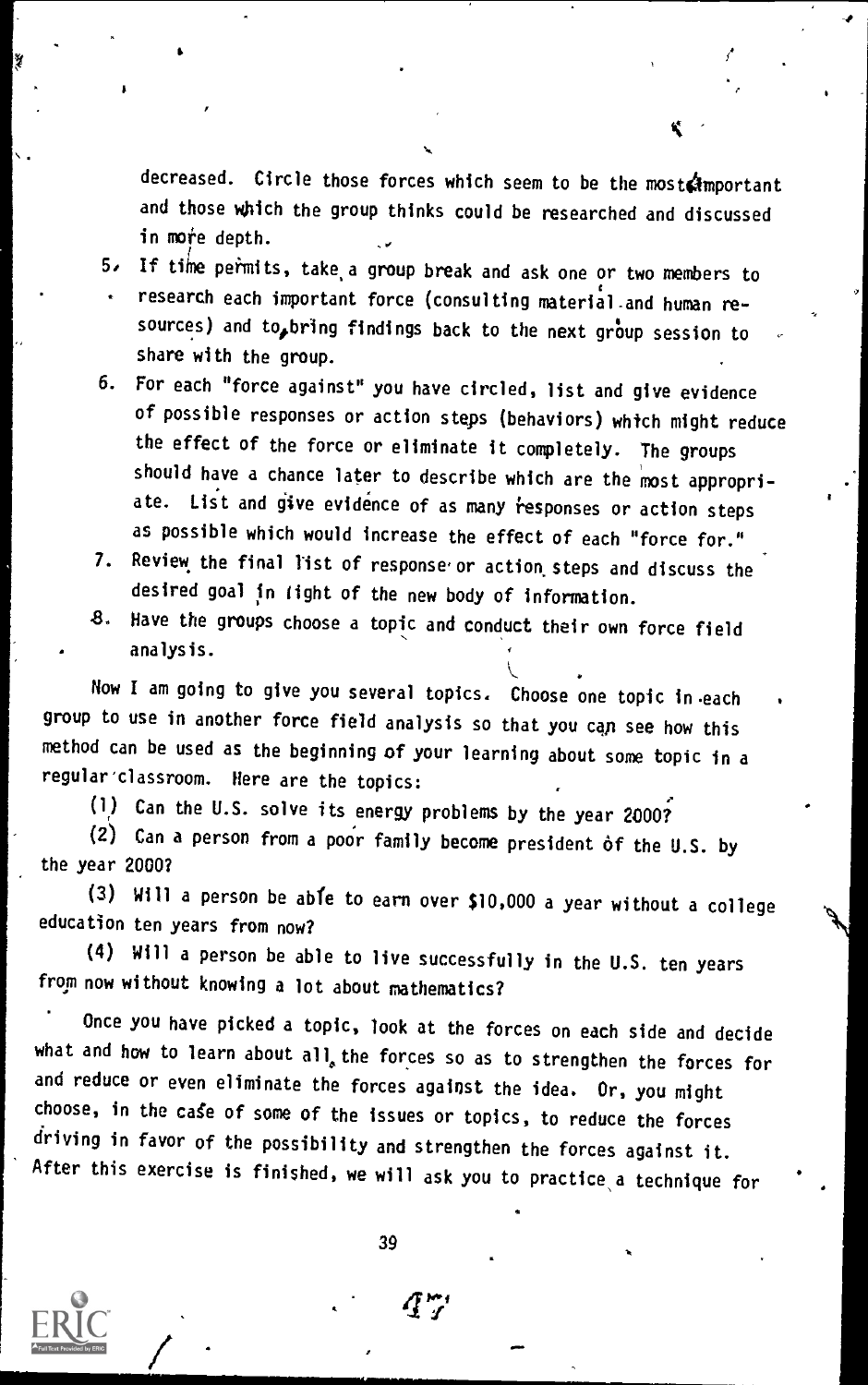sharing across groups called "fishbowl" and "empty chair."

But first, please pick a topic, get into your groups, and  $d\sigma^2$ the force field analysis. (Pause)

#### Fishbowl/Cross-Group Exercise.

Now that each grqup has come up with a force field, we're going to have one group listen to another group discuss its analysis. The talking group, those in the "fishbowl," will provide an empty chair for anyone from the listening, group to come in and add additional information or challenge something that is being said about the items in the force field. Then the groups will change places. The group that has been observed in the "fish- , bowl" will be a listening group and will have a chance to challenge or discuss the other group's work on its force field. We will give you complete instructions on this as we go along and answer any questions about what you are to do. (Pause)

(Facilitator Instructions #5 are referred to by the facilitators.)

Facilitator Instructions #5: "Fishbowl"\* Purposes

1. To provide a means of sharing information across groups.

2. To provide for periodic feedback on process to each group.

#### Procedure

V

- 1. Have one group get in a circle inside a larger circle composed of members of another group. The inside circle should have one extra chair that is empty.
- 2. The inner group should discuss its topic while the outside group observes and remains quiet.
- 3. Any member of the outside group who wants to contribute information or raise questions about the Content of the discussion cap do so by coming to the empty chair in the inner circle, and leaving as soon as the point is made, or question raised.
- 4. About every fifteen minutes, the inner group's discussion should be suspended while the outer group members give them feedback on

<sup>\*</sup>Adapted from an exercise developed by the National Training Laboratories Institute for Applied Behavioral Science.'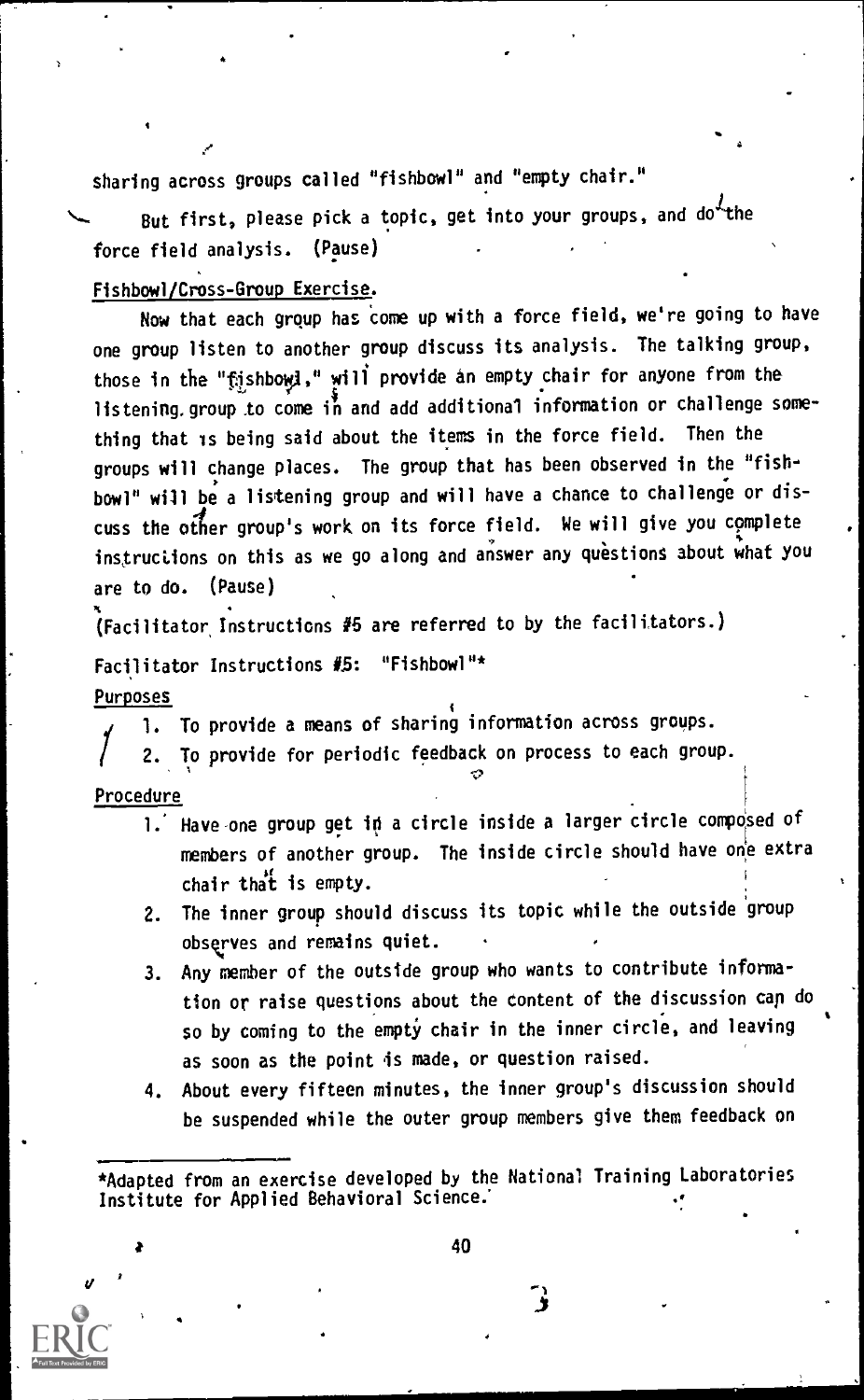their process., The outer members may use the handout on "Helpful Things People  $0\delta$  in Groups" to guide their observations and comments. They also may comment on degree of participation, emer gence of leadership, degree of acceptance and use of member contributions, and whether there appears to be careful listening in the group. Negative comment about any individual should be avoided. The inner group may raise questions after the feedback period and then return to their discussion.

į

vf

5. After no more than one hour of discussion and feedback, there should be a break. Upon returning, the groups should switch places and the former inner group should become outer observers, while the former' outer group becomes an inner/group discussing its topic. The discussion/empty chair/periodic feedback process then should be repeated.

### Review and<sup>c</sup>Question Period.

Δ

Let us look back over the things we have done together during this training session, so that you will have more understanding of what you might use as you move through the classrooms in groups. After that, you will meet as groups with the various faculty members who are going to be working with you ,in the coming year. The object of that meeting will be to get to know the faculty members better and to find out if you can understand and trust one another better than perhaps you have in faculty-student relationships in the past.

In summary, you began by introducing yourselves in a way that was different from what is usually done in order to stay safe and not take too many risks. You did this as part of a group-building process that should give you a better understanding of different ways in wnich you might help and learn from one another and begin developing trust and skills in working together as a group. You tried reaching a decision by using available information and viewpoints in the consensus manner, and then discussing an issue to determine what.the various vtewpbints and feelings about the issue might be within the group. You tried two techniques for getting people to think more creatively and to share their ideas with the group, about any topic or issue for which there are no answers, or at least no answers that are considered to be very good. Then you looked at a way of organizing a group's thinking to determine what needs to be learned or what action needs to be taken about an event, topic, possible plan, or idea. You tried sharing group work and learning

41

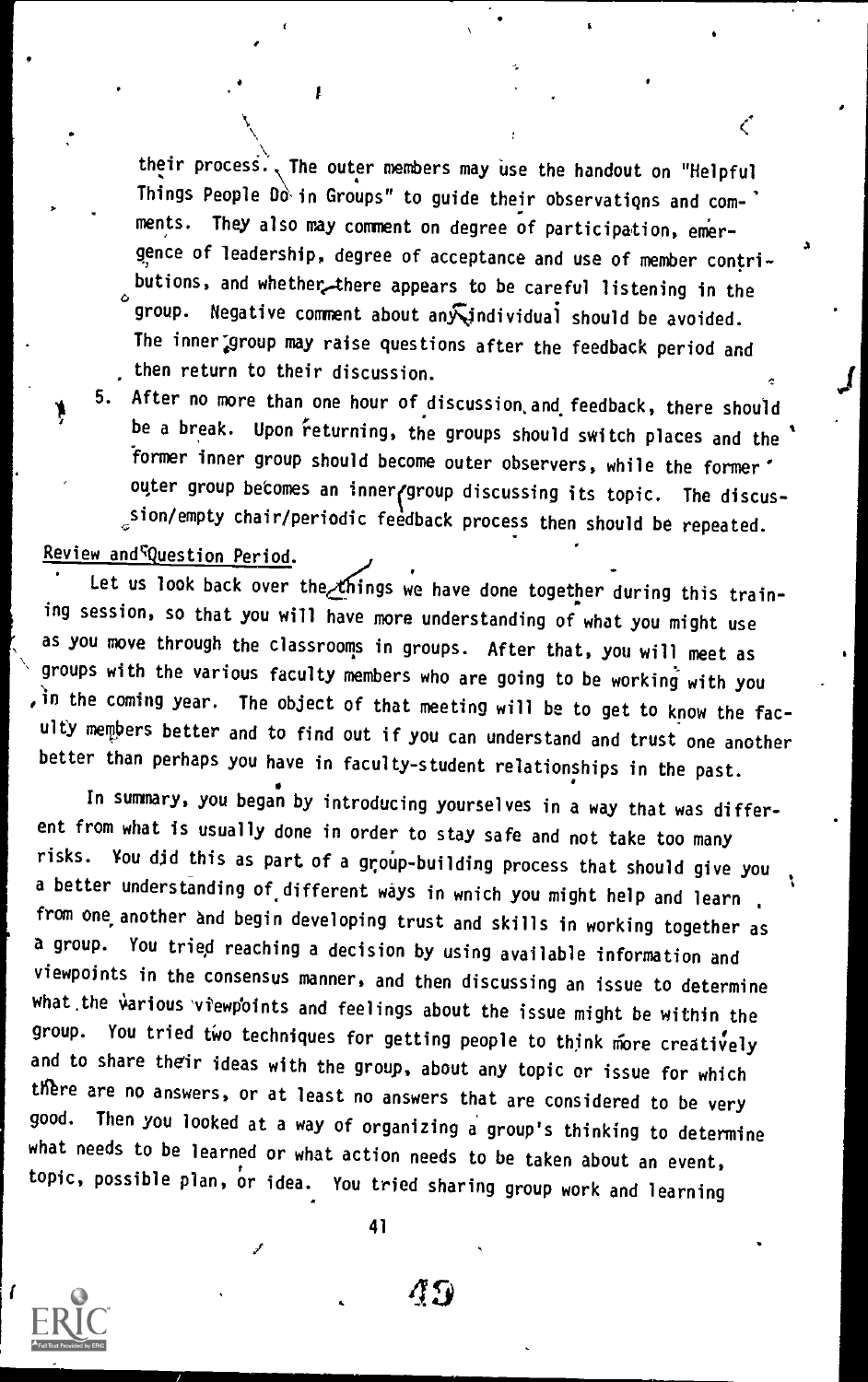with other groups so that you can all be part of a total learning community and help.one another within groups and across groups.

, where the contract of  $\mathcal{N}$ 

Spend a few minutes, if you will, finding out what comments or questions people have about what is taking place and determining  $\hat{\mathbf{r}}$  there are other things we need to do before going on to the meetings with the various faculty members. What questions do you want to have answered? What comments do you have about what we've been doing? (Pause)

#### Faculty/Group Discussions.

Now, we want all the faculty members who are going to be working with you to sit together in the center of the room. Arrange your groups in a half circle so that you can see all the instructors. The faculty members will  $\Delta$ introduce themselves and tell you what they teach, something about their courses, and something about themselves that you usually would not find out \ about them in regular courses. As they talks be thinking about what they have had to say. Then we'll ask the groups to meet and decide what questions they might need to ask each member or statements they might need to make to him or her. The faculty members will rotate around to each group individually to find out whether they need to discuss things further with each group. (Pause)

If there are no questions or comments, I'll ask the faculty members now to start telling you who they are, more about'themselves, and something about the courses they plan to teach. (Pause)

Within the next few days, we will begin our class work sessions, but we hope they will be different, more helpful, and more enjoyable than any you have had in the past. They will give you a chance to be very active in your own learning and decisions about how you might learn. Your groups, we hope, will support each individual member and will keep close watch on the problems of each member in order to, find out whether anyone needs help and how to get that help early enough to make certain that everyone succeeds.

, As we said before, you will move through your class work in each preparatory subject as,a total group. Whenever possible, the instructor will involve your groups in different,exercises, games, and other activities that will help you undertake problems of learning as a group and learn more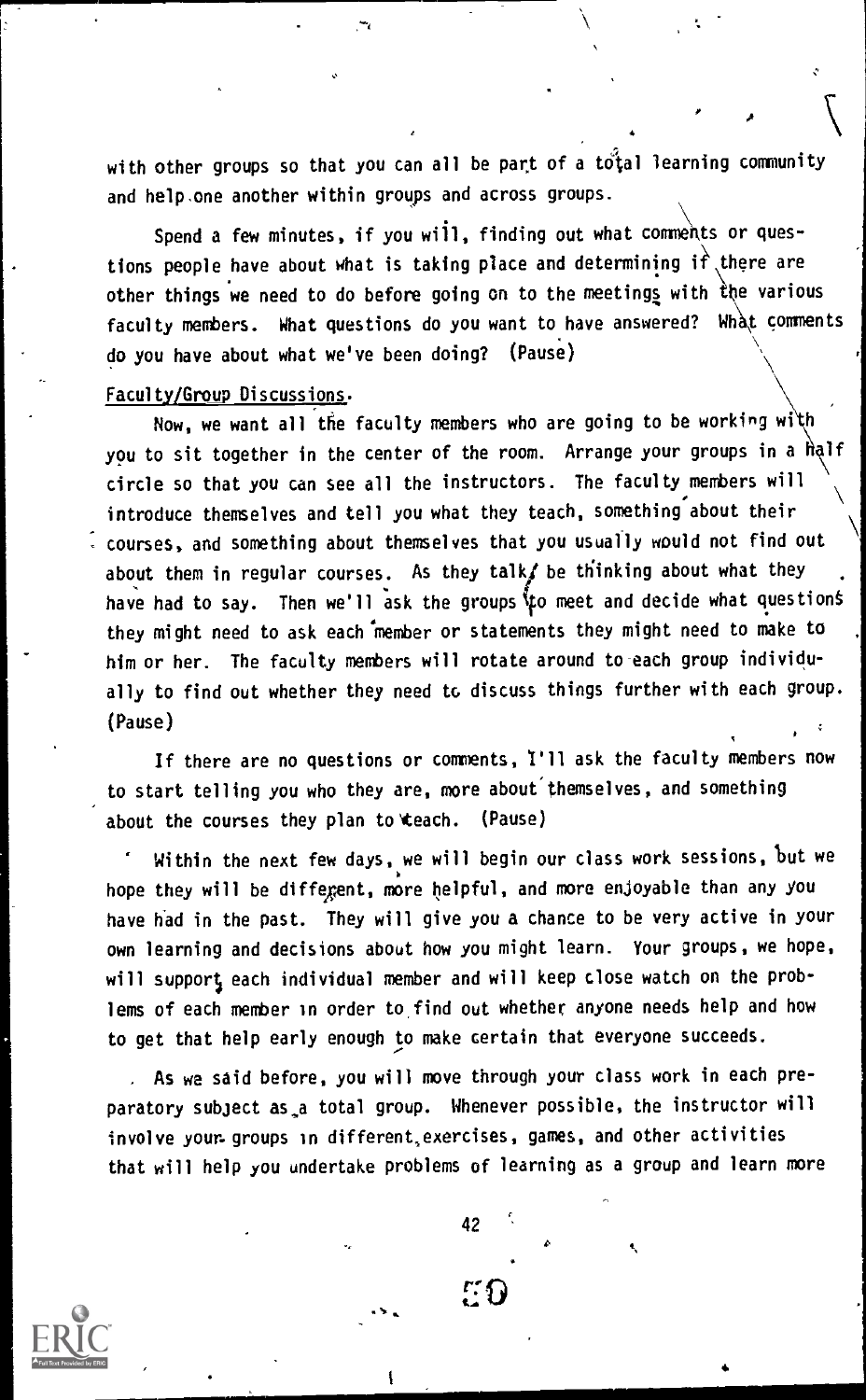during the class periods and after class hours. You will hear more about this later from the different faculty members in meetings with your groups after class sessions begin. We do not expect the groups to be able to work extremely well from the very first, but we will be meeting with you frequently to help you deal with problems, not only"in learning, but in working with one anbther.

### Suggested Schedule for Student Training Sequence (Total time: 9-10 and 1/2 hours)

#### Minutes

10 Introduction 10 Rarticipants complete cards on important things about themselves,<br>10-20 Participants mix and mingle while reading is factor in 10-20 Participants mix and mingle while reading information on the cards.<br>5-10 Participants fack partnums and change

- 5-10 Participants  $\frac{L}{C}$  partners and share.<br>10 **IWOSOMAS' form fourcemes** and share.
- 10 Twosomes' form foursomes and share.<br>15 Foursomes form groups of oight
- 15 Foursomes form groups of eight and share.<br>20 **Groups discuss present monotions** and some
- Groups discuss present reactions and concerns, while practicing paraphrasing.
	- 10 Participants complete individual consensus sheets.
- 30-45 ,Groups seek consensus.
- 15 Facilitator scores consensus results and discusses the process.<br>35 Participants read bandouts as "Waleful Times" in the consense
- Participants read handouts on "Helpful-Things" and discuss behaviors in their groups.
- 40 Groups discuss topic needing no decision.<br>5-15 Group representatives present statements
- Group representatives present statements about the work of their groups.
- 10 Groups discuss helpful things done by members,<br>45 Groups practice brainstorming
- 45 Groups\_practice brainstorming.
- 10  $\frac{1}{2}$  lindividual members write ideas for nominal group process.
- Groups select and discuss best ideas.
- 60 Groups practice force field analyses.<br>100-120 Groups are paired to do fichboul suse
- 00-120 Groups are paired to do fishbowl exercise.<br>10 10 Duestions and commate from example.
- 10 Questions and comments from groups.<br>90-120 Groups meet faculty mombors
- Groups meet faculty members.

\* \* \* \* \*

43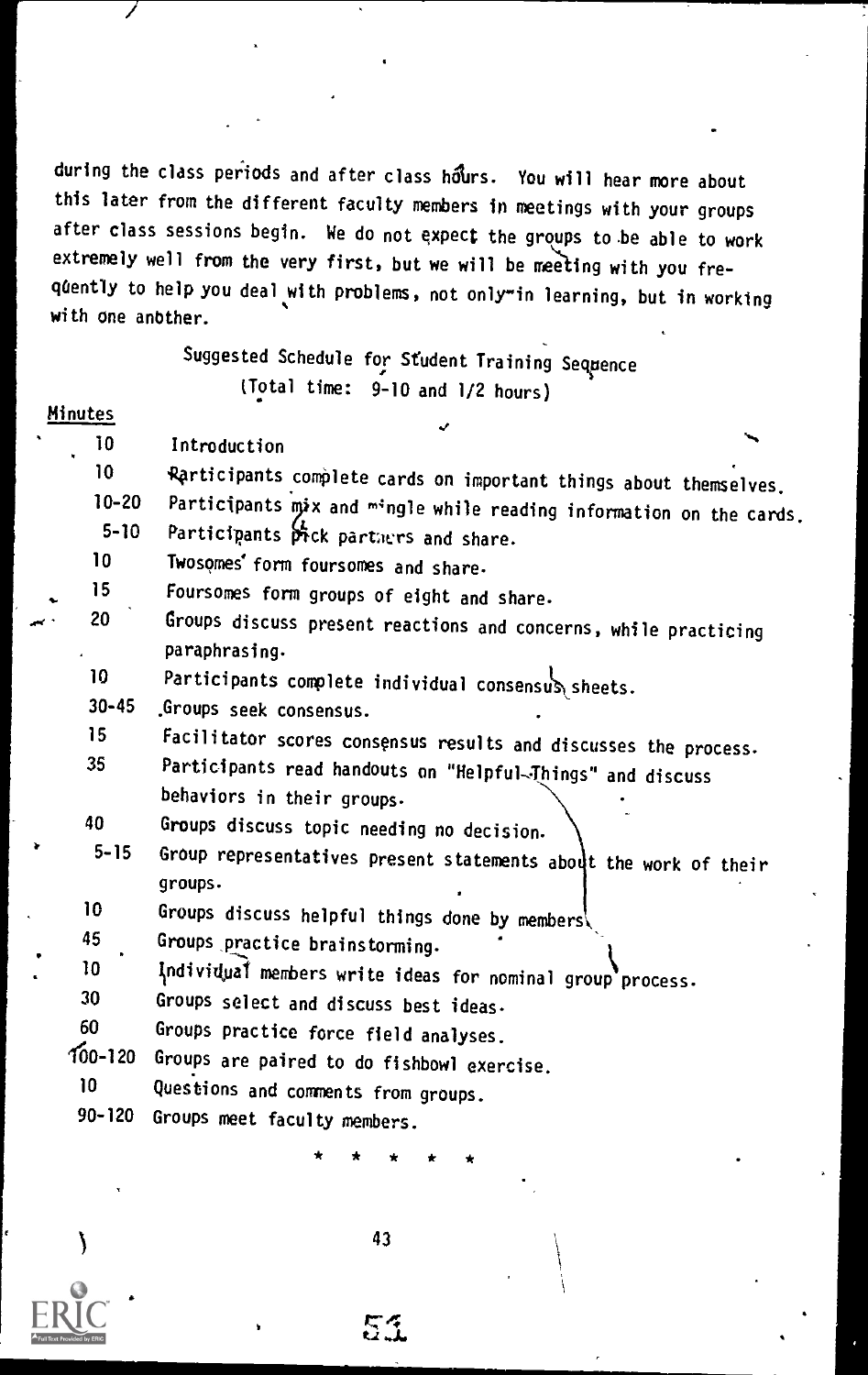### Remainder of the Program

When groups arrive for their first class, the instructor again should review basic information about the course,'outline his proposed learning objectives, and suggest procedures. He should ask students then to discuss both content and procedure. Each group should plan to meet briefly at the end of the first or second class to schedule regular after-class meetings and establish appropriate within-group or across-group helping relationships to offer individual group members. To discuss material and progress in each class, all groups should meet after class.no less than two hours weekly for each compensatory subject.

Although shared leadership should be emphasized, some group members inevitably will have more influence than others. Each group should select a member to be responsible for scheduling meetings- -the one chosen is likely to be an influential member. Faculty should not meet with the groups unless asked to do so. The instructors should follow a similar; schedule, meeting briefly each week to discuss the performance of each group and to exchange views on the most effective means of helping them. This session should include all faculty members who are working with the compensatory education groups.

After every three hours of class, groups should give faculty members a report on their overall view of the course and how they are progressing. A representative from the coordinating office Litudent personnel or counseling and guidance) should meet with each group and instructor at least after every six hours of classroom work during their regular get-togethers. All groups should meet semi-weekly in a total community to share their accomplishments and anticipate needs for help from other groups.

The following summarizes the schedule of after-class group meetings suggested: (1) students alone in their own groups, weekly for at least two hours; (2) students' groups together in their original community subject . area community clusters; (3) compensatory instructors, weekly as a group or groups; and (4) communitylclusters of students' groups with appropriate faculty and a representative from the program coordinating office, at least after every six hours of classroom sessions.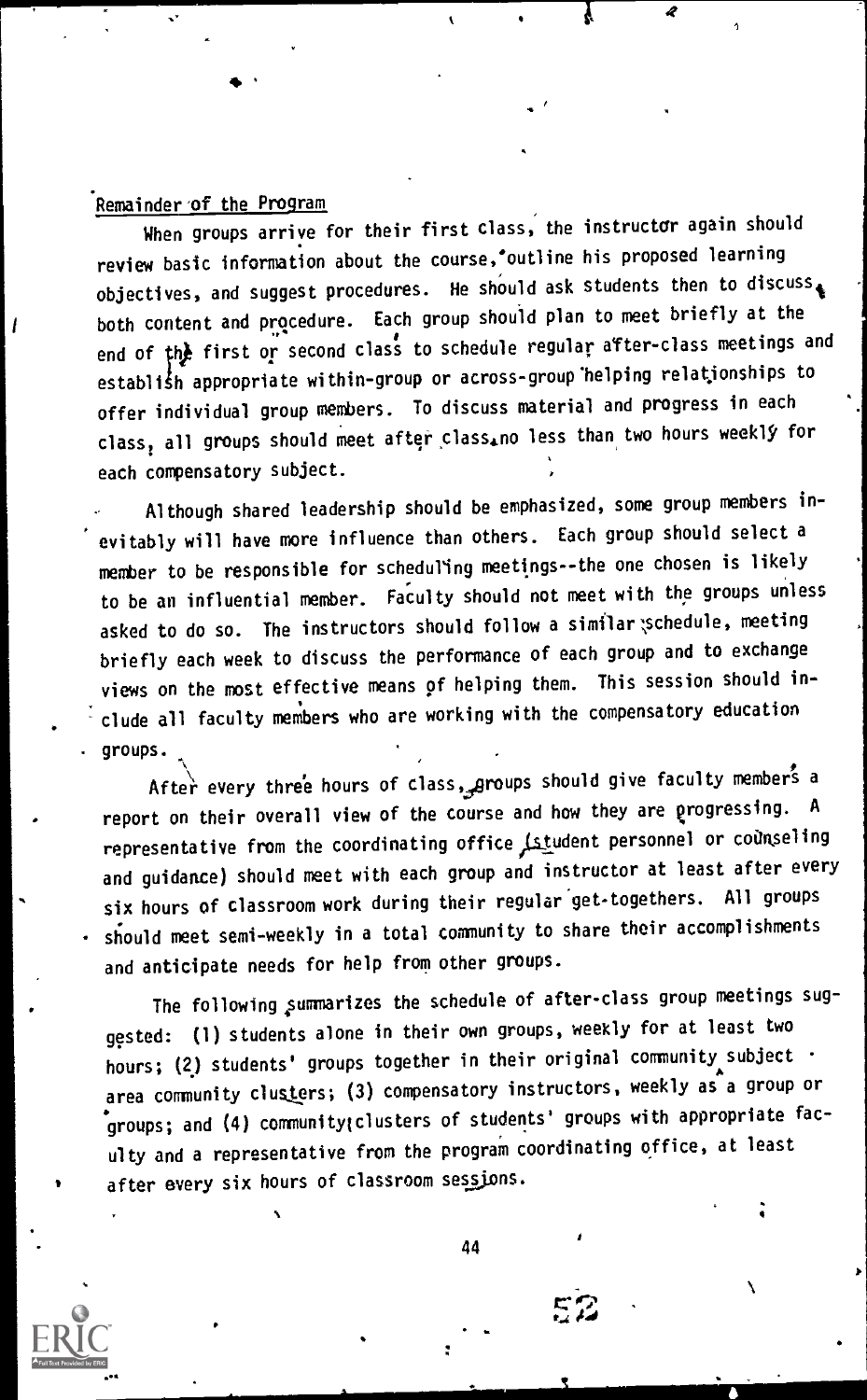The coordinating representative periodically should remind groups that members who are not happy with their groups may have an appointment to discuss possibletransfer to another group. Transfer should be negotiated with the preferred group, if transfer appears necessary. That group should assign. at least one member to meet with the prospective new member and brief him on what the group has been doing. All members of the preferred group should be free to offer information through their contact person. The prospective member should not have to be accepted by the preferred group, but that group must give direct and substantial reasons for not accepting him or her. Their objections clearly should be based on incompatability of the arrangement and should be supported by evidence beyond just the opinion of one or two members.

'74

At midterm and at least one week before the end of regular classes, each group should determine which of its members need additional help on various subjects and should set up helping relationships within or across groups to make certain that adequate assessments and assistance are provided. The helpers should seek faculty aid if they are unable to provide adequate assistance. This would be especially important at the midterm point or just before the end of the semester if any members of the group are likely to fail any course and any time a member is thought to be considering dropping out of the program. Members should discuss ways of making available all possible legitimate aid for improving learning or in making the most appropriate-decision about remaining in the program. Members should not try to coerce a fellow group member into remaining in the program, but should be encouraged to provide whatever assistance and resources that might enable the student to find the program more helpful or less stressful.

### v The Experiential Approach

Whether we call it the "small group approach," "experience-based learn- $\mathbf{i}$  $\mathbf{r}_9$ ," or the "laboratory method of learning," our purpose is to get the group members confront a problem by examining all sides of the issue and then gen erating alternative solutions. We want participants to experience, as directly as possible, the dimensions of the problem and various modes  $\dot{\sigma}$  responding to it.

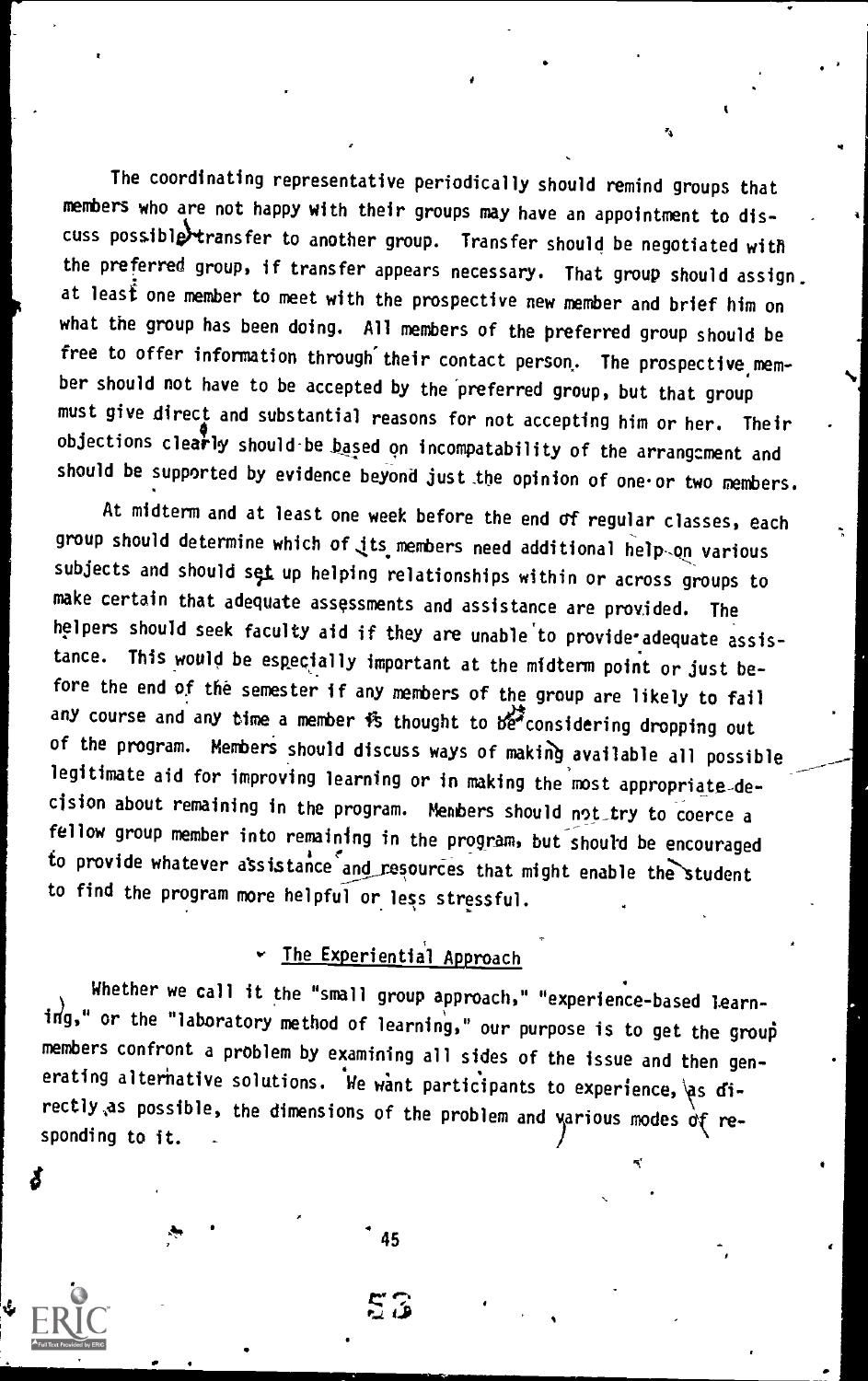In learning to use small groups as an instructional strategy, faculty members and students should be given a chance to experiment with various, ways of converting the presentation of "static" information into a potentially dynamic learning situation. For example, even though a mathematics formula might be given directly to students, the principle would more  $A$  ikely become real and useful to them as they struggle with its true nature and the ramifications of applying it. In a small group setting they could generate and evaluate numerous alternatives to its application with the use of both logical and creative thinking.

In the social sciences, an authority might give his interpretation of a situation or his suggestions for response to a situation, or the history of certain organizational behavior could be outlined. Then the members of a small group\_could take such a sample of relatively lifeless information and-make it more relevant to their own lives, more exciting, and more worth their attention by using the "brainstorming" exercise. Or they might take a more logical tack, outlining reasons whj the organization behaved in such a way through a period of its history.

Any of the skill-building exercises described in the student-training sequence can be applied in the classrc.m by incorporating specific material from a discipline. The experience-based approach can also employ role play, simulations, and learning games. However, these techniques probably would not be effective learning tools unless an environment of competence, motivation, and trust had been created through open, free-flowing interaction in the learning group. Students who have devoted some effort to learning how to offer, themselves and to utilize others as helping resources, who appreciate and .value one another's differences, and who cooperate rather than compete on a variety of levels and learning tasks are likely to be able to utilize these techniques more effectively. In the training sessions, whenever time permits, both faculty and students should be exposed to the elementary principles underlying role playing, simulation, and learning games within the context of an intact group setting.

Faculty members cannot become very skillful in the use of small group learning during the brief training period we have described. Within such -a limited period, however, they can be introduced to the possibilities and

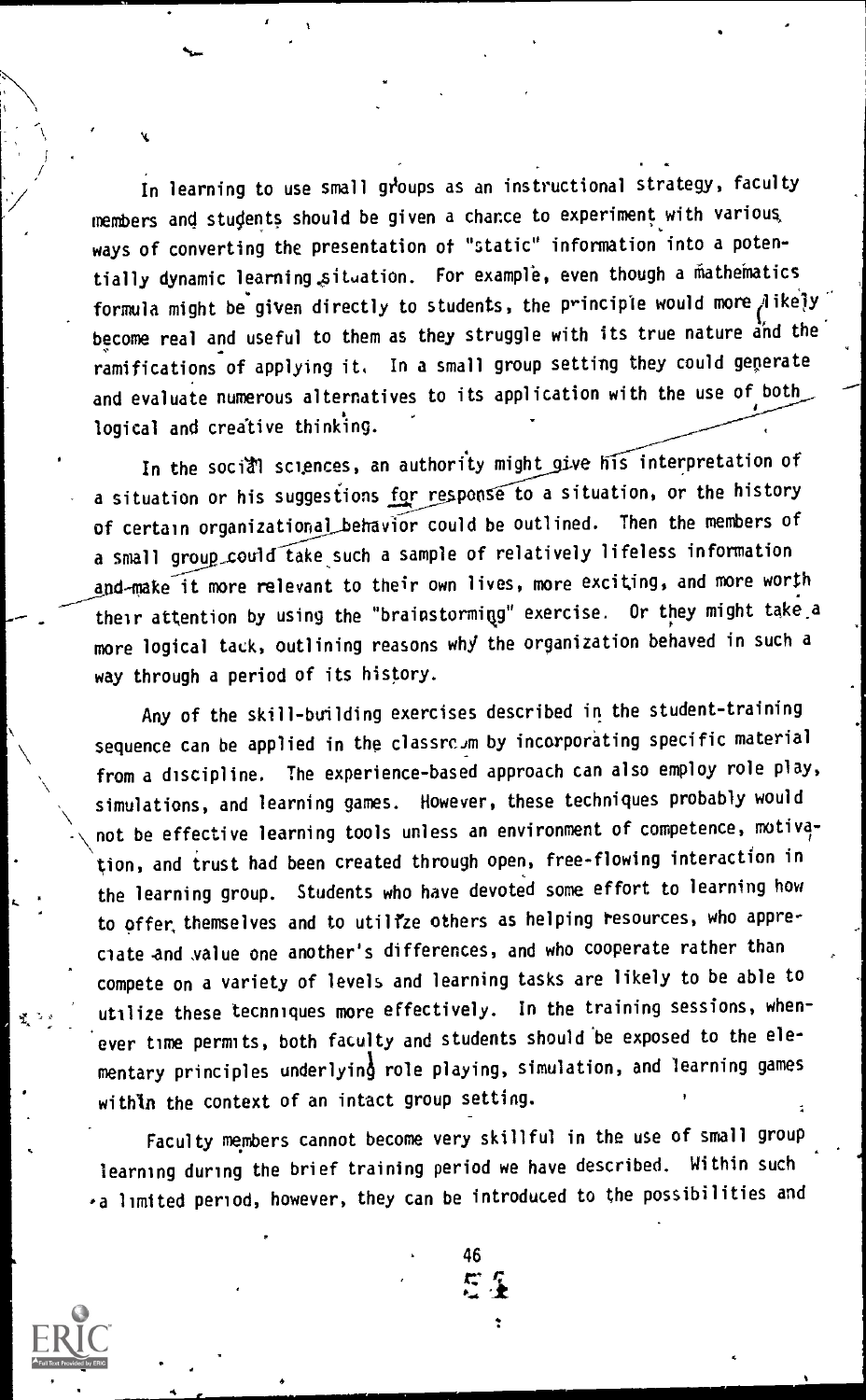they can continue to gain skill while they conduct their regularly scheduled classes. Those who gain confidence in the wisdom and internal self-corrective mechanisms of a purposeful small group begin to realize that expertise on-their part is not crucial. Students and faculty members can learn together how to use the small group approach with increasing effectiveness and reward for all. The sense of in.olvment and personal responsibility is very likely to be heightened by the realization that faculty members are not trying to control the situation through their own expertise.

Not being an expert in using the small group approach is, at one level,' no different from being a poor lecturer- -and probably every beginning faculty member and a significant portion of veteran faculty members lack expertise as  $\cdot$   $\cdot$ speakers. At another level, however, a great difference emerges: although instructors rarely get much direct help from students in perfecting their lectures, they can and must involve students heavily in improving the small group approach in the classroom. The effectiveness of these methods depends primarily on the students; they must trust the faculty member to let them participate in the process and assume responsibility for it, without the implication that he has fully predetermined outcomes in mind. And, of course, those persons who provide the v.iginal training in the use of small groups should be available as consultants in a classroom, upon request by the instructor.

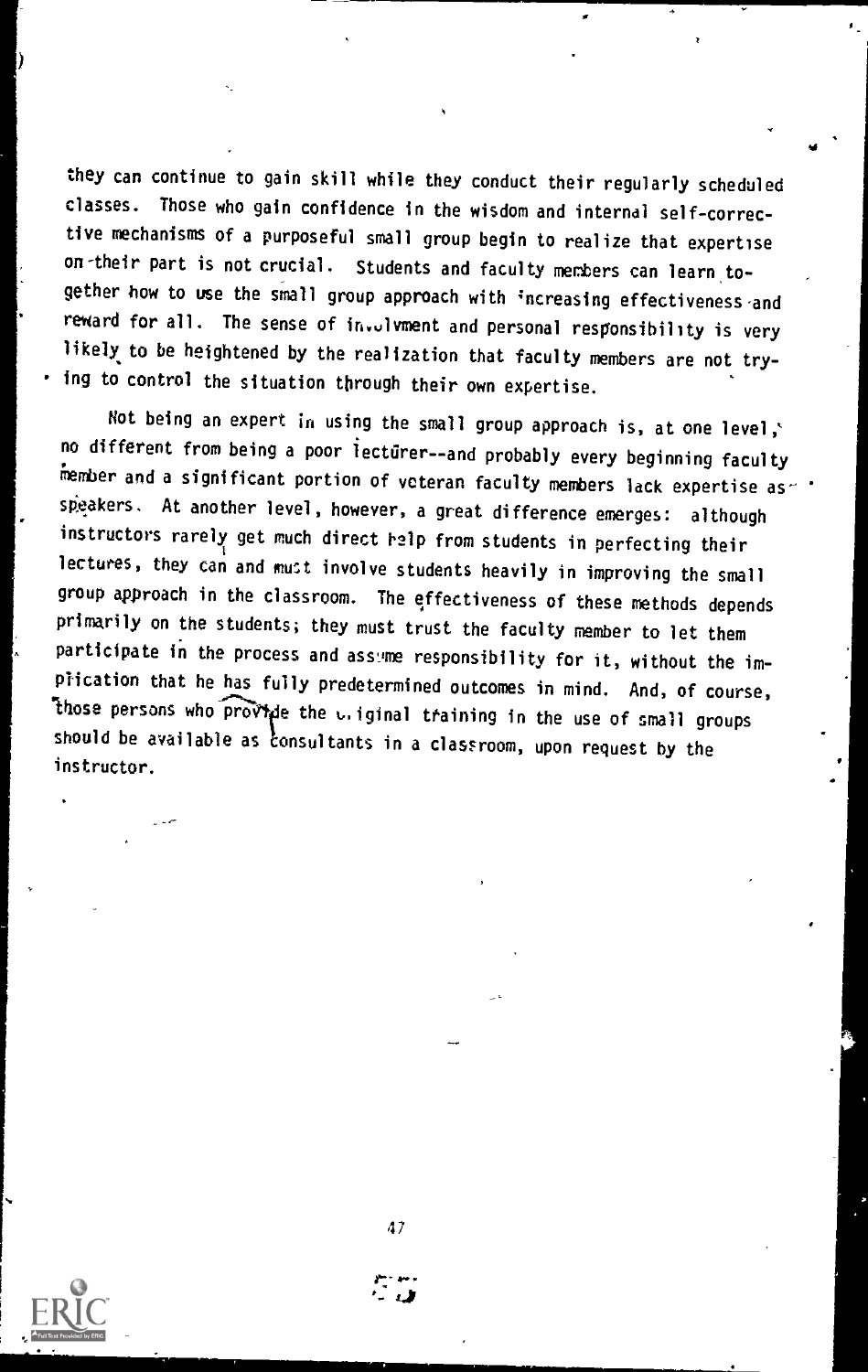### Bibliography

- Atkinson, J. W, "The Mainsprings of Achievement-Oriented Activity." In J. D. Krumboltz (Ed.), Learning and the Education Process. Chicago, Rand-McNally, 1965.
- Backman, C. W., and Secord, P. any of mits and Secord, F. F. A Social Psychological View of Education.<br>New York: Harcourt Brace and World, 1968.

1r

Ą,

- · Battle, E. S., and Rotter, J. B. "Children's Feelings of Personal Control as Related to Social Class . "Children's Feelings of Personal Control 1963, 31, 482-49D. and Ethnic Group." <u>Journal of Personalit</u>y,
	- Benne, K. U. "Authority in Education." **40, 387-409.**<br>40, 387-409.
- Benne, K. D., and Sheats, P. "Functional Roles of Group Members." Journal of Social Issues, 1948, 4, (2) 41-49.
- bennis, W. G., and Shepard, H. A. "A Theory of Group Development." In .<br>W. G. Bennis and others (Eds.), <u>The Planning of Change</u>. New York:<br>Holt, Rinehart, and Winston, 1964.
- Berg, E., and Axtell, D. Programs for Disadvantaged Students in California<br>Community Colleges, Oakland, Calif.: Peralta Junior College District,<br>1968.
- Bossone, R. M. Remedial English Instruction in California Public Junior<br>Colleges: An Analysis and Evaluation of Current Practices. Sacramento,<br>Calif.: State Department of Education, 1966. (Mimeographed)
- Bynum, E. M., Gordon, E. W., Gerrahan, D. P., and Lewis, A. Report of a Study of Collegiate Compensatory Programs for Disadvantaged Youth. Report to, the Ford Foundation, 1972.
- Clark, K. B. Dark Ghetto: Dilemmas of Social Power. New York: Harper and
- Coleman, J. S. The Adolescent Society. New York: Free Press, 1961.
- Coleman, J. S., and others. Equality of Educational Opportunity. Washington, D.C.: U.S. Office of Education, 1966.
- Cooley, C. H. Human Nature and the Social Order., New York: Schocken, 1964.
- DeSoto, C. B. "Learning a Social Structure." Journal of Abnormal and Social Psychology, 1960, 60, 417-421.
- Egerton, J. Higher Education for High-Risk Students. Atlanta, Ga.: Southern Educational Association, 1968.
- restinger, L. "Informal Social Communication." <u>Psychological Review</u>, 1950,<br>57, 271–282. 49



ΕS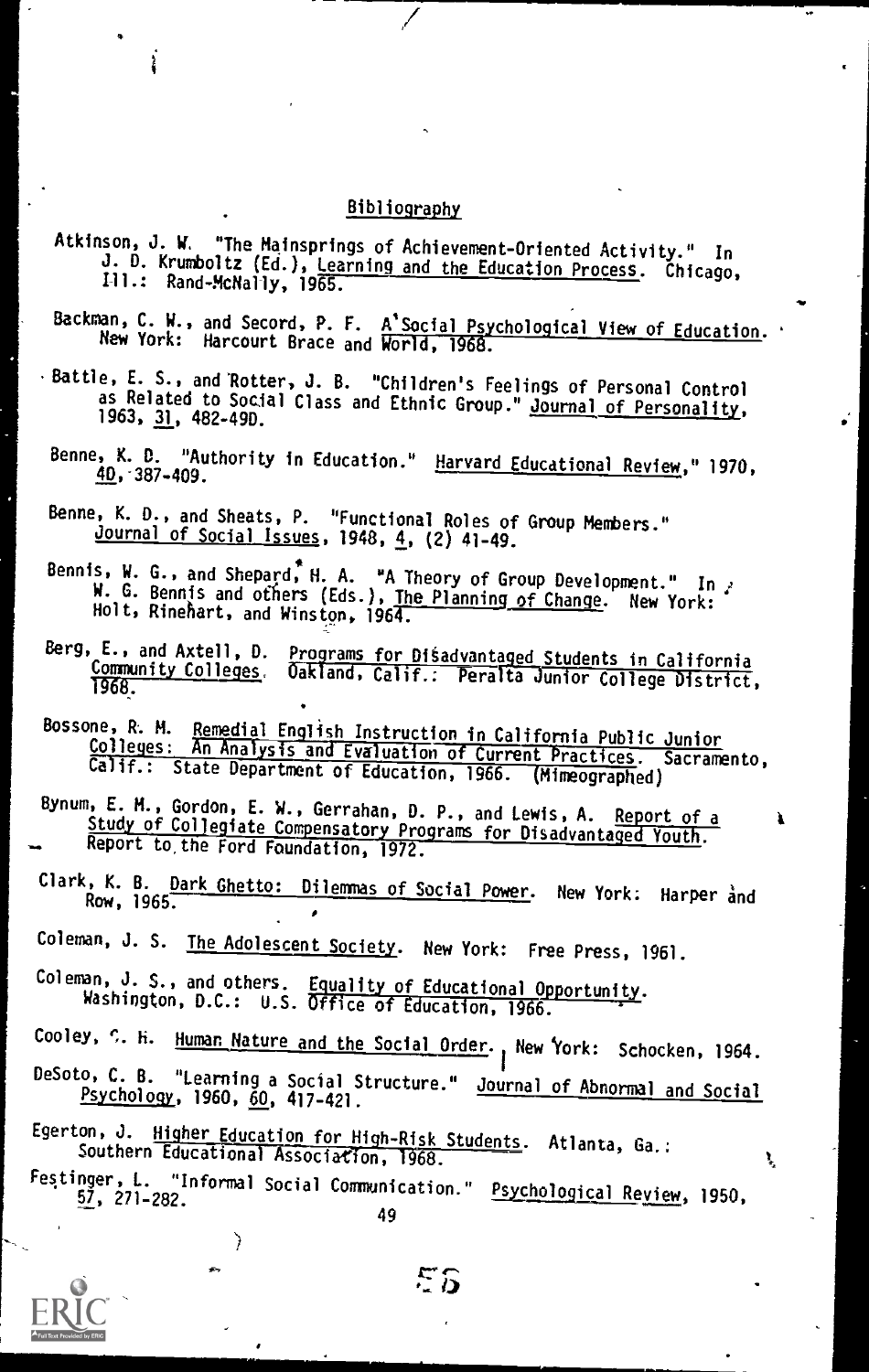- Festinger, L. "An Analysis of Compliant Behavior." In M. Sherif and M. 0. Wilson (Eds.), Group Relations at the Crossroads. New York: Harper,<br>1953.
- 1953. Goodstein, L. D., and Heilbrun, A. B. "Predictions of College Achievement from the'Edwards Personal Preference Schedule at Three Levels of Intellectual Ability." Journal of Applied Psychology, 1962, 46, 317-320.
- Gordon, E. W., and Wilkerson, D. A. Compensatory Education for the Disadvantaged. New York. College Entrance4Examination Board, 1966.
- Gottlieb, D., and Ramsey, C. E. Understanding Children of Poverty. Chicago, Ill.: Science Research Associates, 1967.
- Haggstrom, W. C. "The Power of the Poor." In F. A. Pearl (Eds.), <u>Mental Health of the Poor</u>. Wew for Glencoe, 1964. Ries man, J. Conen, and J New York: Free Press of Fig. 1  $\mathcal{L}$
- Hakel, M. O. "Prediction of College Achievement from the Edwards Personal Preference Schedule Using Intellectual Abili ty as a Moderator." Journal of Applied Psychology, 1966, 50, 336 -340.
- Hall, J., and Williams, M. S. "A Comparison of Decision-Making Performance in Established and Ad Hoc Groups." Journal of Personality and Social Psychology, 1966, 3, 214-222.
- Hall, J., and Williams, M. S. "Group Dynamics Training and Improved Decision-Making." Journal of Applied Behavioral Science, 1970, 6, 39-68.
- Holland, J. L., and Richards, J. M. "Academic and Nonacademic Accomplish-1965, <u>56</u>, 165–174. ments: Correlated or Uncorrelated?" Journal of Educational Psychology,
- Hughes, E., Becker, H., and Geer, B, "Student Culture and In N. Sanford (Ed.), <u>The American College</u>. New York: "Wiley, 515-530. Academic Effort." Wiley, 1962,
- Hyman, H. H. "The Value Systems of Different Classes. A Social Psychological Contribution to the Analysis of Strati(ication." In M. M. Tumin Fig. 1 (Ed.), Re<u>adings on Social Stratification</u>. Englewood Cliffs, N.J.: <sub>-</sub> Prentice-Hall, 1970.
- Jencks, C., and others. Inegyality: A Reassessment of the Efforts of Family and Schooling in America. New York; Basic Books, 1972.
- Johnson, D. W. The Social Psychology of Education, New York. Holt, Rinehart and Winston, 1970.
- Johnson, K. R. <u>Teaching</u> the Culturally Disadvantaged. A Rational Approach. | Palo Alto, Calif.: Science Research Associates, 1970.
- Jones, E. E., and Gerard, H. B. Foundations of Social Psychology. New York: Wiley. 1967.



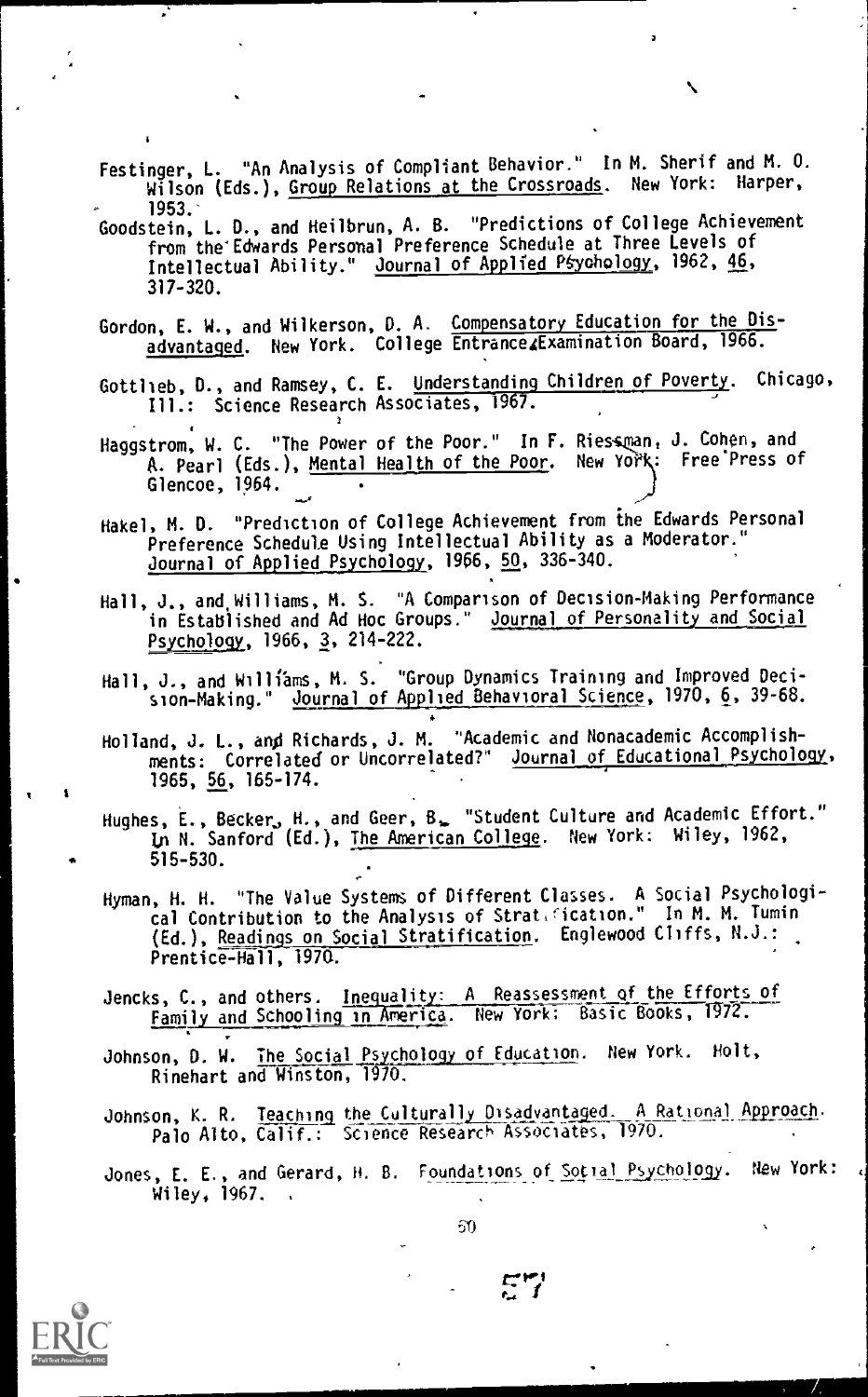- Kelmat, H. L. "Compliance, Identification, and Internalization: Three rrocesses or Attitude Change." <u>Journal of Conflict Resolution</u>, 1958,<br>2, 51–60.
- Kiesler, C. A., and Kiesler, S. B. <u>Conformity</u>. Reading, Mass.: Addison-<br>Wesley, 1969.
- Kneller, G. F. Educational Anthropology: An Introduction. New York: Wiley and Sons, 1965.
- Levine, J., and Butler, J. "Lecture vs. Group Decision in Changing Behavior." Journal of Applied Psychology, 1952, 36, 29-33.
- Lewin, K. "Group Decision and Social Change." In T. M. Newcomb and E. L. nartley and others. (Eds.), <u>Readings in Social Psychology</u>. New York:<br>Holt, Rinehart and Winston, 1947. .
- Lieberman, M., and others. Encounter Groups: First Facts. New York: Basic Books, 1973.
- McDill, E. L., &Dill, M. S., and Sprehe, J. T. "Evaluation in'Practice: compensatory Education." In <u>Evaluating Social Problems</u>. New York:<br>Seminar Pross :1972 Seminar Press, 1972.
- McDill, E. L., Meyers, S. M., and Rigsby, 1. M. "Institutional Effects on the Academic Behavior of High School Students." Sociology of Education, <sup>.</sup> 1967,<u>40</u>,181-199.
- Mead, G. H. Mind, Self and Society. Chicago: University of Chicago Press, 1934.
- Mills, T. M. "Authority and Group Emotion." In W. G. Bennis and others. (Eds.), Interpersonal Dynamics. Homewood, Ill.: Dorsey Press, 1964.
- Mitchell, J. V. "An Analysis of the Factorial Dimensions of Achievement Motivation Construct." Journal of Educational Psychology, 1961, 52,
- Monroe, C. R. Profile of The Community College. San Francisco. Jossey-Bass,
- Morrison, J. L. "The Community College and the Disadvantaged." Research in Higher Education, 1974, 1, 401-413.
- Morrison, J. L., and Ferrante, R. Compensatory Education in Two-Year Col-<br>leges. University Park, Penn.: Pennsylvania Center for the Study of<br>Higher Education, 1973.
- Newcomb, T. M. "Attitude Development as a Function of Reference Groups." In G. E. Swanson, T. M. Newcomb, and E. L. Hartley (Eds.), Readings in Social Psychology. ,Rev. Ed. New York: Holt and Co., 1952.

51 58

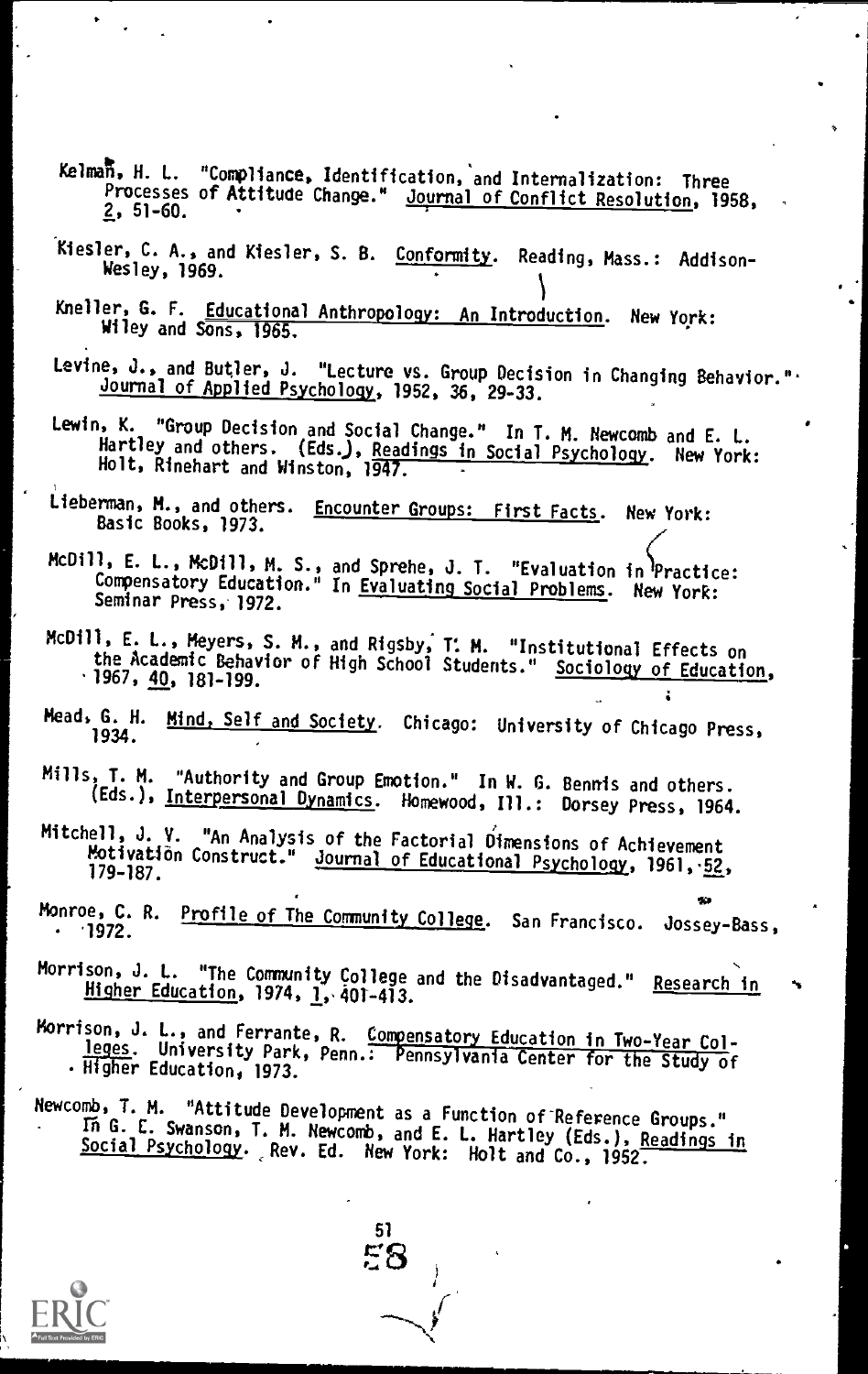Pankowski, M. L., and others. "The Relationship Between Group Process Training and Group Problem Solving." Adult Education, 1973, 24, 20-42.

Parsons, T. , The Social System. Glencoe, Ill.: The Free Press, 1951.

Peters, R. Authority, Responsibility, and Education. New York: Atherton Press, 1967.

Riessman, F. "The Overlooked Positives of the Disadvantaged Groups.' In E. T. Keach, Jr., R. Fulton, and W. E. Gardner (Eds.), Education and Social Crisis. New York: Wiley and Sons, 1967.

Roethlisberger, F. J., and Dickson, W. J. Management and the Worker. Cambridge, Mass.: Harvard University Press, 1939.

Rogers, C. R. Freedom to Learn. Columbus, Ohio: Merrill, 1969.

Roueche, J. E. "The Junior College Remedial Program." Junior College Research Review, 1967, 2, No. 3, 1-3.

Roueche, J. E., and Kirk, R. W. Catching Up: Remedial Education. San Francisco: Jossey-Bass, 1973.

- Schein, E. H., and Bennis, W. G. (Eds.) Personal and Organizational Change Through Group Methods. New York: Wiley and Sons, 1965.
- Sekuler, R. "Through the Maze Brightly." In R. C. Mathis and W. C. McGaghie (Eds.), <u>Profiles in College Teaching: Models at NorthWestern</u>.<br>. Northwestern University: Center for the Teaching Professions, 1972.
- Sherif, M. The Psychology of Social.Norms. New York: Harper and Brothers,. 1936.
- Sherif, M. and Sherif, C. W. Groups in Harmony and Tension. New York: Harper, 1953.
- Stevenson, W. H. Children's Learning. New York. Appleton-Century-Crofts, 1972.

Suchman, E. A. "Evaluating Educational Programs." Urban Review, 1969, 3, 4-22.

Thelen, H. <sup>'</sup>"Group Dynamics in Instruction. The Principle of Least Group<br>- Size." <u>School Review</u>, 1949, 56, 139-148. School Review, 1949, 56, 139-148.

Thelen, H. "Work Emotionality Theory of the Group as an Organism.' In S. Koch (Ed.), Psychology: A Study of a Science. 3rd Ed. New York: McGraw-Hill, 1959.

Waller, W. The Sociology of Teaching. New York: Wiley and Sons, 1932.

52

**EQ**